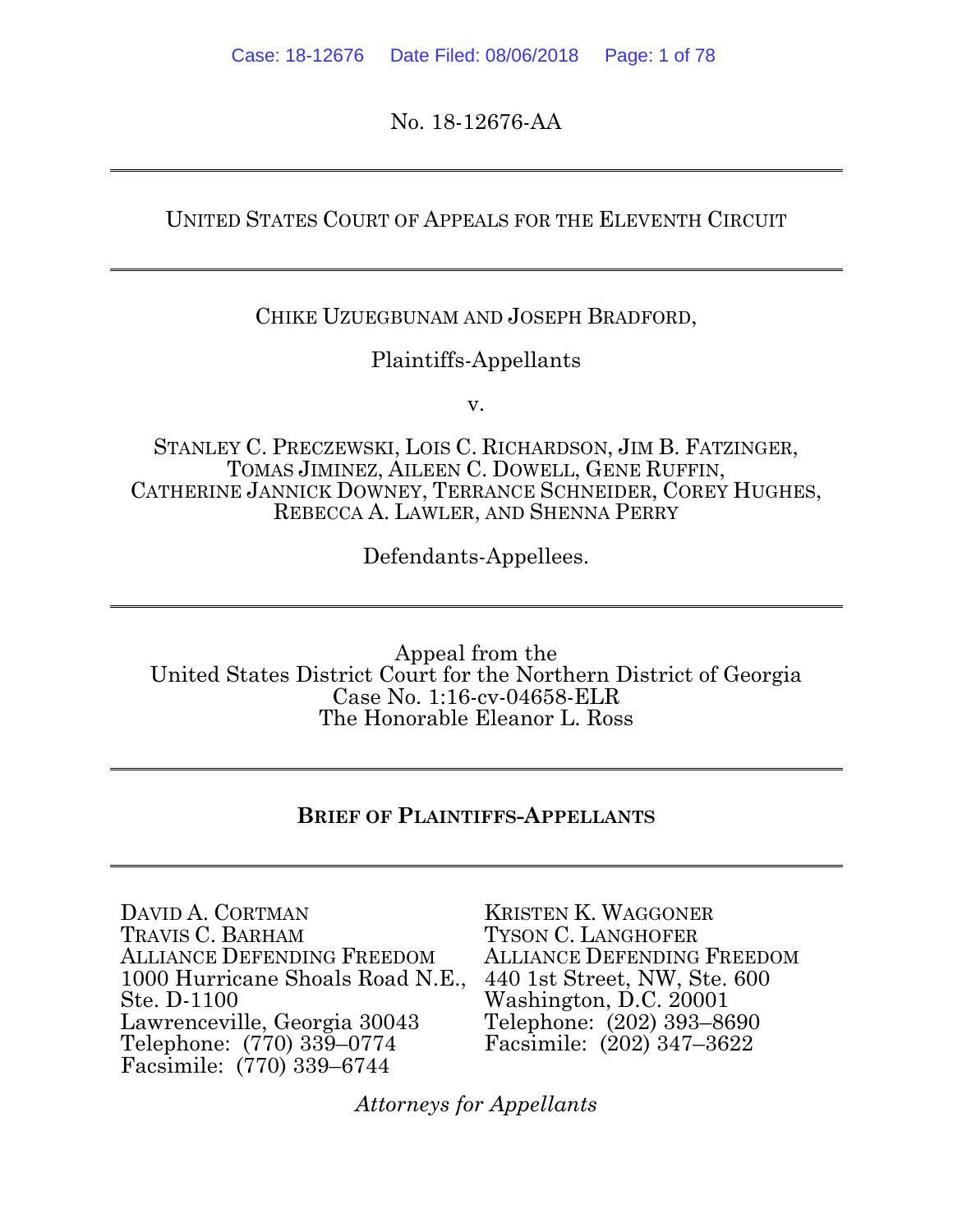# *Uzuegbunam v. Preczewski*, Case No. 18-12676-AA Case: 18-12676 Date Filed: 08/06/2018 Page: 2 of 78

# **CERTIFICATE OF INTERESTED PERSONS**

Pursuant to FED. R. APP. P. 26.1(a) and 28(a)(1) and 11th Cir. R. 26.1- 1, 26.1-2, 26.1-3, and 28-1, the undersigned counsel of record certifies that the following listed persons and entities are known to have an interest in the outcome of this case or appeal:

- Alliance Defending Freedom
- Barham, Travis C.
- Board of Regents of the University System of Georgia
- Bradford, Joseph
- Carr, Christopher
- Chalmers, Roger
- Cortman, David A.
- Cusimano, Ellen
- Dowell, Aileen C.
- Downey, Catherine Jannick
- Fatzinger, Jim B.
- Georgia Gwinnett College
- Hughes, Corey
- Langhofer, Tyson C.
- Lawler, Rebecca A.
- Pacious, Kathleen M.
- Perry, Shenna
- Preczewski, Stanley C.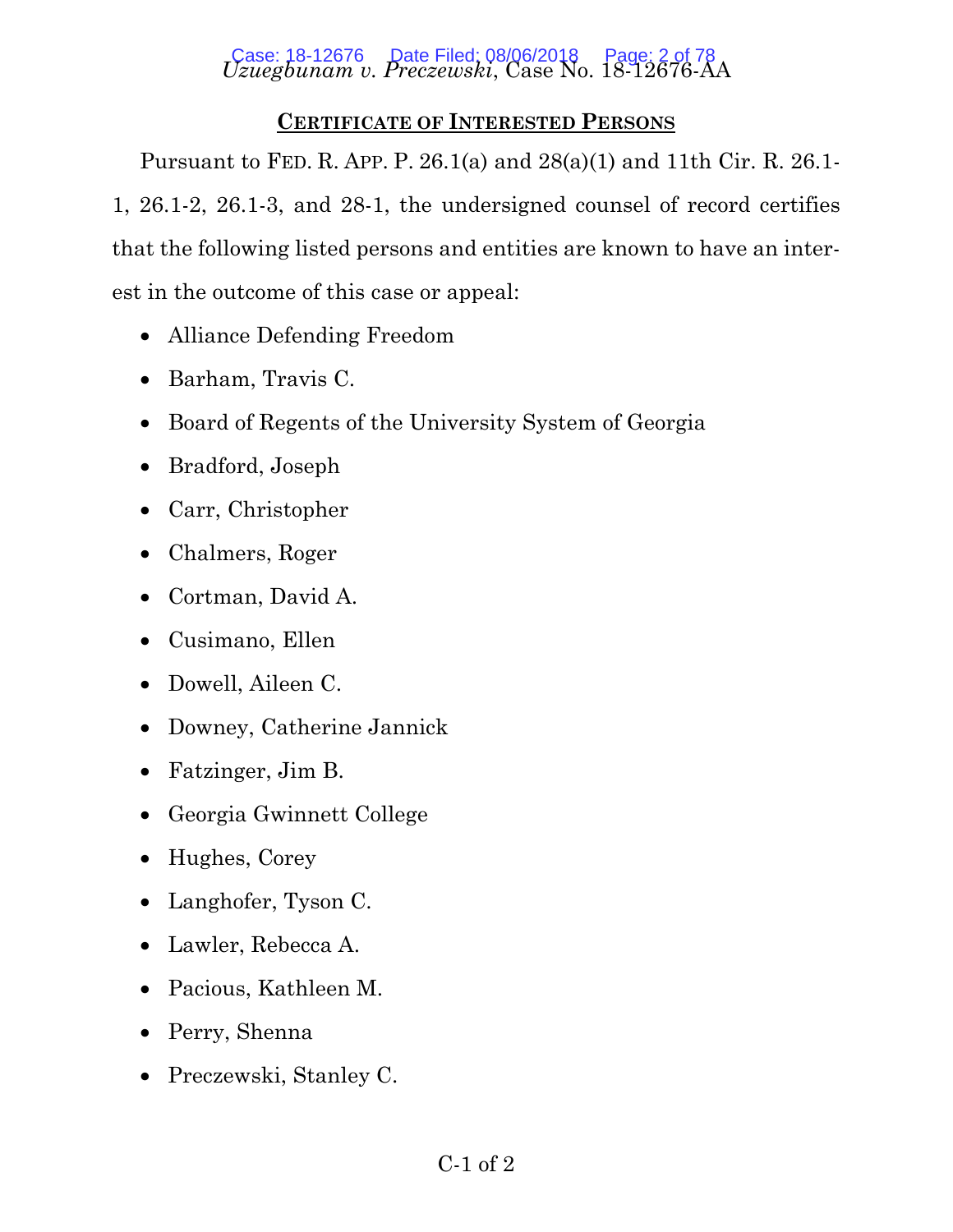Case: 18-12676 Date Filed: 08/06/2018 Page: 3 of 78 Uzuegbunam v. Preczewski, Case No. 18-12676-AA

- Richardson, Lois C.  $\bullet$
- Ross, Ellen L.
- Ruffin, Gene
- Schneider, Terrance
- Uzuegbunam, Chike
- Waggoner, Kristen K.  $\bullet$

No publicly traded company or corporation has an interest in the outcome of this case or appeal.

Respectfully submitted this the 6th day of August, 2018.

TRAVIS C. BARHAM **ALLIANCE DEFENDING FREEDOM** 1000 Hurricane Shoals Road N.E., Ste. D-1100 Lawrenceville, Georgia 30043 Telephone: (770) 339-0774 Facsimile: (770) 339-6744 tbarham@ADFlegal.org

**Attorney for Appellants**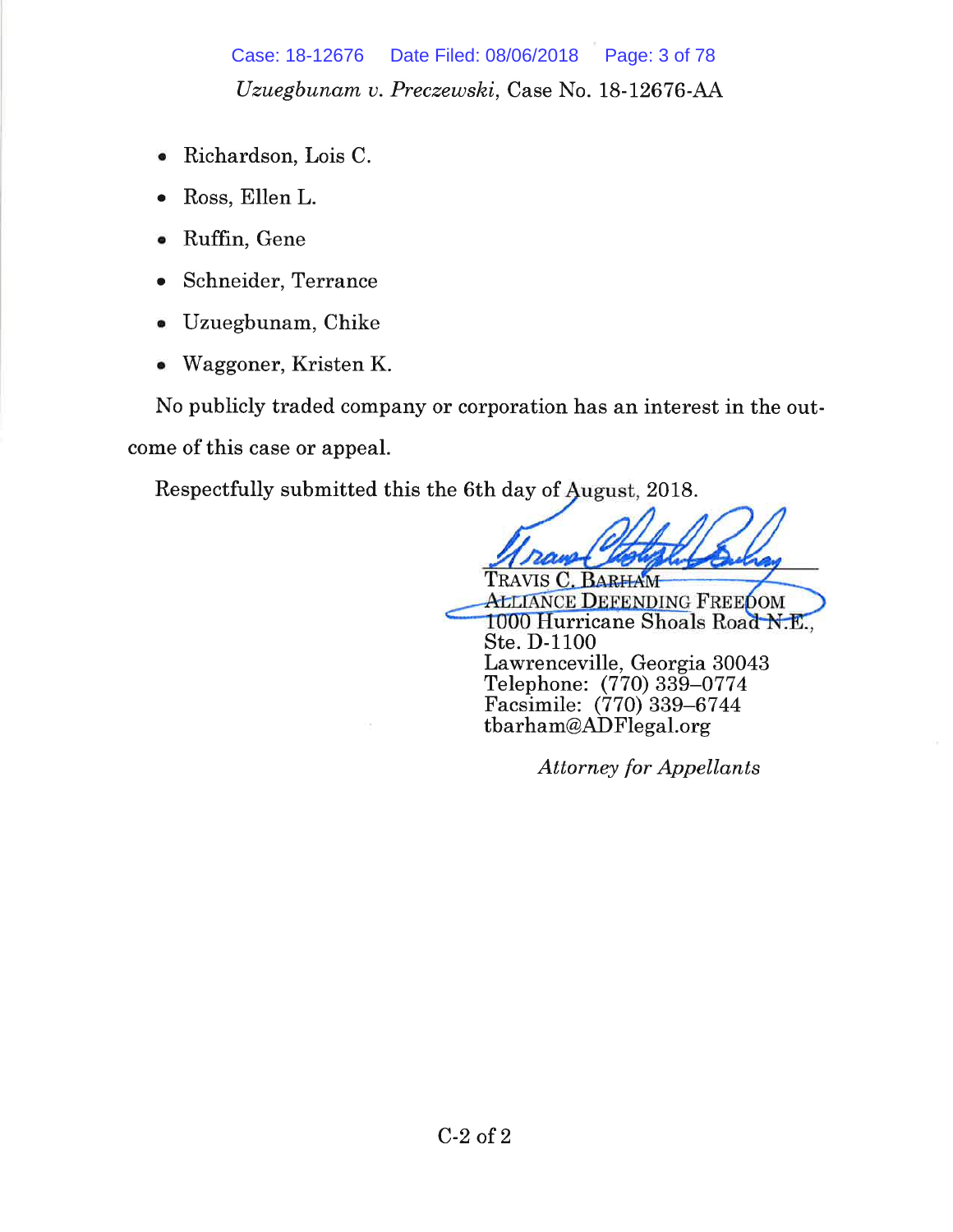#### **STATEMENT REGARDING ORAL ARGUMENT**

Appellants Chike Uzuegbunam and Joseph Bradford request oral argument. This case presents important jurisdictional and constitutional questions addressing when citizens—especially students at public universities—may pursue claims against state officials for violating their constitutional freedoms. Because of the important constitutional liberties implicated in this appeal and the nuanced nature of certain of the disputes it presents, counsel respectfully submit that oral argument would be of assistance to this Court in resolving the issues on appeal.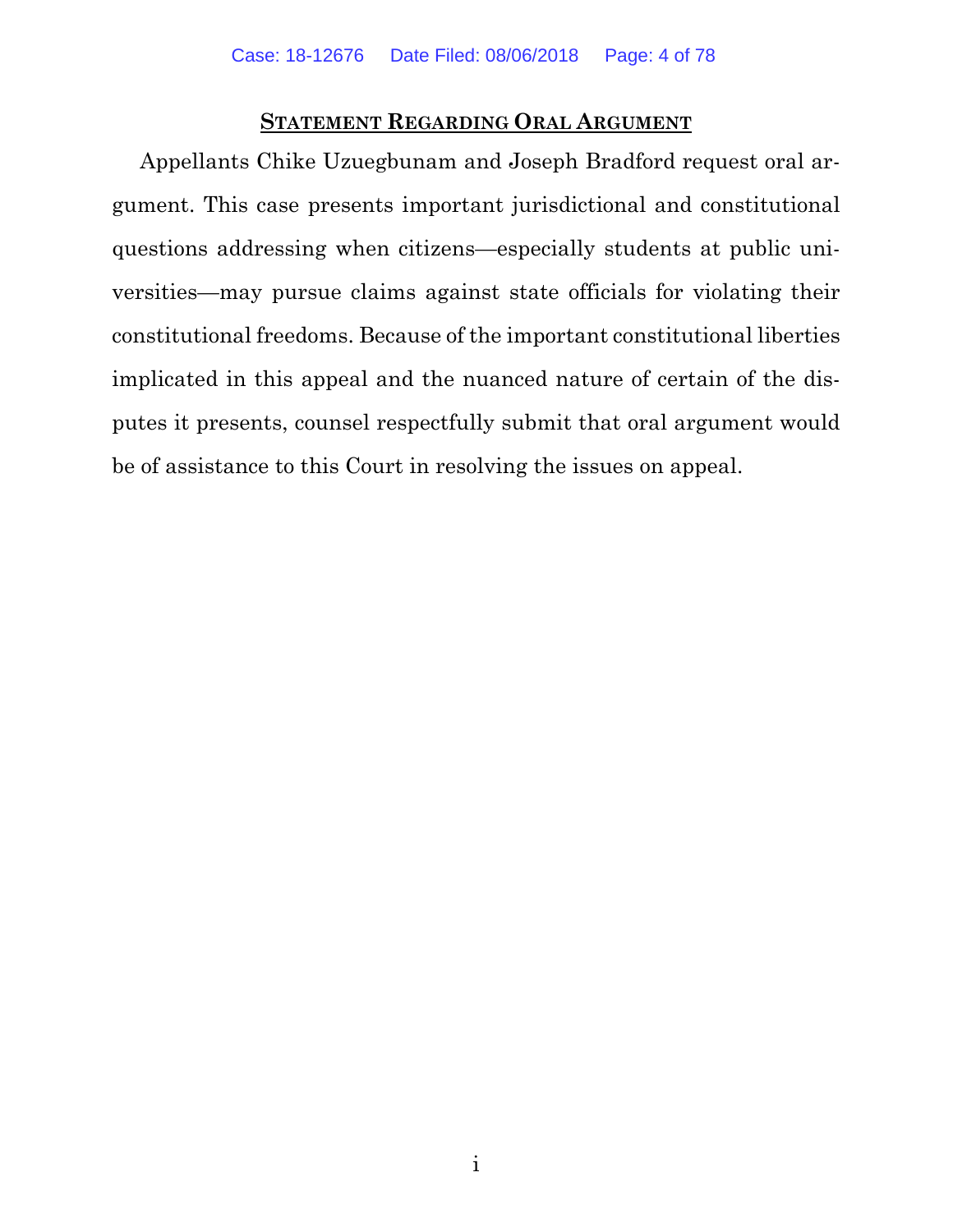# **TABLE OF CONTENTS**

| Ι. |                                                                                                                           |
|----|---------------------------------------------------------------------------------------------------------------------------|
| П. |                                                                                                                           |
|    |                                                                                                                           |
|    |                                                                                                                           |
|    |                                                                                                                           |
|    |                                                                                                                           |
| V. |                                                                                                                           |
|    |                                                                                                                           |
|    |                                                                                                                           |
| Ι. | The district court erred in concluding that Plaintiffs' damages                                                           |
|    | A. Flanigan's does not control because Plaintiffs pleaded                                                                 |
|    | The district court wrongly construed the complaint<br>1.<br>against Plaintiffs to reject their compensatory claims13      |
|    | The district court wrongly focused solely on the prayer<br>2.<br>for relief to reject Plaintiffs' compensatory claims. 17 |
|    | B. Flanigan's does not require the dismissal of all nominal                                                               |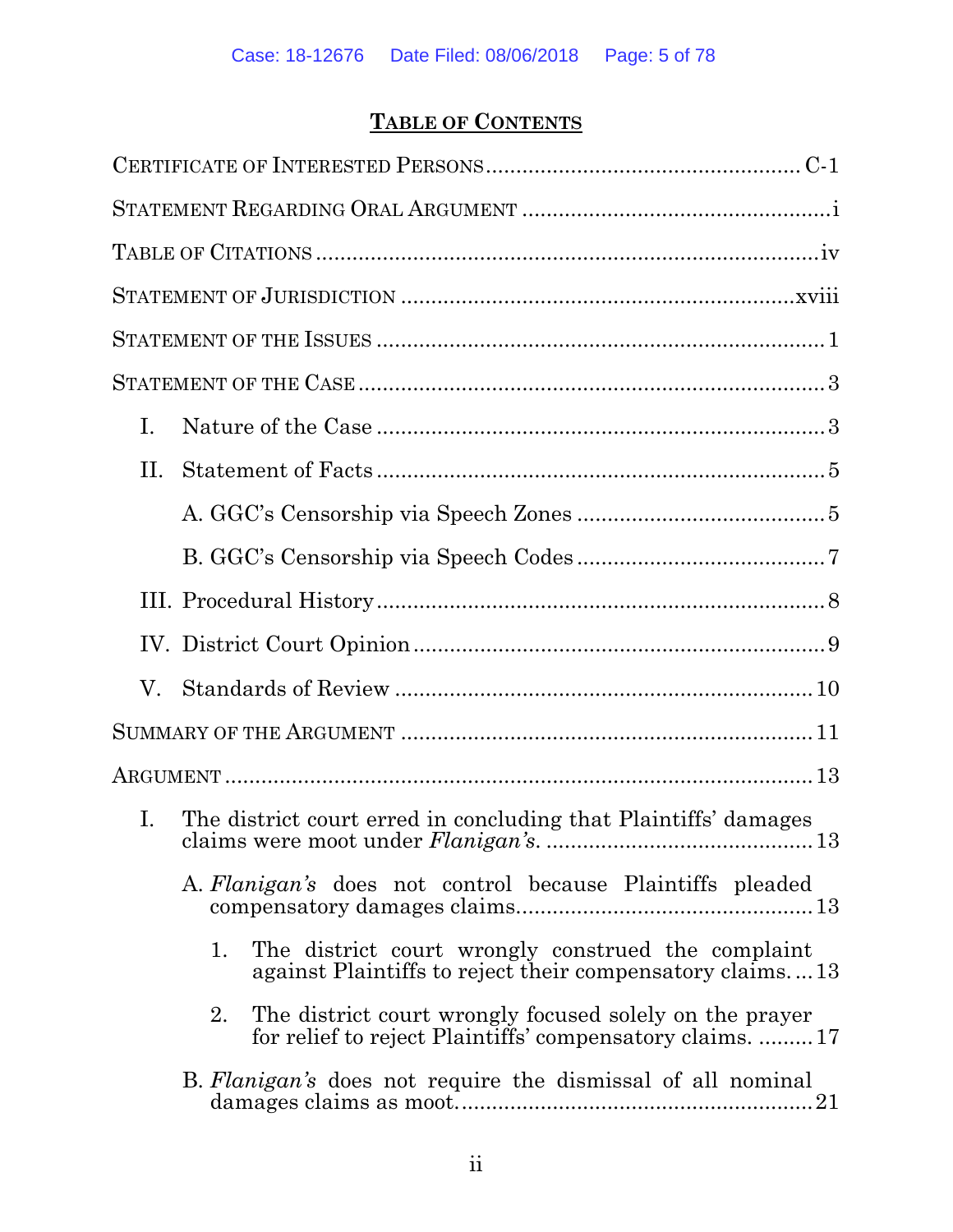| П. |    | <i>Flanigan's</i> was wrongly decided and should be overruled25          |
|----|----|--------------------------------------------------------------------------|
|    |    | A. Flanigan's conflicts with Supreme Court precedent. 25                 |
|    | 1. | In general, damages claims prevent mootness. 25                          |
|    | 2. | Nominal damages claims vindicate the priceless and                       |
|    | 3. | Justiciability does not hinge on the amount of relief33                  |
|    |    | B. Flanigan's conflicts with practically every other circuit36           |
|    | 1. |                                                                          |
|    | 2. |                                                                          |
|    | 3. |                                                                          |
|    | 4. |                                                                          |
|    | 5. |                                                                          |
|    | 6. |                                                                          |
|    | 7. |                                                                          |
|    | 8. |                                                                          |
|    | 9. |                                                                          |
|    |    | 46                                                                       |
|    |    |                                                                          |
|    |    | C. Flanigan's relies on two isolated opinions that have no legal         |
|    |    | III. The district court erred in rejecting Plaintiffs' request for leave |
|    |    |                                                                          |
|    |    |                                                                          |
|    |    |                                                                          |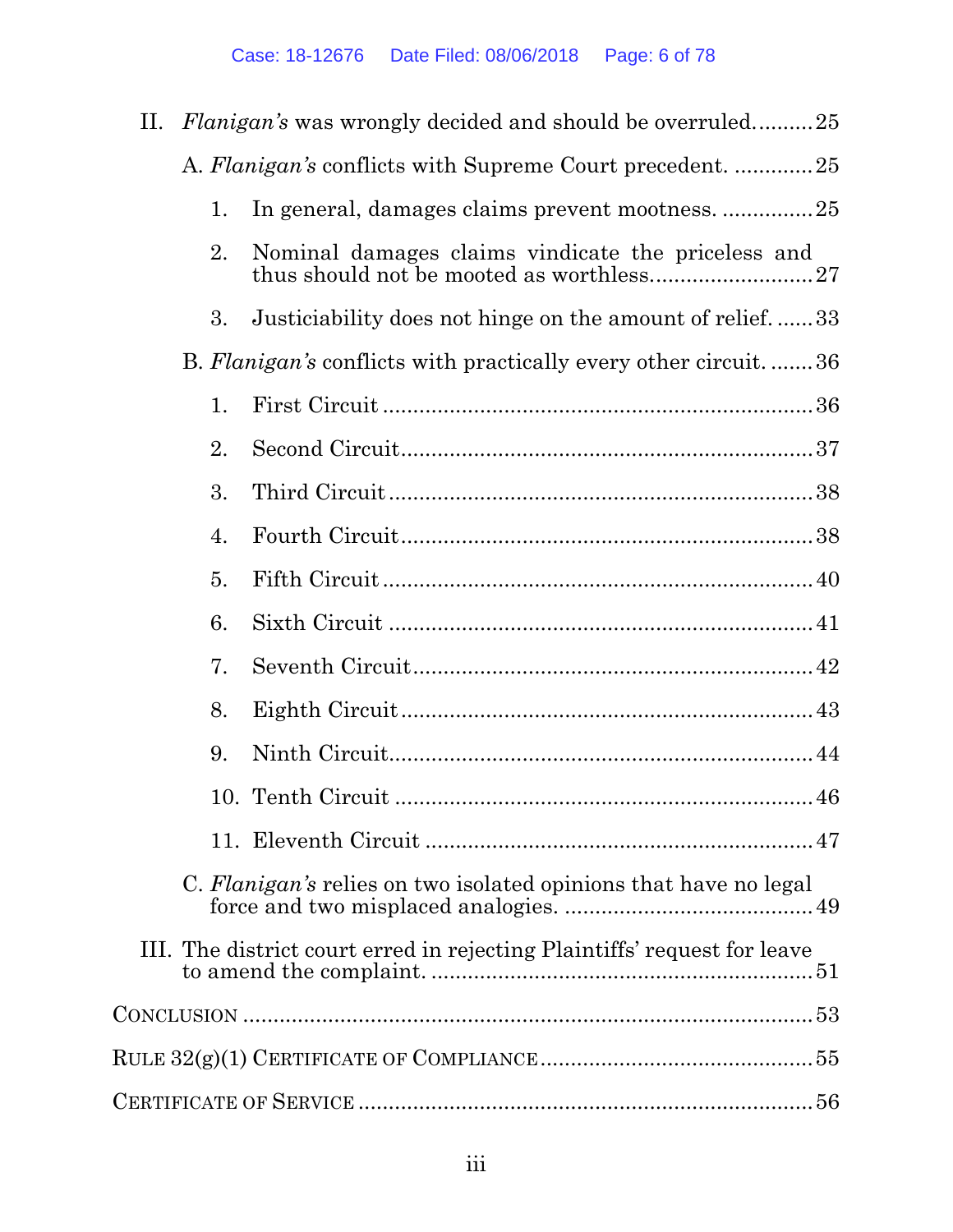# **TABLE OF CITATIONS**

# **CASES**

| Advantage Media, LLC v. City of Eden Prairie,              |  |
|------------------------------------------------------------|--|
|                                                            |  |
| *Aldana v. Del Monte Fresh Produce, N.A., Inc.,            |  |
|                                                            |  |
| Almanza v. United Airlines, Inc.,                          |  |
|                                                            |  |
| Am. Atheists, Inc. v. Levy Cnty.,                          |  |
|                                                            |  |
| *Am. Humanist Ass'n v. Greenville Cnty. Sch. Dist.,        |  |
|                                                            |  |
| Am. Humanist Ass'n, Inc. v. Douglas Cnty. Sch. Dist. RE-1, |  |
|                                                            |  |
| Amato v. City of Saratoga Springs,                         |  |
|                                                            |  |
| Ashcroft v. Iqbal,                                         |  |
|                                                            |  |
| Baker v. Carr,                                             |  |
| 34                                                         |  |
| Bayer v. Nieman Marcus Grp., Inc.,                         |  |
|                                                            |  |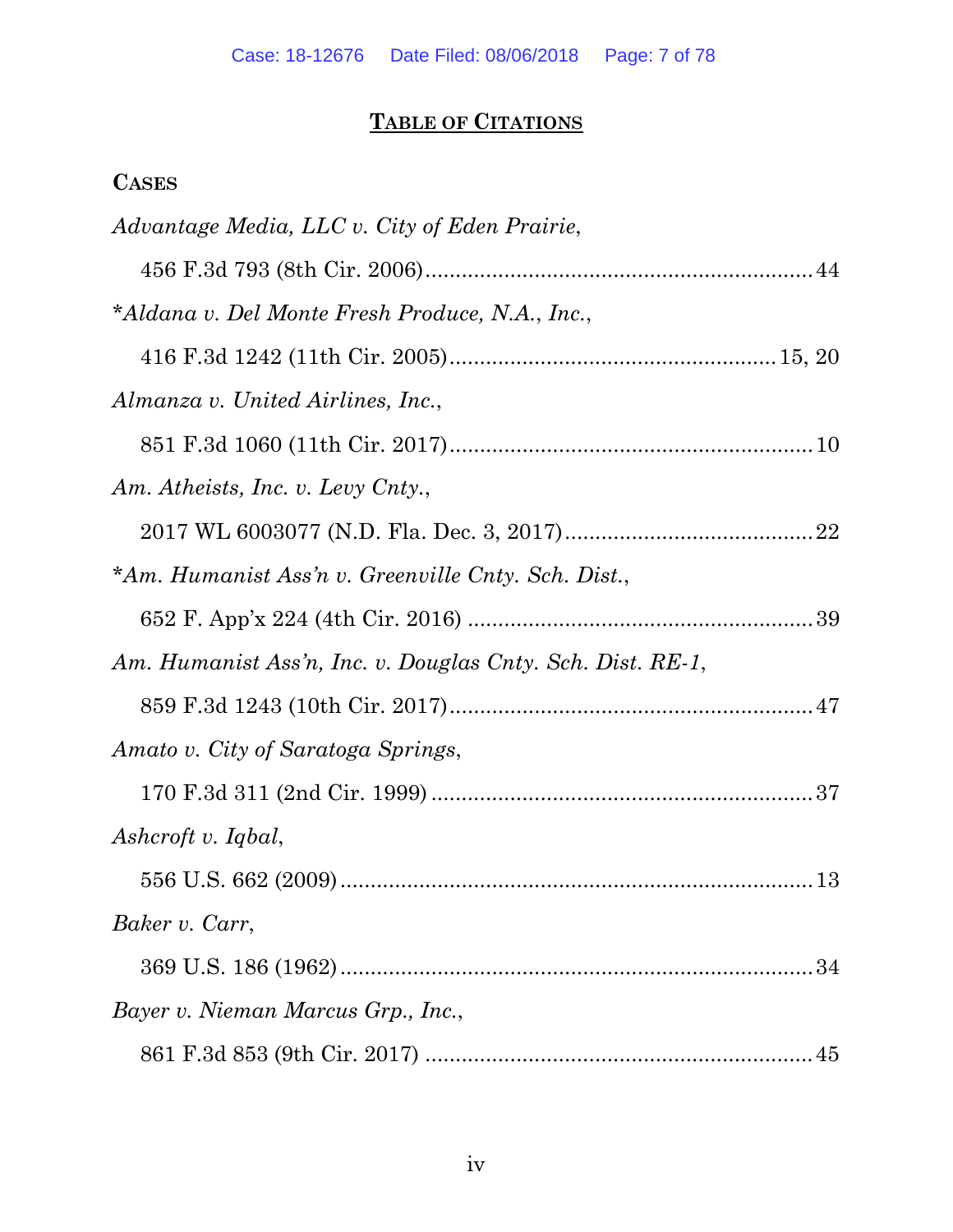| Bd. of Pardons v. Allen,                                      |
|---------------------------------------------------------------|
|                                                               |
| Bell Atl. Corp. v. Twombly,                                   |
|                                                               |
| Bernhardt v. Cnty. of L.A.,                                   |
|                                                               |
| Beyah v. Coughlin,                                            |
|                                                               |
| Blau v. Ft. Thomas Pub. Sch. Dist.,                           |
|                                                               |
| Boag v. MacDougdall,                                          |
|                                                               |
| Bontkowski v. Smith,                                          |
|                                                               |
| *Brinsdon v. McAllen Indep. Sch. Dist.,                       |
|                                                               |
| Brody v. Vill. of Port Chester,                               |
|                                                               |
| Brown v. Taylor,                                              |
|                                                               |
| *Buckhannon Bd. & Care Home, Inc. v. W. Va. Dep't of Health & |
| Human Servs.,                                                 |
|                                                               |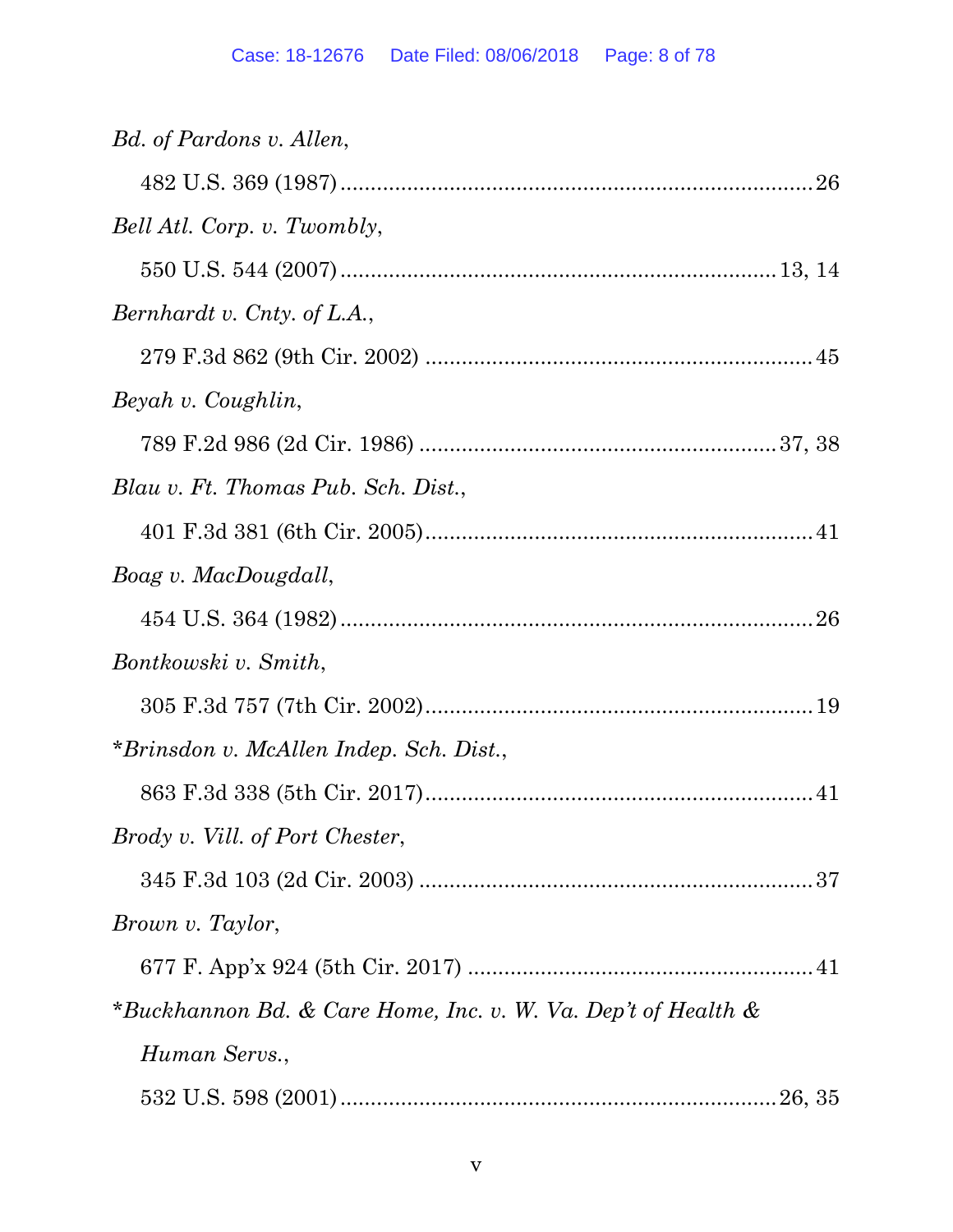| Burgess v. Religious Tech. Ctr., Inc.,                          |
|-----------------------------------------------------------------|
|                                                                 |
| *C.F. v. Capistrano Unified Sch. Dist.,                         |
|                                                                 |
| Capital Asset Research Corp. v. Finnegan,                       |
|                                                                 |
| *Carey v. Piphus,                                               |
|                                                                 |
| Carter v. Diamondback Golf Club, Inc.,                          |
|                                                                 |
| Carver Middle Sch. Gay-Straight All. v. Sch. Bd. of Lake Cnty., |
|                                                                 |
| Cent. Radio Co. v. City of Norfolk,                             |
|                                                                 |
| Chaparro v. Carnival Corp.,                                     |
|                                                                 |
| City of Richmond v. J.A. Croson Co.,                            |
|                                                                 |
| *Comm. for First Amendment v. Campbell,                         |
|                                                                 |
| Corder v. Lewis Palmer Sch. Dist. No. 38,                       |
|                                                                 |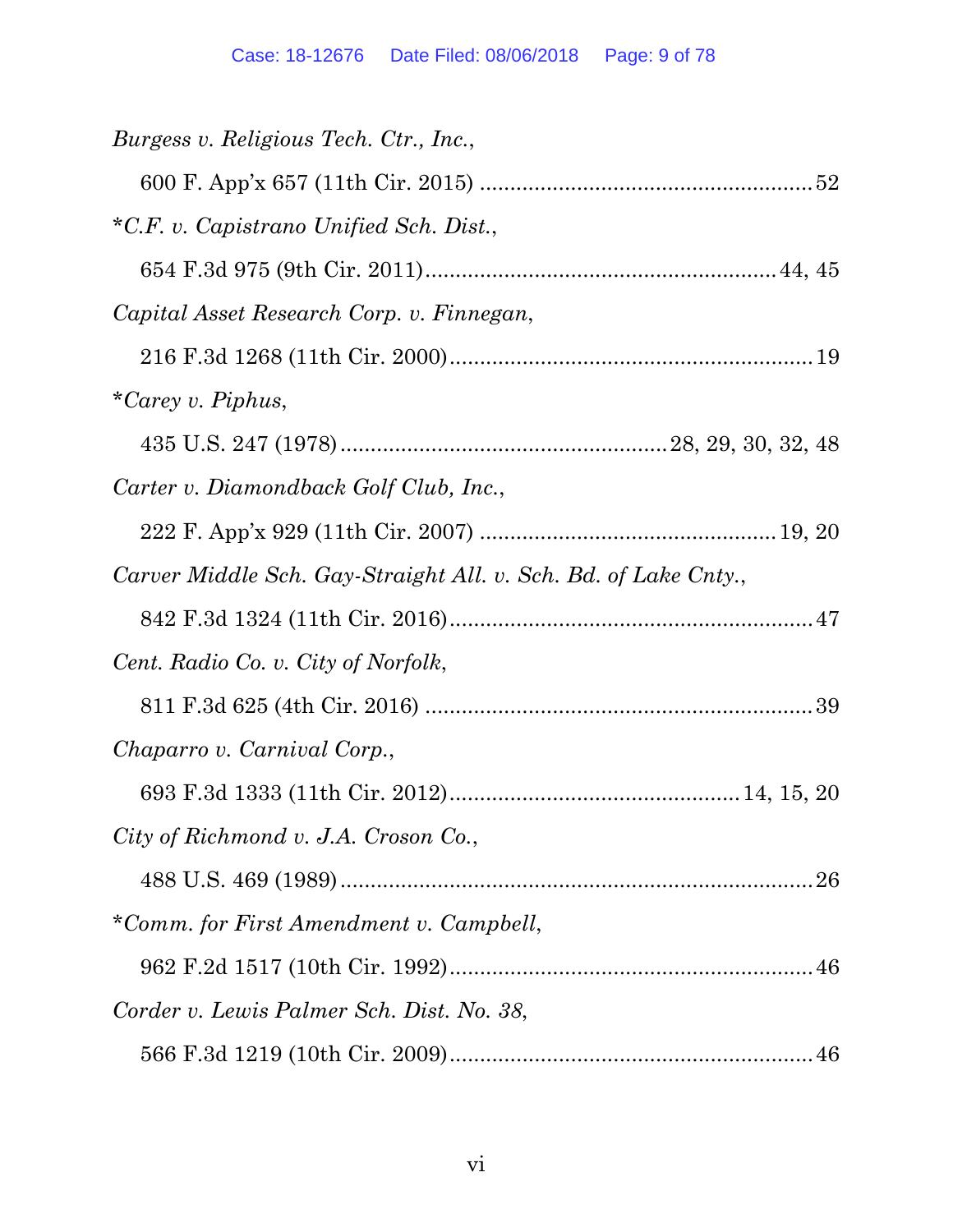| Covenant Christian Ministries, Inc. v. City of Marietta, |
|----------------------------------------------------------|
|                                                          |
| Covenant Media of S.C., LLC v. City of N. Charleston,    |
|                                                          |
| Covenant Media of S.C., LLC v. Town of Surfside Beach,   |
|                                                          |
| Crown Media, LLC v. Gwinnett Cnty.,                      |
|                                                          |
| Crue v. Aiken,                                           |
|                                                          |
| Davenport v. Wash. Educ. Ass'n,                          |
|                                                          |
| Davis v. Bayless,                                        |
|                                                          |
| Davis v. Vill. Park II Realty Co.,                       |
|                                                          |
| Dean v. Blumenthal,                                      |
|                                                          |
| Dingxi Longhai Dairy, Ltd. v. Becwood Tech. Grp. L.L.C., |
|                                                          |
| Doe v. Delie,                                            |
|                                                          |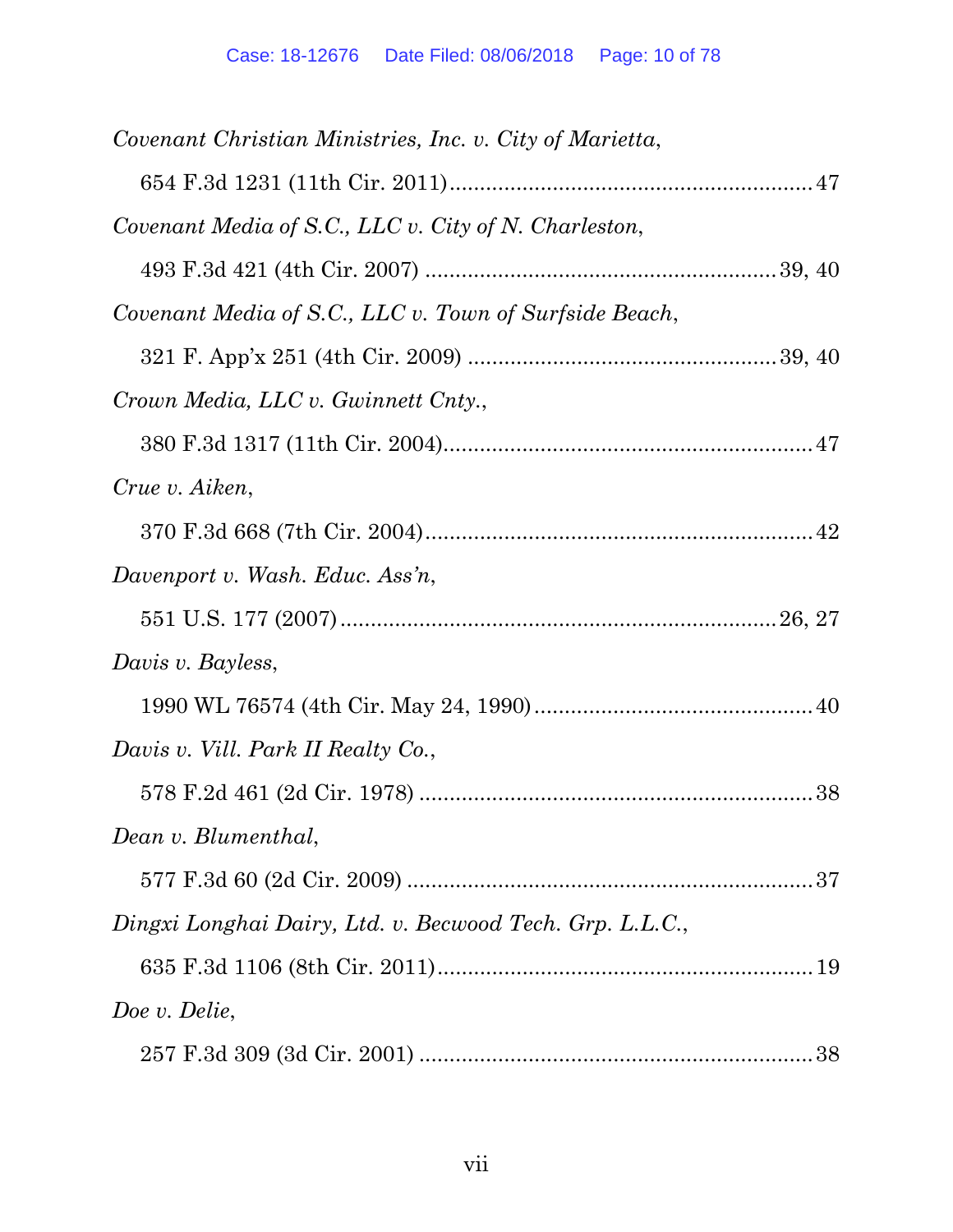| Donovan v. Punxsutawney Area Sch. Bd.,                |  |
|-------------------------------------------------------|--|
|                                                       |  |
| Doss v. S. Cent. Bell Tel. Co.,                       |  |
|                                                       |  |
| Duarte v. City of Lewisville,                         |  |
|                                                       |  |
| Ellis v. Blum,                                        |  |
|                                                       |  |
| *Ellis v. Brotherhood of Ry., Airline, & S.S. Clerks, |  |
|                                                       |  |
| <i>Engbretson v. Mahoney,</i>                         |  |
|                                                       |  |
| Ermold v. Davis,                                      |  |
|                                                       |  |
| *Faragher v. City of Boca Raton,                      |  |
|                                                       |  |
| *Farrar v. Hobby,                                     |  |
|                                                       |  |
| Faustin v. City & Cnty. of Denver,                    |  |
|                                                       |  |
| *Ferrell Law, P.A. v. Crescent Miami Ctr., LLC,       |  |
|                                                       |  |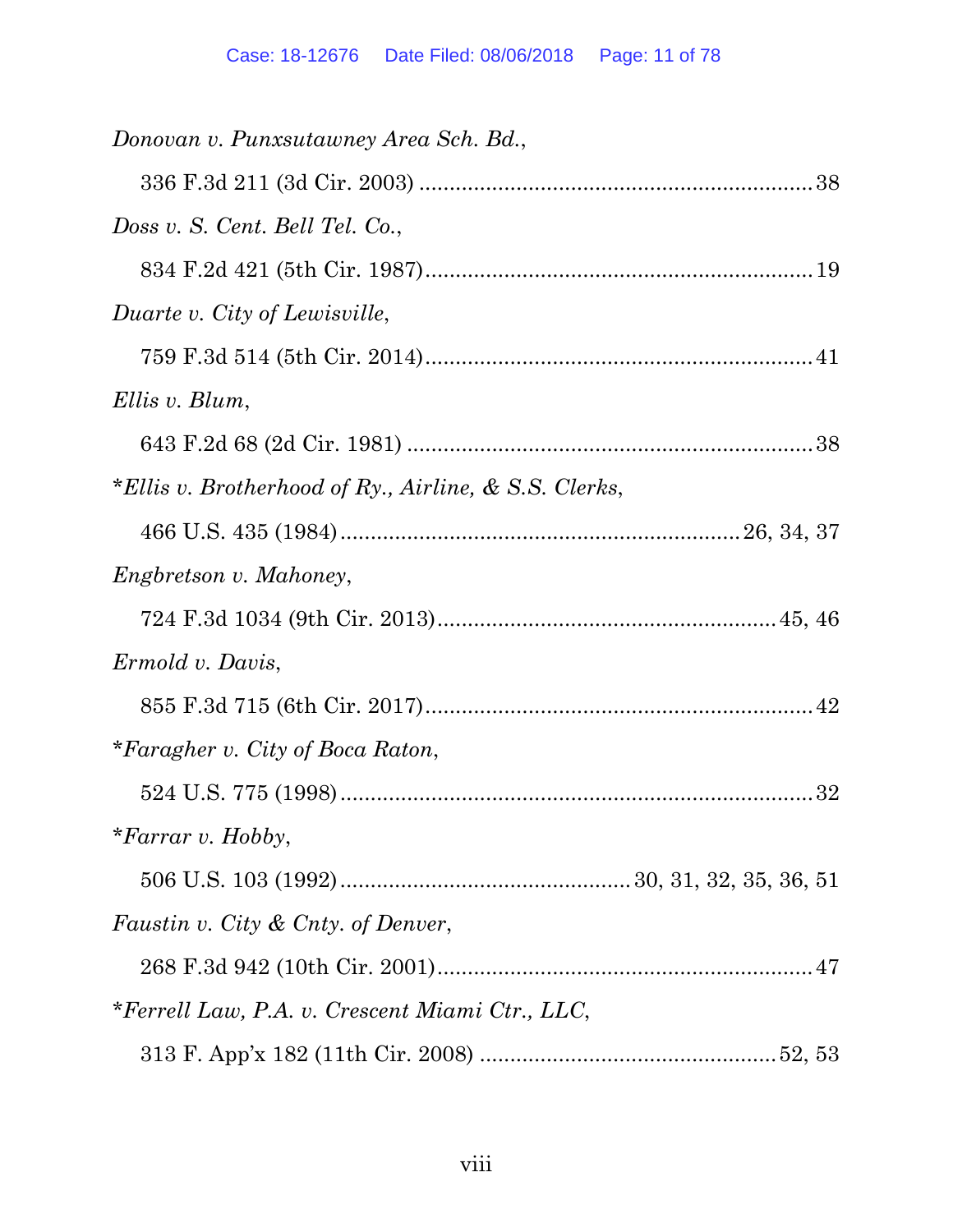| *Firefighters Local Union No. 1784 v. Stotts,                               |  |
|-----------------------------------------------------------------------------|--|
|                                                                             |  |
| Flanigan's Enters., Inc. v. City of Sandy Springs,                          |  |
| 868 F.3d 1248 (11th Cir. 2017)  1, 13, 21-25, 27, 29-34, 38, 42, 44, 49, 50 |  |
| Freedom from Religion Found., Inc. v. New Kensington Arnold Sch.            |  |
| Dist. ("FFRF"),                                                             |  |
|                                                                             |  |
| Friends of the Earth, Inc. v. Laidlaw Envtl. Servs., Inc.,                  |  |
|                                                                             |  |
| Godelia v. Doe 1,                                                           |  |
|                                                                             |  |
| Granite State Outdoor Advert., Inc. v. City of Clearwater,                  |  |
|                                                                             |  |
| Green v. McKaskle,                                                          |  |
|                                                                             |  |
| Hamilton v. Allen-Bradley Co.,                                              |  |
|                                                                             |  |
| Harden v. Pataki,                                                           |  |
|                                                                             |  |
| Harper v. Va. Bd. of Elections,                                             |  |
|                                                                             |  |
| Hassan v. City of N.Y.,                                                     |  |
|                                                                             |  |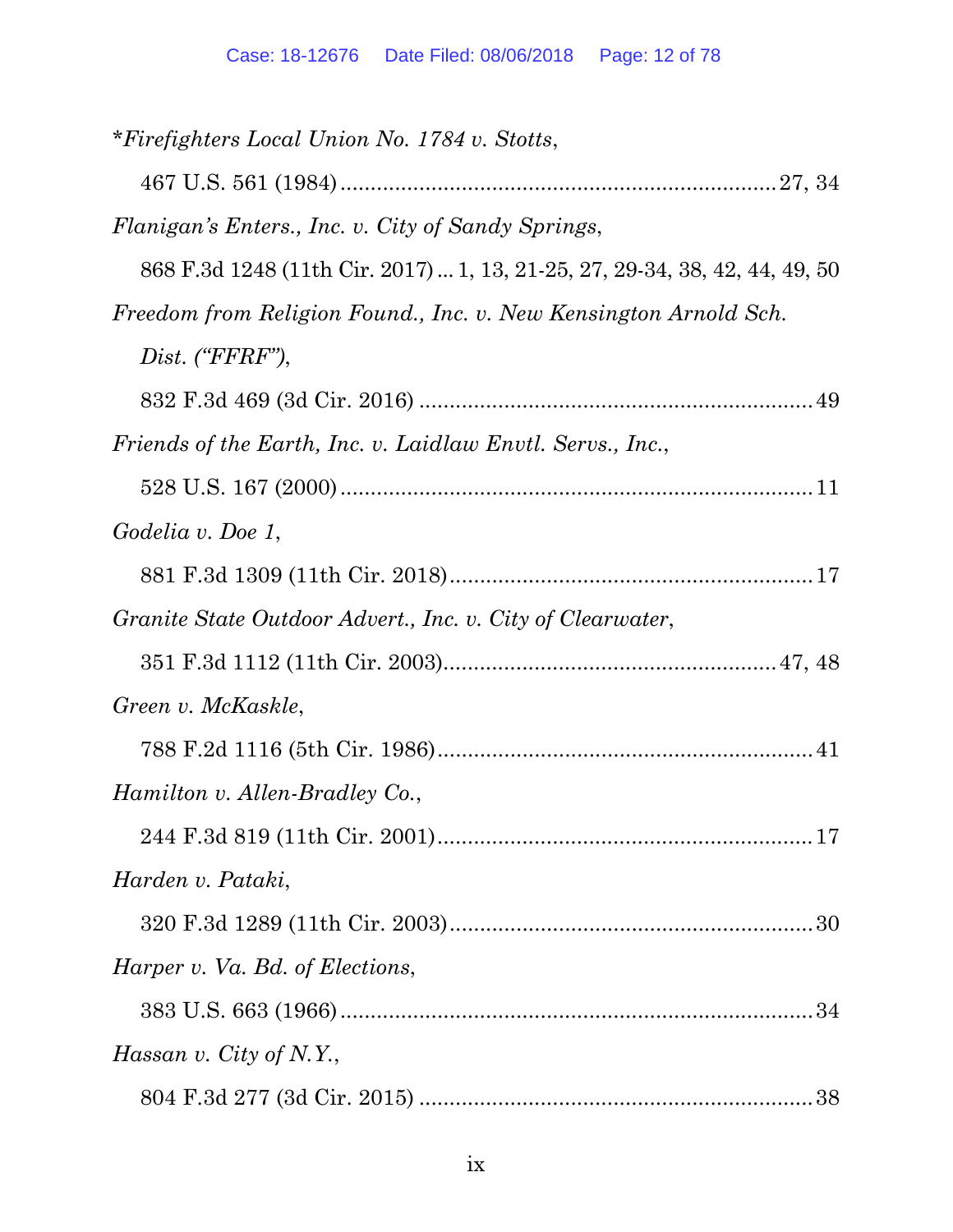| <i>Havens Realty Corp. v. Coleman,</i>               |  |
|------------------------------------------------------|--|
|                                                      |  |
| Haynes v. Hooters of Am., LLC,                       |  |
|                                                      |  |
| Henry A. v. Willden,                                 |  |
|                                                      |  |
| Henson v. Honor Comm. of Univ. of Va.,               |  |
|                                                      |  |
| *Holt Civic Club v. City of Tuscaloosa,              |  |
|                                                      |  |
| <i>*Husain v. Springer,</i>                          |  |
|                                                      |  |
| *Jacobs v. Clark Cnty. Sch. Dist.,                   |  |
|                                                      |  |
| Jacobs v. Tempur-Pedic Int'l, Inc.,                  |  |
|                                                      |  |
| Jersey Cent. Power & Light Co. v. New Jersey,        |  |
|                                                      |  |
| Johnson v. Rancho Santiago Cmty. Coll. Dist.,        |  |
|                                                      |  |
| Kan. City, St. L. & Chi. R.R. Co. v. Alton R.R. Co., |  |
|                                                      |  |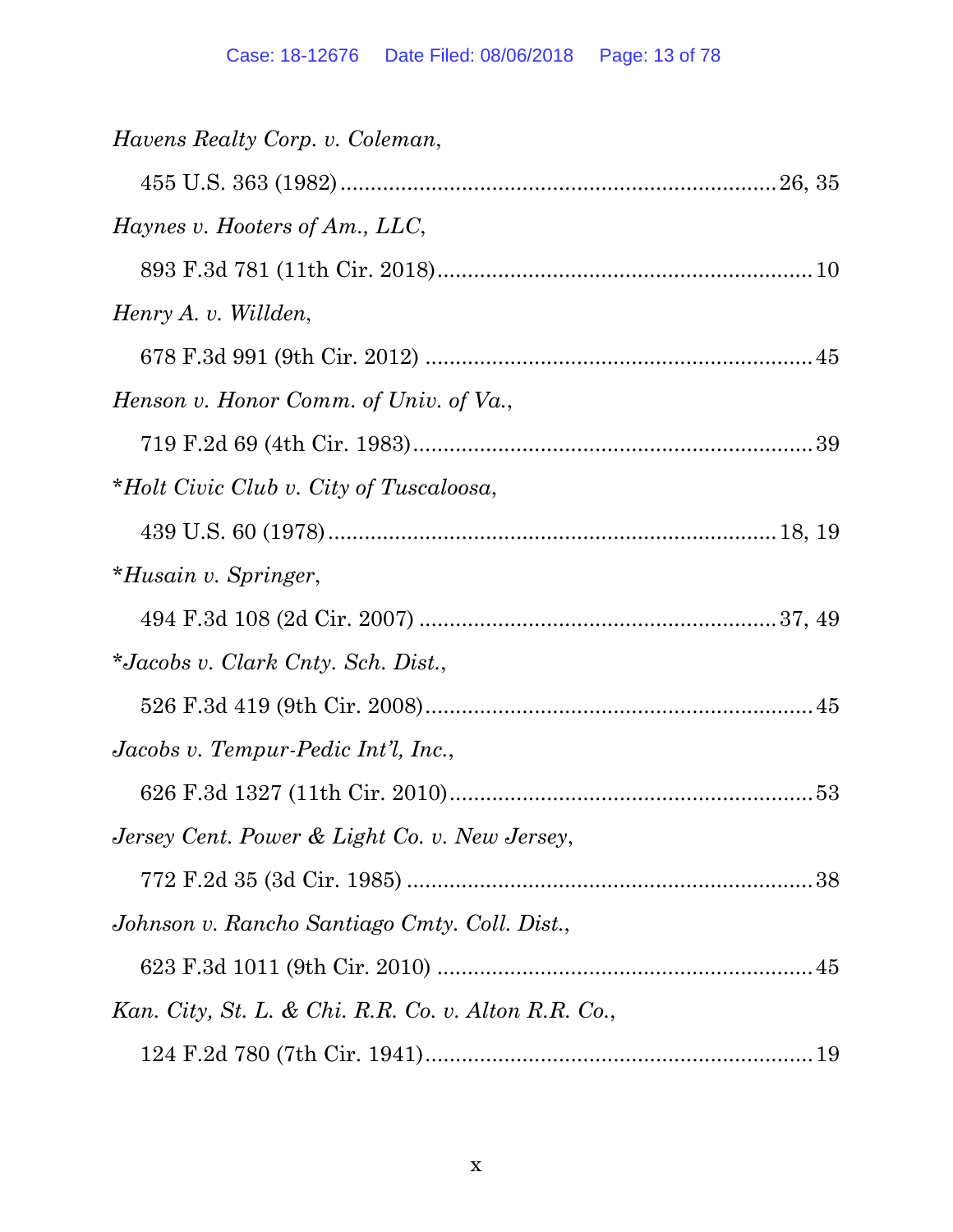| Keup v. Hopkins,                              |  |
|-----------------------------------------------|--|
|                                               |  |
| Keyishian v. Bd. of Regents of Univ. of N.Y., |  |
|                                               |  |
| KH Outdoor, LLC v. City of Trussville,        |  |
|                                               |  |
| KH Outdoor, LLC v. Clay Cnty.,                |  |
|                                               |  |
| Knight v. Kenai Peninsula Borough Sch. Dist., |  |
|                                               |  |
| Koger v. Bryan,                               |  |
|                                               |  |
| Kuperman v. Wrenn,                            |  |
|                                               |  |
| *Levine v. World Fin. Network Nat'l Bank,     |  |
|                                               |  |
| Lewis v. Clark,                               |  |
|                                               |  |
| Lowry v. Watson Chapel Sch. Dist.,            |  |
|                                               |  |
| Markley v. Lawson,                            |  |
|                                               |  |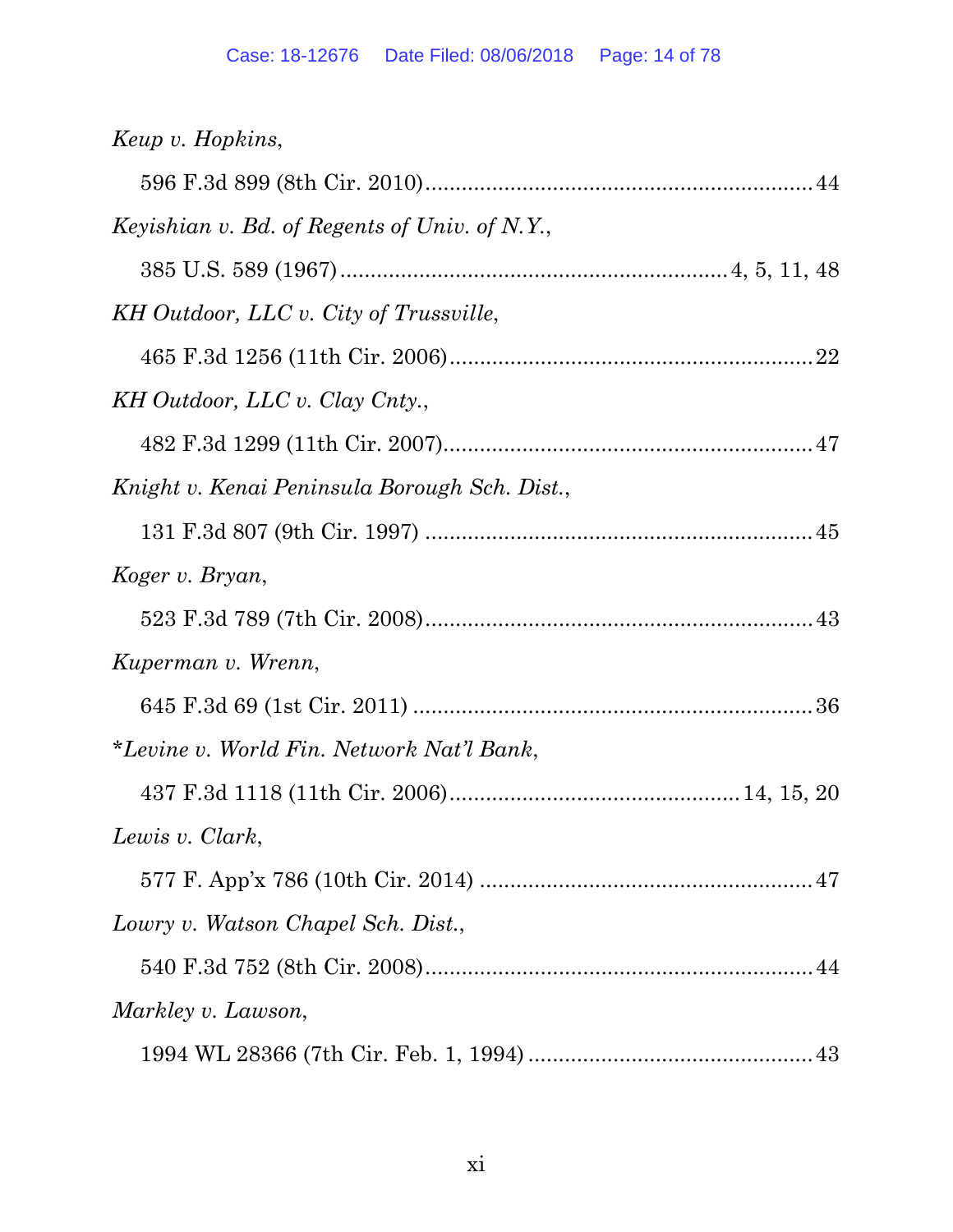| McDaniels v. McKinna,                                                 |
|-----------------------------------------------------------------------|
|                                                                       |
| McGowan v. Maryland,                                                  |
|                                                                       |
| McKenna v. Peekskill Hous. Auth.,                                     |
|                                                                       |
| McKenna v. Wells Fargo Bank, N.A.,                                    |
|                                                                       |
| *Mellen v. Bunting,                                                   |
|                                                                       |
| *Memphis Cmty. Sch. Dist. v. Stachura,                                |
|                                                                       |
|                                                                       |
| Miccosuke Tribe of Indians of Fla. v. S. Everglades Restoration All., |
|                                                                       |
| Miller v. City of Cincinnati,                                         |
|                                                                       |
| Monroe v. Pape,                                                       |
|                                                                       |
| Moore v. Liszewski,                                                   |
|                                                                       |
| *Morgan v. Plano Indep. Sch. Dist.,                                   |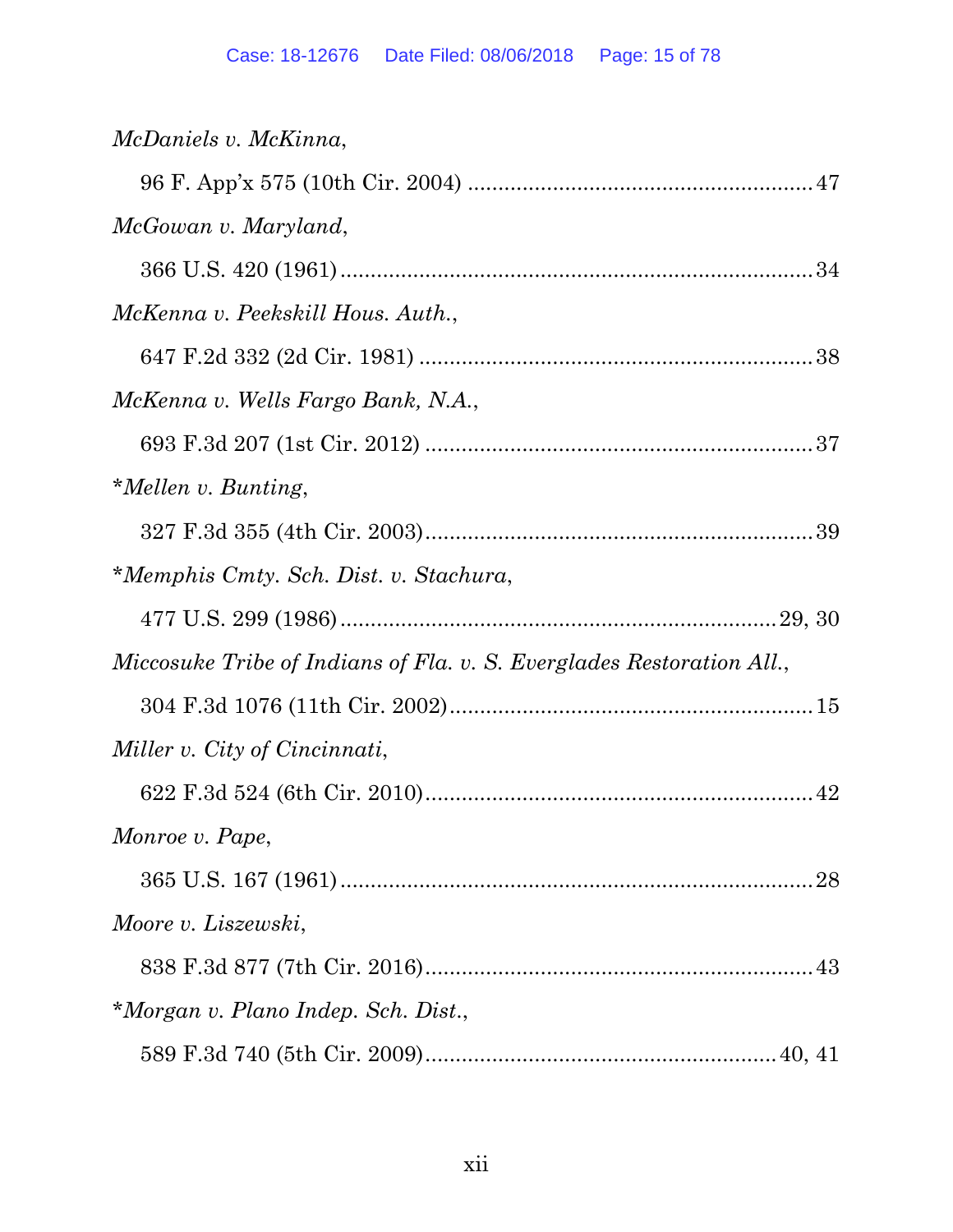| Morrison v. Bd. of Educ. of Boyd Cnty.,                      |
|--------------------------------------------------------------|
|                                                              |
| Murray v. Bd. of Trs., Univ. of Lousville,                   |
|                                                              |
| Naturist Soc'y, Inc. v. Fillyaw,                             |
|                                                              |
| Nelson v. Horn,                                              |
|                                                              |
| O'Connor v. City & Cnty. of Denver,                          |
|                                                              |
| *O'Connor v. Washburn Univ.,                                 |
|                                                              |
| Ohio Citizen Action v. City of Englewood,                    |
|                                                              |
| Olson v. City of Golden,                                     |
|                                                              |
| Parents Involved in Cmty. Schs. v. Seattle Sch. Dist. No. 1, |
|                                                              |
| Pension Benefit Guar. Corp. v. E. Dayton Tool & Die Co.,     |
|                                                              |
| Phelps-Roper v. City of Manchester,                          |
|                                                              |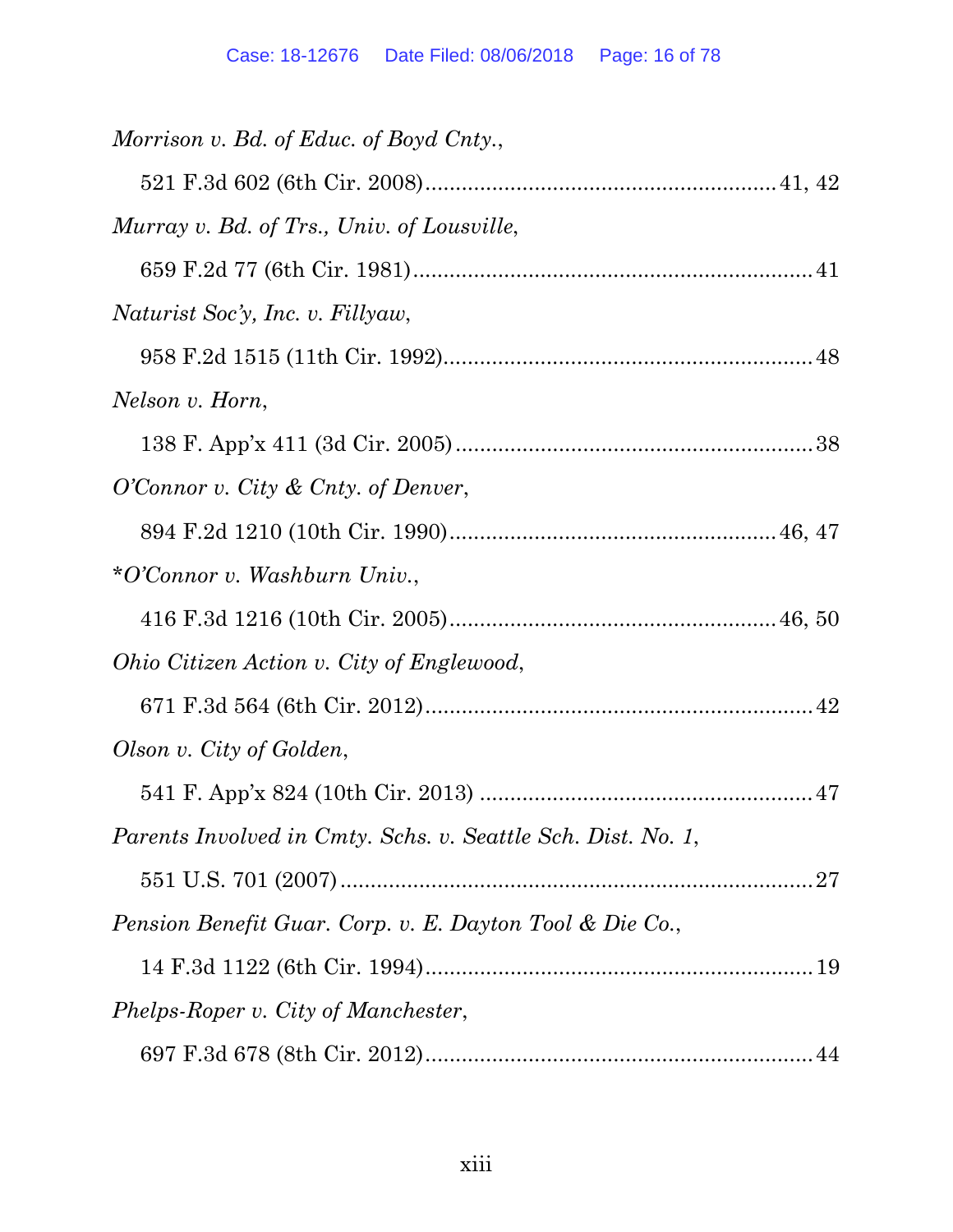| *Powell v. McCormack,                               |
|-----------------------------------------------------|
|                                                     |
| *Praise Christian Ctr. v. City of Huntington Beach, |
|                                                     |
| Quinlan v. Pers. Transp. Servs. Co.,                |
|                                                     |
| Rendleman v. Rouse,                                 |
|                                                     |
| Resnick v. AvMed, Inc.,                             |
|                                                     |
| Rock for Life-UMBC v. Hrabowski,                    |
|                                                     |
| Rosenberg v. Gould,                                 |
|                                                     |
| Scutieri v. Paige,                                  |
|                                                     |
| Sheely v. MRI Radiology Network, P.A.,              |
|                                                     |
| Sieger v. Phillipp,                                 |
|                                                     |
| Six Star Holdings, LLC v. City of Milwaukee,        |
|                                                     |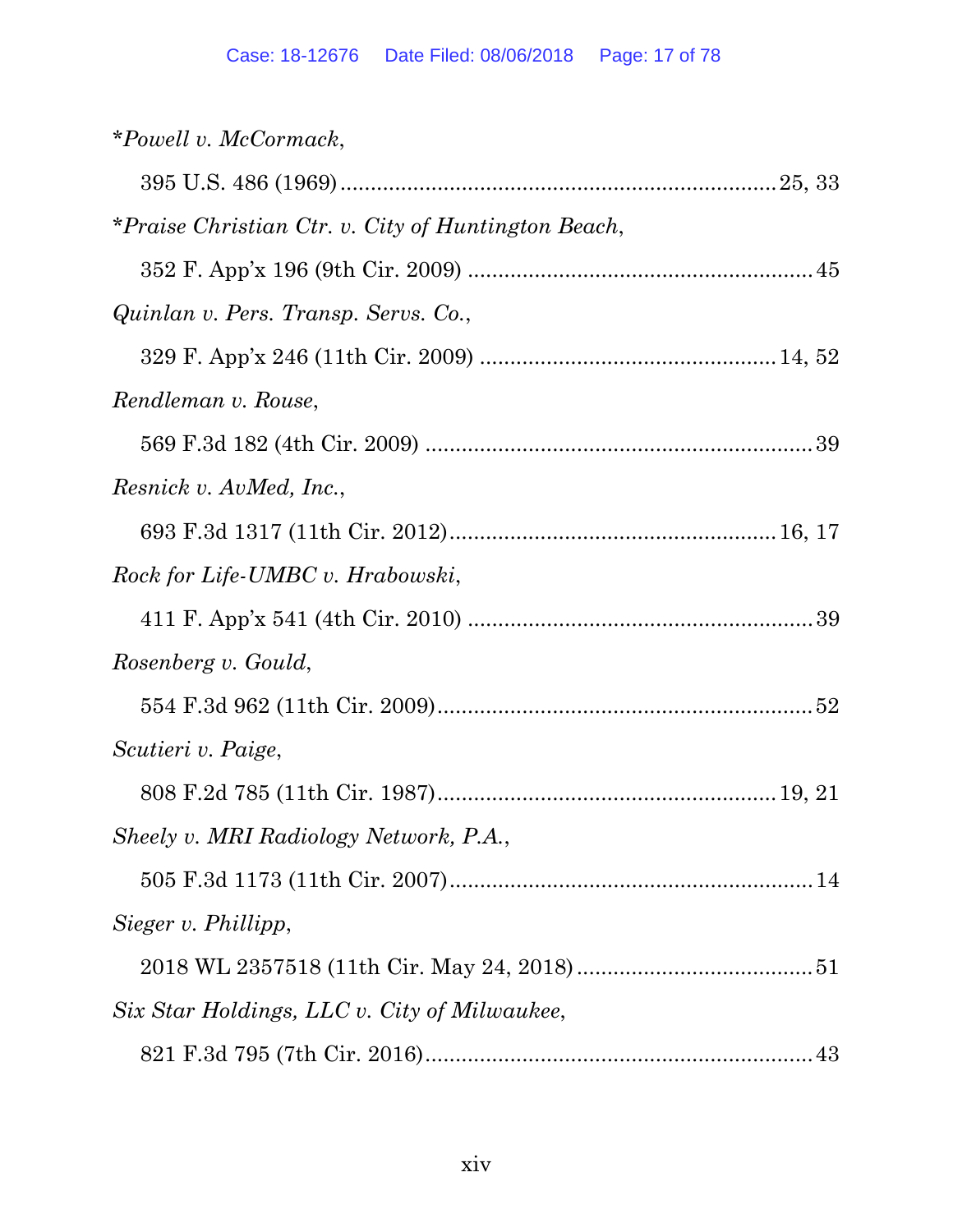| *Smith v. Meese,                                                     |
|----------------------------------------------------------------------|
|                                                                      |
| Smith v. NCAA,                                                       |
|                                                                      |
| Steel Co v. Citizens for a Better Env't,                             |
|                                                                      |
| Stevenson v. Blytheville Sch. Dist.,                                 |
|                                                                      |
| Thomas R.W. v. Mass. Dep't of Educ.,                                 |
|                                                                      |
| *United States v. Students Challenging Regulatory Agency Procedures, |
|                                                                      |
|                                                                      |
| Urquilla-Diaz v. Kaplan Univ.,                                       |
|                                                                      |
| Utah Animal Rights Coal. v. Salt Lake City Corp.,                    |
|                                                                      |
| Van Wie v. Pataki,                                                   |
|                                                                      |
| Virdi v. DeKalb Cnty. Sch. Dist.,                                    |
|                                                                      |
| Virginia v. Am. Booksellers Ass'n,                                   |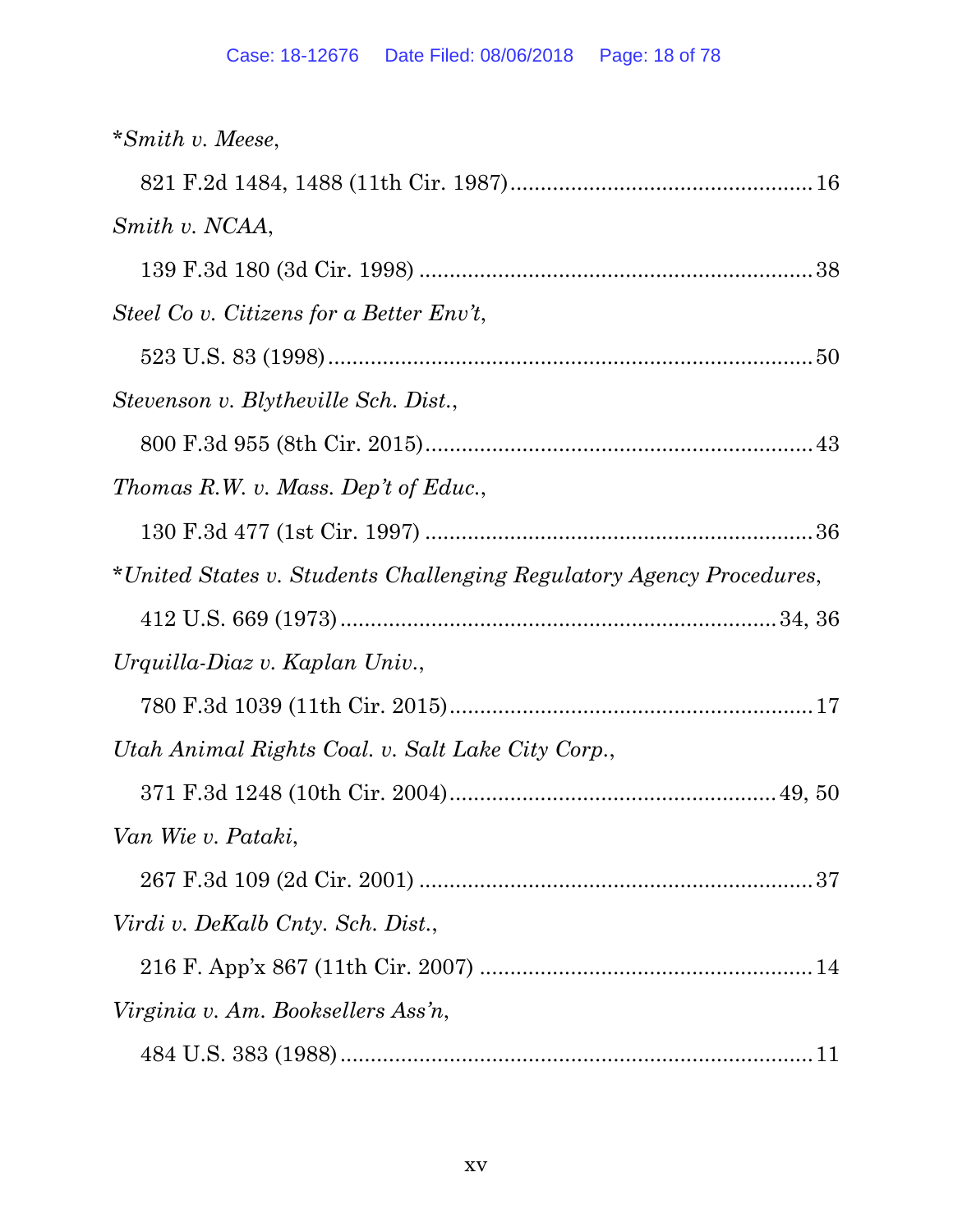| Vivid Invs., Inc. v. Best W. Inn,    |
|--------------------------------------|
|                                      |
| *Ward v. Santa Fe Indep. Sch. Dist., |
|                                      |
| *Ward v. Santa Fe Indep. Sch. Dist., |
|                                      |
| Ward v. Santa Fe Indep. Sch. Dist.,  |
|                                      |
| Watts v. Fla. Int'l Univ.,           |
|                                      |
| Yniguez v. Arizona,                  |
|                                      |
| Young v. Lane,                       |
|                                      |
| <b>OTHER AUTHORITIES</b>             |
|                                      |
| <b>RULES</b>                         |
|                                      |
|                                      |
|                                      |
| <b>TREATISES</b>                     |
| 13C WRIGHT & MILLER,                 |
|                                      |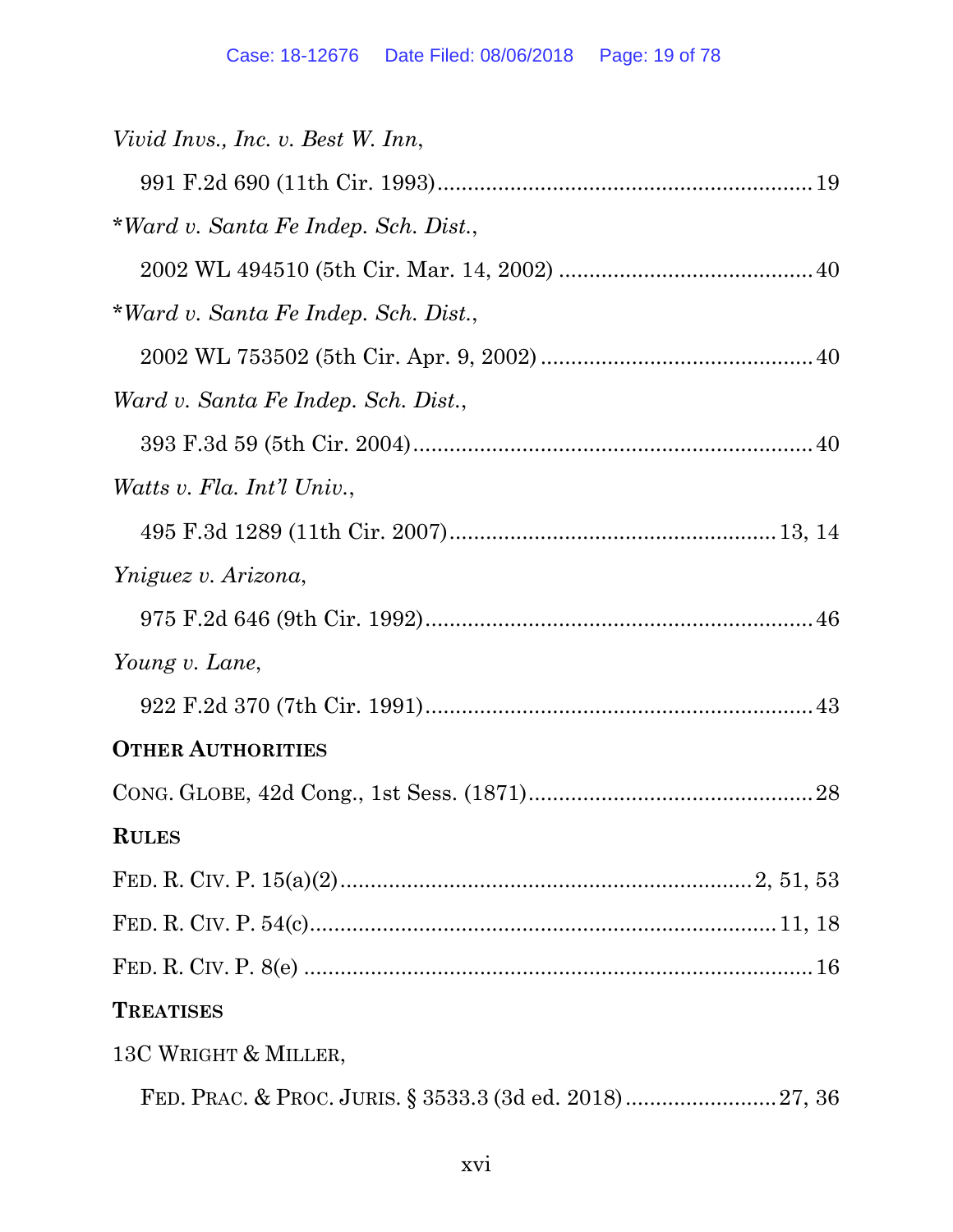5 WRIGHT & MILLER,

FED. PRAC. & PROC. CIV. § 1255 (3d. ed. 2018) .............................. 20, 21 5 WRIGHT & MILLER,

FED. PRAC. & PROC. CIV. § 1286 (3d ed. 2018) ......................... 15, 16, 51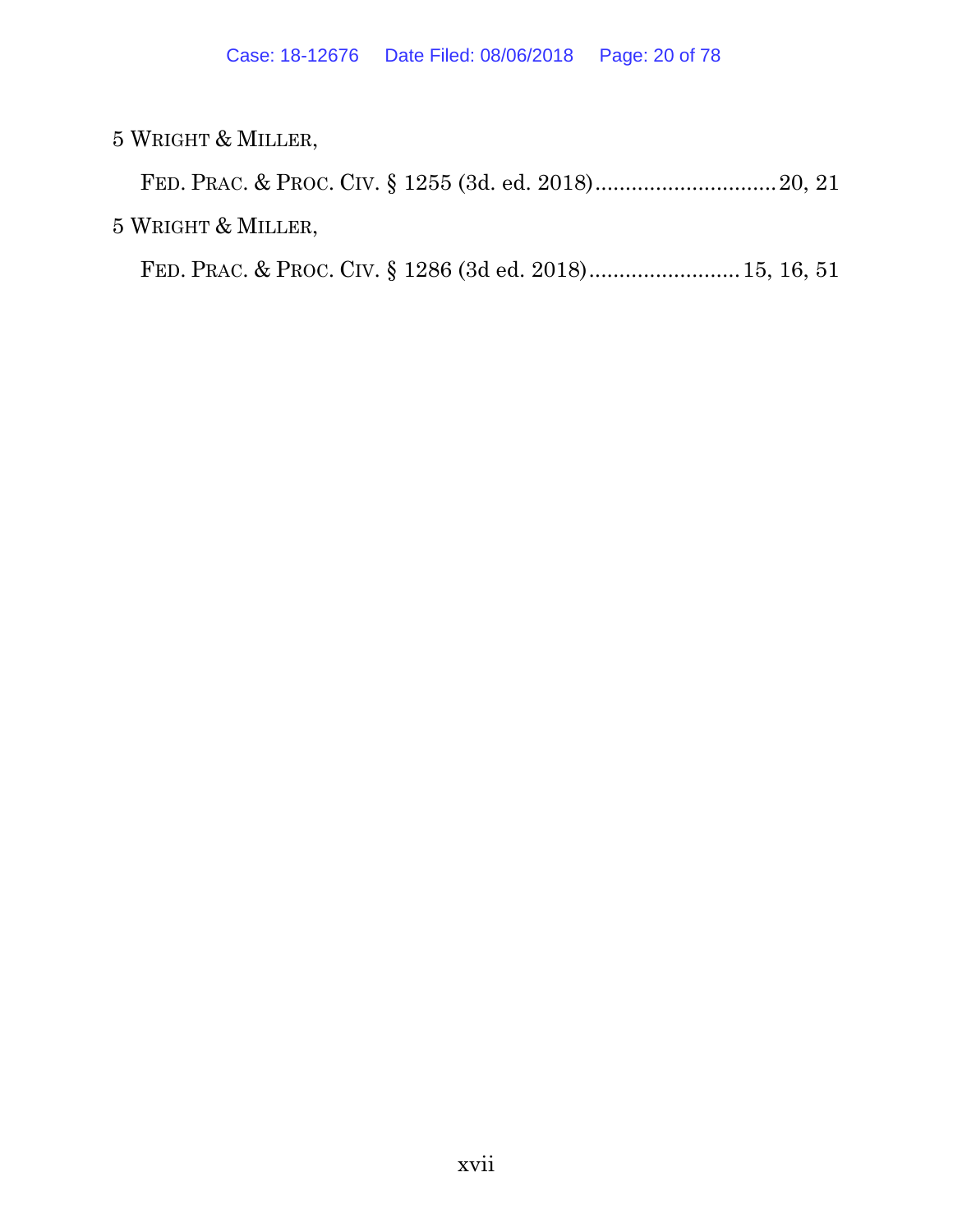#### **STATEMENT OF JURISDICTION**

Plaintiffs' amended complaint raises federal questions under the U.S. Constitution and 42 U.S.C. § 1983. Appellants' App. ("A.A.") 139. The district court exercised original jurisdiction over their claims under 28 U.S.C. §§ 1331 (federal question jurisdiction) and 1343 (civil rights jurisdiction). A.A.139.

Appellate jurisdiction exists under 28 U.S.C. § 1291. On May 25, 2018, the district court granted Defendants' motions to dismiss, ruling that all of Plaintiffs' claims were moot. A.A.724. The same day, it issued a Judgment for Defendants disposing of all of Plaintiffs' claims. A.A.725. On June 25, 2018, Plaintiffs filed a timely notice of appeal from both the May 25th order and judgment. A.A.727.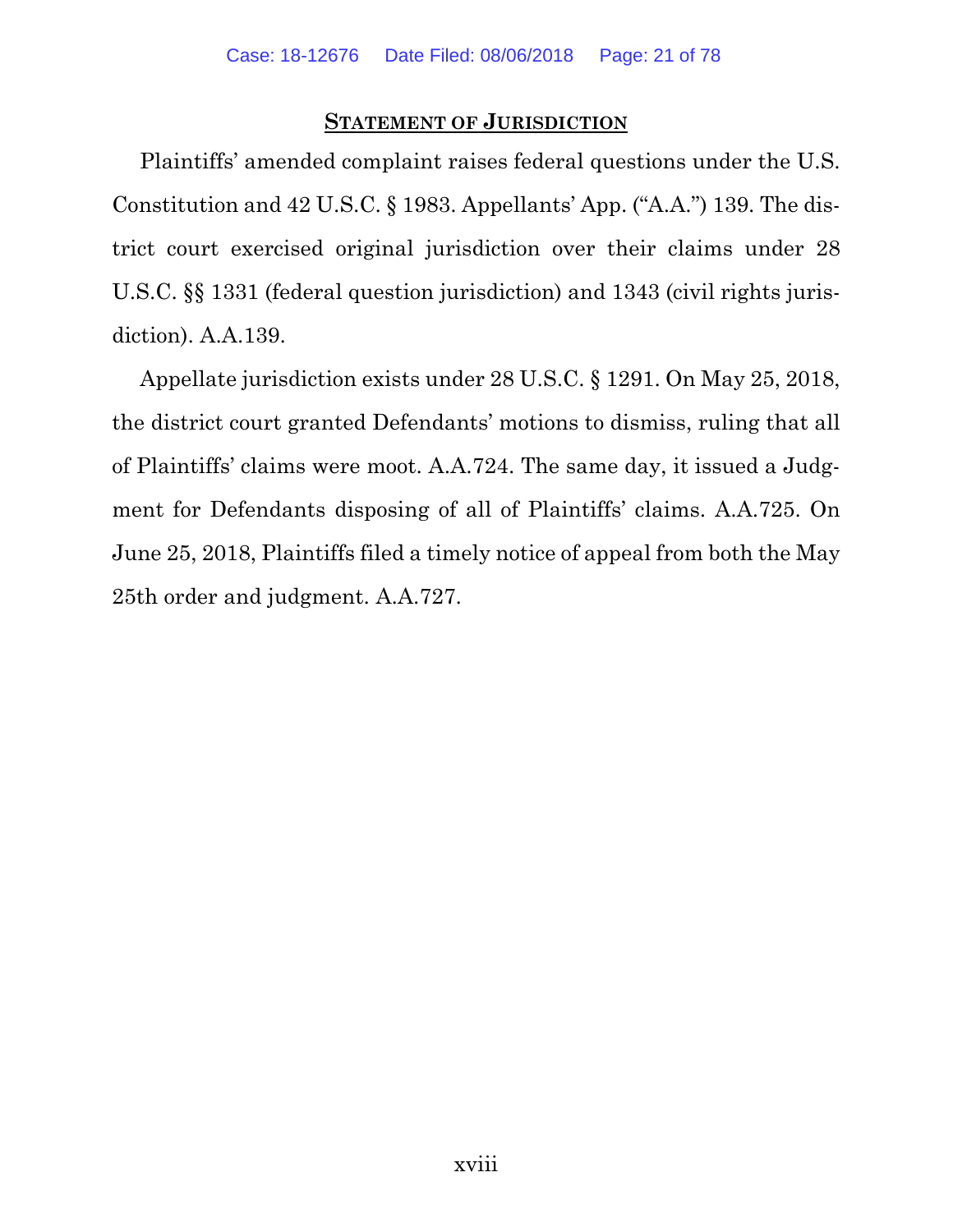#### **STATEMENT OF THE ISSUES**

This appeal presents four issues:

- **1. Types of Damages Sought:** On a motion to dismiss, courts must construe the complaint broadly and in a plaintiff's favor. Here, Plaintiffs sought "monetary damages" and "damages in an amount to be determined by the evidence." Yet, the district court ruled that these statements categorically excluded compensatory damages. Did the district court err in concluding that Plaintiffs only sought nominal damages?
- **2. Mootness of Plaintiffs' Nominal Damages Claims:** Defendants applied two policies to stop a college student from distributing literature and from speaking publicly outdoors on campus about his faith. Another student self-censored to avoid a similar fate. Relying on *Flanigan's Enters., Inc. v. City of Sandy Springs*, 868 F.3d 1248 (11th Cir. 2017), the district court deemed the nominal damages claims stemming from this enforcement and the resulting chill moot. Did the district court err in applying *Flanigan's* to moot Plaintiffs' nominal damages claims?
- **3. Mootness of Nominal Damages Claims Generally:** According to the Supreme Court, nominal damages compensate citizens for constitutional violations when those violations inflict an injury that cannot be valued monetarily. Thus, in practically every circuit but the Eleventh, nominal damages claims cannot be mooted. Should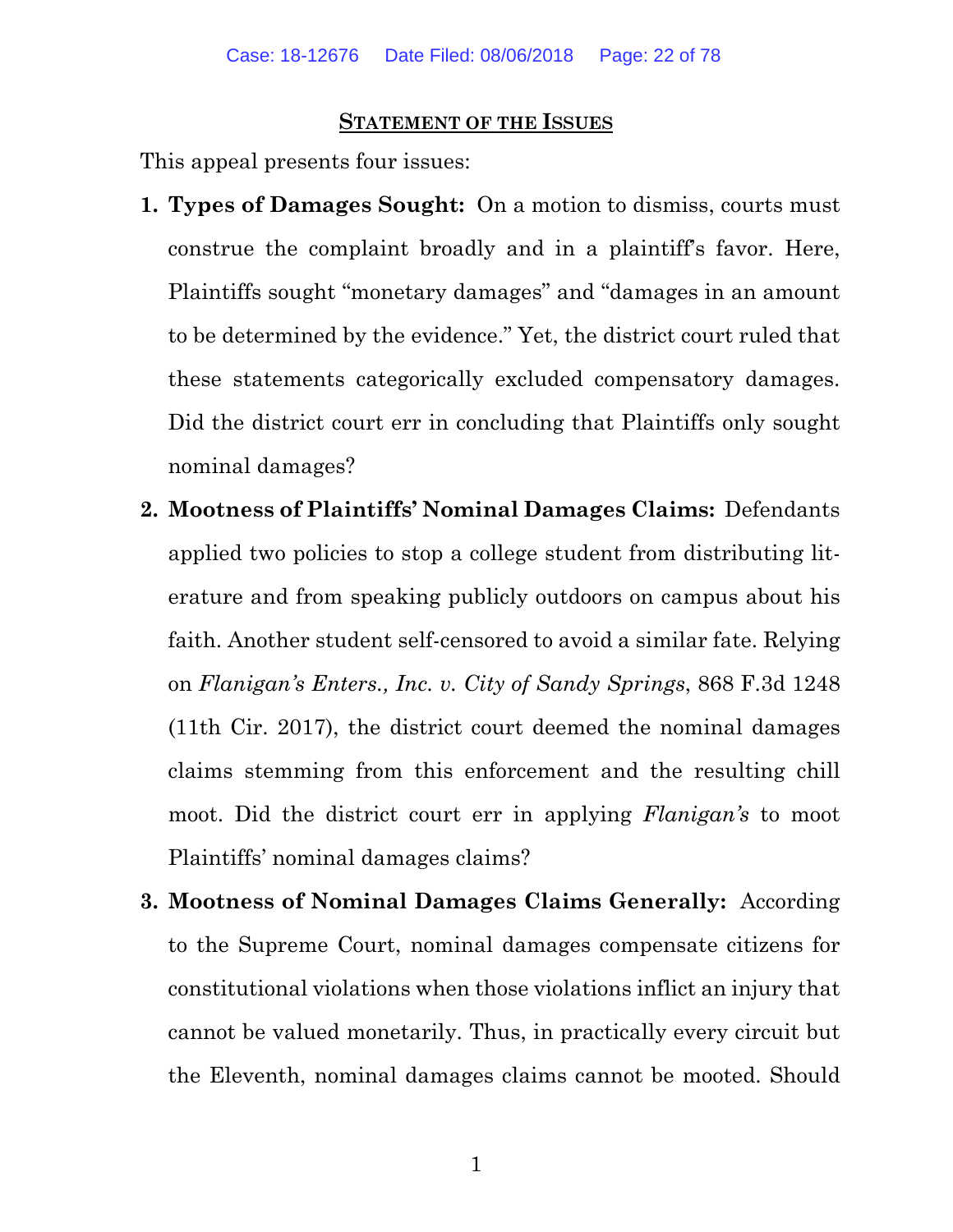the Court overrule *Flanigan's* and hold that nominal damages claims cannot be mooted?

**4. Dismissing Plaintiffs' Case:** Under FED. R. CIV. P. 15(a)(2), district courts "should freely give leave [to amend a complaint] when justice so requires." The goal is to resolve disputes on their merits. While Plaintiffs' Complaint sought compensatory and nominal damages, they also sought leave to amend to clarify that this was so due to *Flanigan's*. The district court precipitously rejected their request, dismissed the case, and rendered judgment. Did the district court err in dismissing Plaintiffs' case rather than granting leave to amend to clarify the types of damages sought?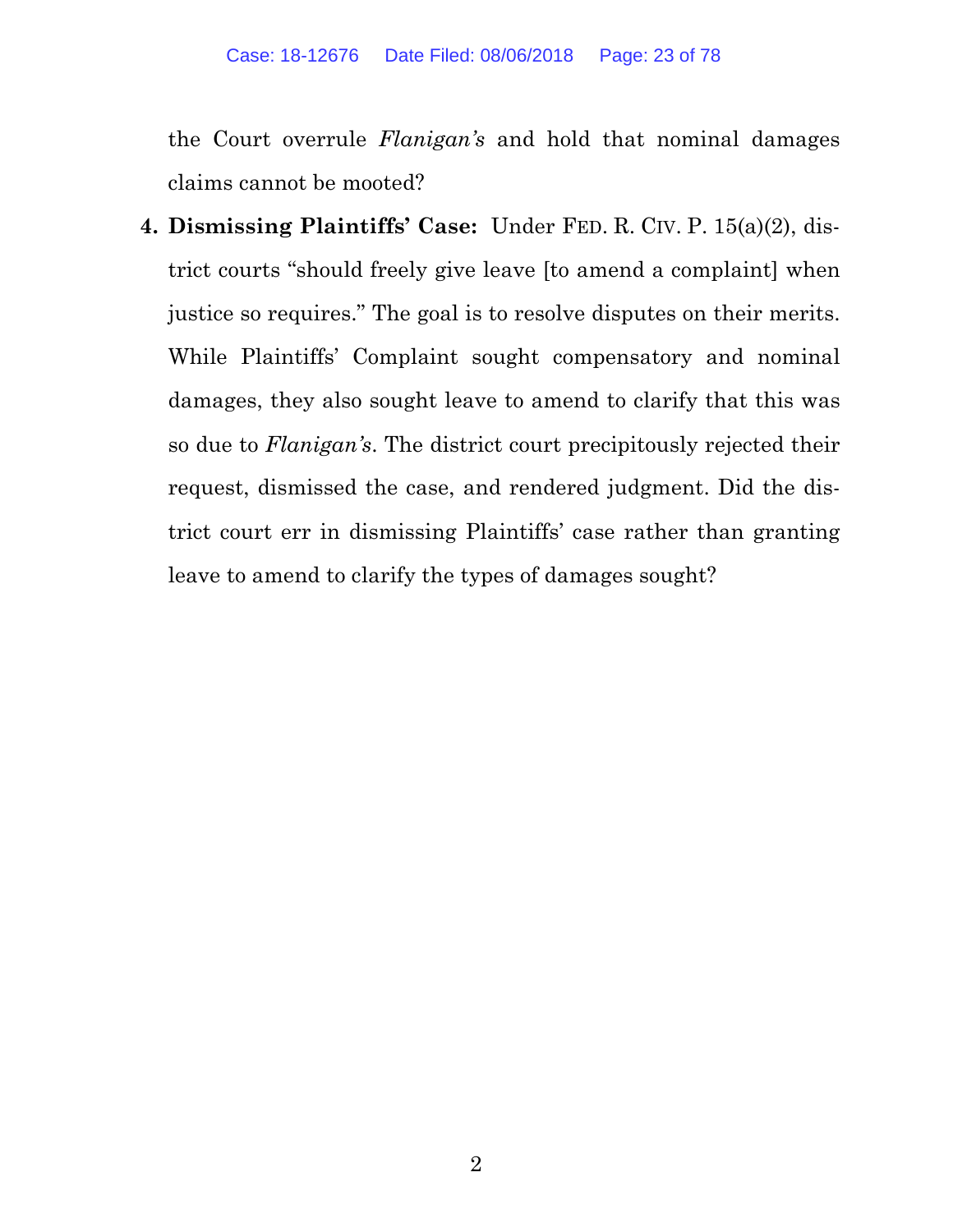#### **STATEMENT OF THE CASE**

#### **I. Nature of the Case**

The central question here is whether a public college may avoid accountability for unconstitutionally censoring its students—mooting even their damages claims—by later changing its policies. Chike Uzuegbunam, then a Georgia Gwinnett College ("GGC") student, tried to distribute literature peacefully in an outdoor campus plaza. GGC officials stopped him because he was outside the two tiny speech zones into which GGC quarantined all student speech. When Mr. Uzuegbunam complied with these rules and began speaking publicly within a speech zone weeks later, GGC officials stopped him again because his speech prompted a complaint. That complaint converted his speech into "disorderly conduct," which GGC defined to include expression that "disturbs the peace and/or comfort of person(s)."

These speech zone and speech code policies defy decades of law guaranteeing students the freedom to speak in the outdoor areas of campus and to say things others do not wish to hear. Sidestepping this precedent, the district court focused on mootness. In its view, GGC's mid-litigation policy changes mooted even Plaintiffs' damages claims—as if a policy change goes back in time and erases GGC's censorship of Mr. Uzuegbunam and its chilling of him and Mr. Bradford.

The cornerstone of the district court's ruling was an erroneous reading of *Flanigan's*. A.A.720-23. That case applies only when plaintiffs do *not*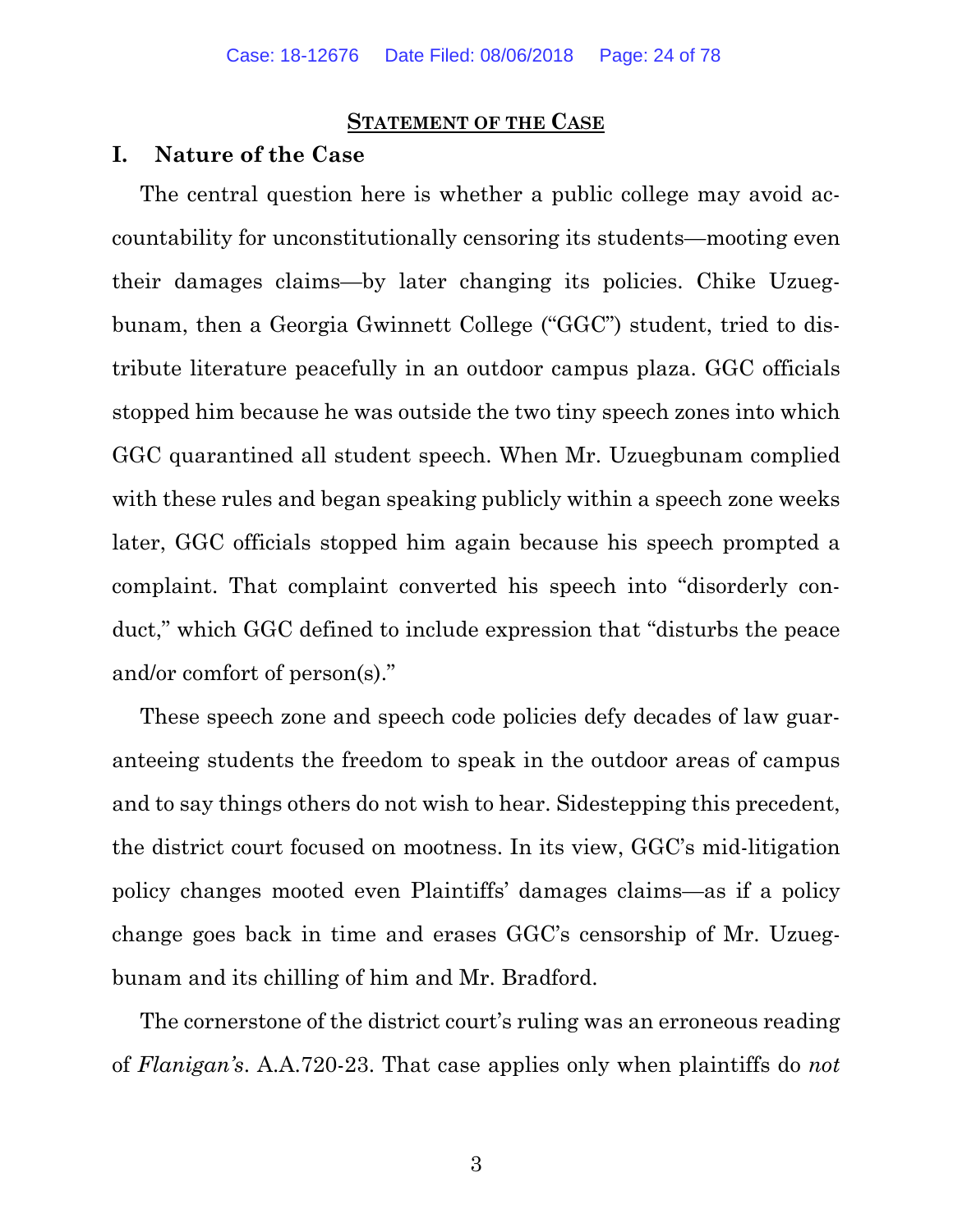seek compensatory damages. Here, Plaintiffs sought them. A.A.202 ¶¶ 417-18, 205 ¶¶ 434-35, 208 ¶¶ 450-51, 211 ¶¶ 469-70 (seeking "monetary damages" and "damages in amount to be determined by the evidence"). The district court erred in interpreting the complaint otherwise and then compounded its error by refusing to allow a clarifying amendment to the pleadings. Plus, *Flanigan's* does not moot all nominal damages claims.

Moreover, the district court applied a flawed decision. According to the Supreme Court, plaintiffs are entitled to nominal damages when constitutional violations cause injuries that cannot be valued monetarily. Freedom is so priceless that government must be held accountable, even when the injuries from those violations do not result in traditional forms of damages. But *Flanigan's* ruled—contrary to the rule in other circuits that nominal damages claims can be mooted by the government's midlitigation policy change. It effectively, but wrongly, declared that a past violation of a citizen's priceless liberties is not worth a court's time unless there is a financially demonstrable injury.

*Flanigan's'* flaws are perhaps most glaring in cases involving college students. According to the Supreme Court, "the First Amendment … does not tolerate laws that cast a pall of orthodoxy over the classroom [or campus]," and "the essentiality of freedom in the community of American universities is almost self-evident." *Keyishian v. Bd. of Regents of Univ. of N.Y.*, 385 U.S. 589, 603 (1967). Here, GGC cast exactly that pall and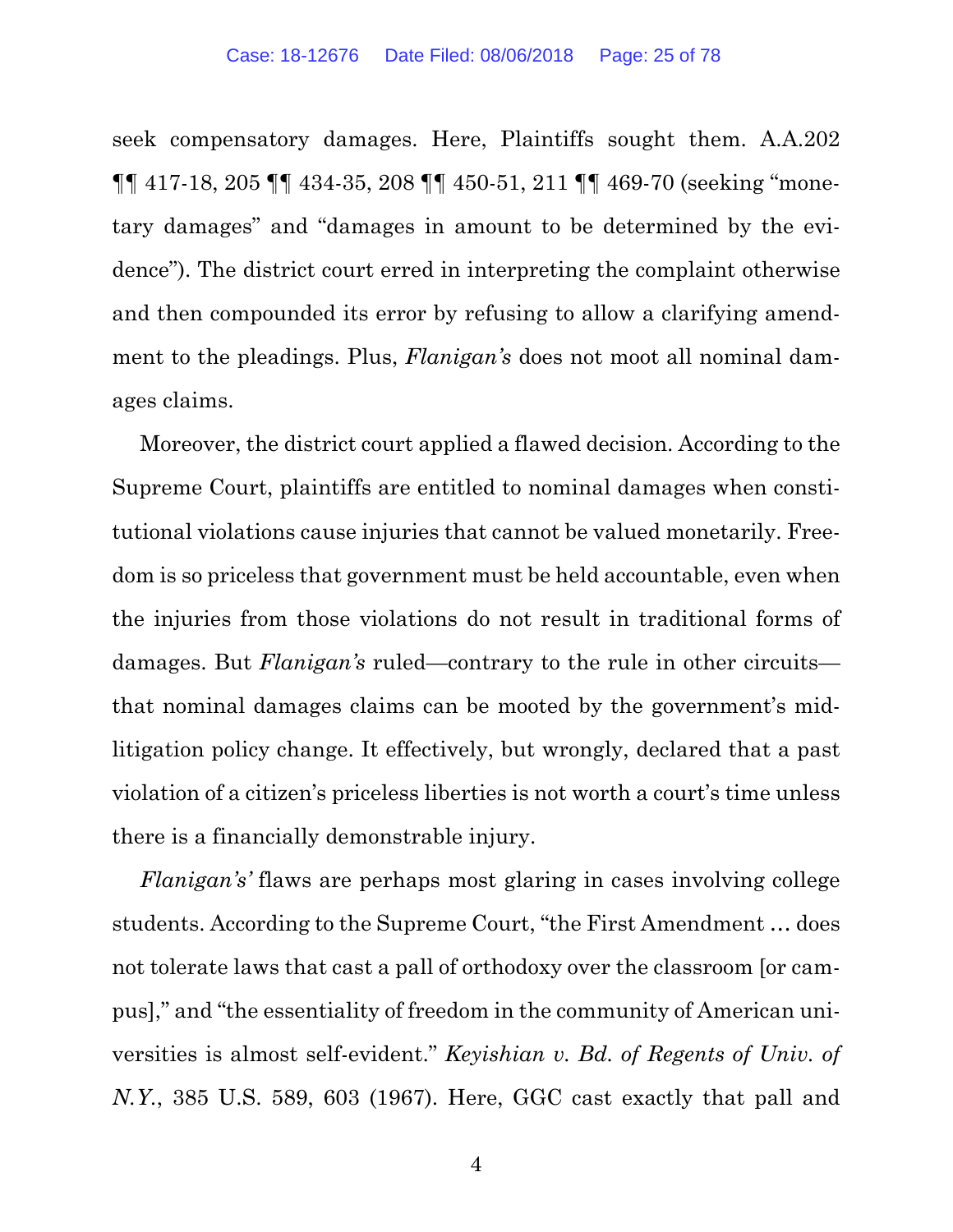stifled the "wide exposure to that robust exchange of ideas" upon which our future depends by censoring one student and chilling two. *Id.* Under *Flanigan's* per the district court, this does not matter. The actions of GGC's officials never get reviewed because subsequent events expunge them from history. Thus, colleges can censor their students without consequence, and the law is never clarified, giving officials plausible deniability to censor students similarly and still claim qualified immunity.

#### **II. Statement of Facts**

#### **A. GGC's Censorship via Speech Zones**

In July 2016, Mr. Uzuegbunam sought to share his Christian beliefs with his fellow students by distributing literature in an outdoor plaza on campus and engaging willing passersby in conversation. A.A.140, 168-69. He did so peacefully and unobtrusively, standing where students frequently converse and congregate. A.A.169-70.

Defendant Perry quickly stopped Mr. Uzuegbunam, saying he could not distribute literature there. A.A.170. Defendant Downey confirmed he could not do this outside GGC's two speech zones due to its *Speech Zone Policy*. A.A.170-71.

Under that policy, students could engage in expressive activities only in two speech zones and only after reserving them. A.A.154-55, 158-59. Open just eighteen hours a week (*i.e.*, 10% of the week), they comprised just 0.0015% of campus—one stretch of one sidewalk and the cafeteria patio. A.A.151, 155-56. If students wanted to speak during the other 90%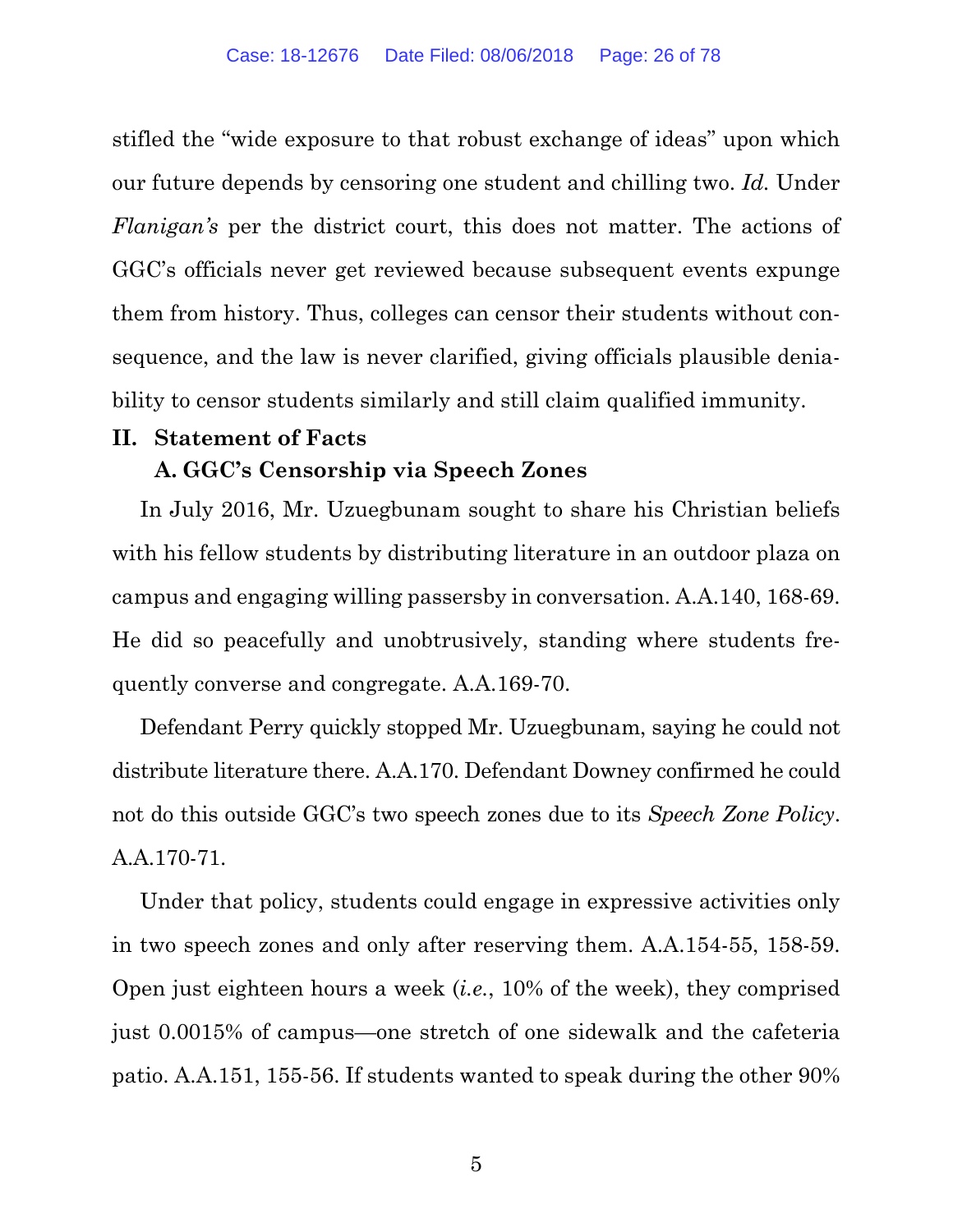of the week, they first had to get a permit. A.A.156-57. If they wanted to speak anywhere outside those zones, they also had to get a permit. A.A.157. The policy provided no guidance on when these permits had to be granted. A.A.157. Also, Defendants could "modify the free speech areas based on the operational needs of the institution," whatever that means. A.A.157-58. Only one thing about this was clear: the policy placed no limits on when or how this happened. A.A.158.

To reserve the speech zones, students had to submit a form and any literature they intended to distribute three business days in advance. A.A.158-59. Four officials reviewed the literature, but the policy placed no limits on the scope of their review or how it impacted the granting of the permit. A.A.160-61. The policy listed fifteen considerations all speakers "must meet," A.A.159-60, two of which Plaintiffs challenged. A.A.159- 61. But it never said which requests officials must grant, meaning that they could deny requests that satisfied all fifteen. A.A.159-60.

After explaining this policy, Defendant Downey referred Mr. Uzuegbunam to the Office of Student Integrity. A.A.171. There, Defendant Dowell again confirmed that the *Speech Zone Policy* prohibited distributing literature in that plaza (or anywhere else outside the speech zones) and that Mr. Uzuegbunam had to reserve those zones to use them. A.A.171-72. The policy also prohibited him from conversing with willing students about his religious beliefs, unless he were standing in a speech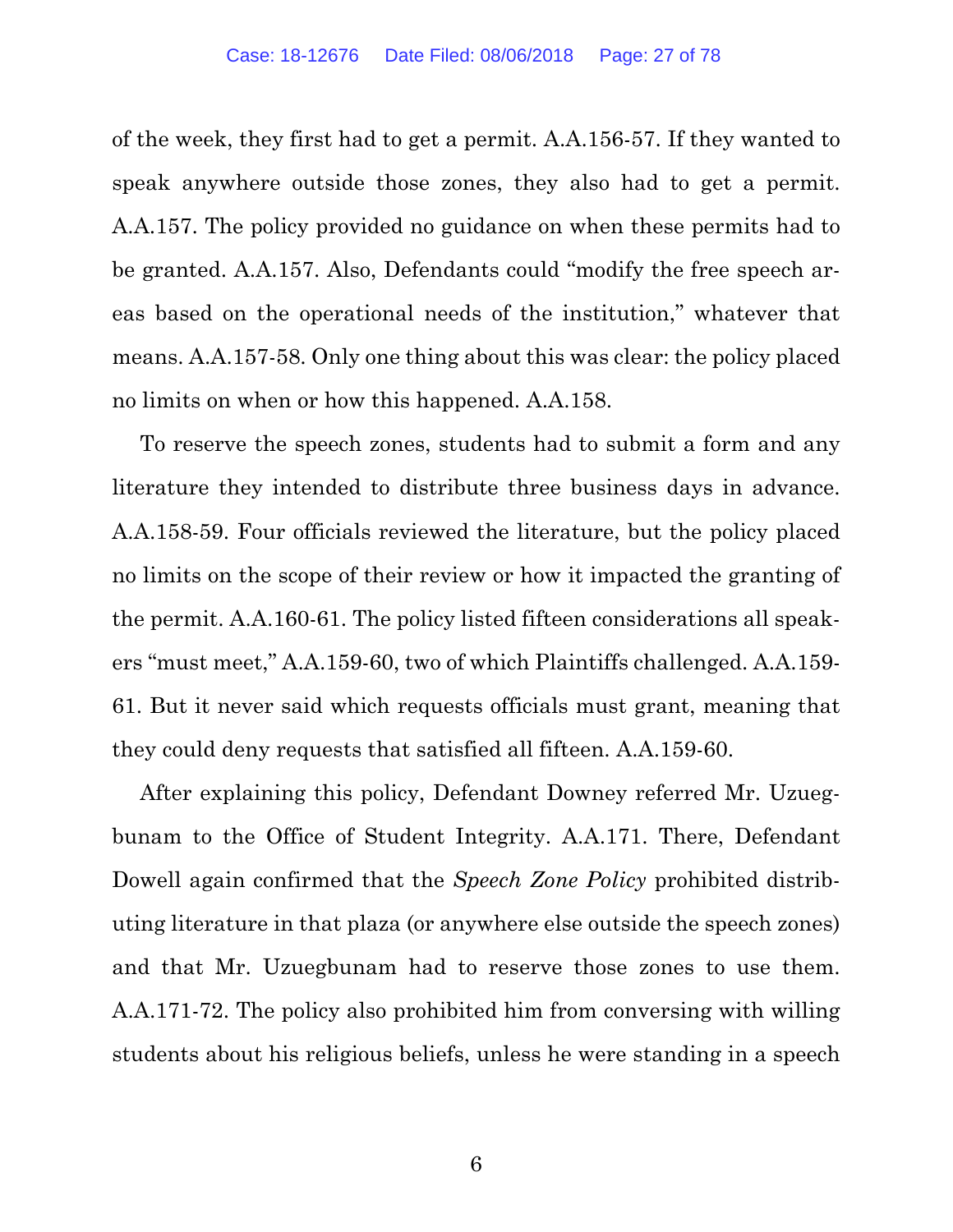zone he had previously reserved. A.A.172. Predictably, he stopped his expressive activities that day given the threat of punishment had he continued. A.A.172-73.

#### **B. GGC's Censorship via Speech Codes**

In order to be able to speak, Mr. Uzuegbunam later reserved the cafeteria patio speech zone to share his beliefs—by distributing literature and speaking publicly—with the students who gathered there. A.A.173- 74. But when his day to speak came, he discovered that free speech was not even allowed in the tiny "free speech expression areas."

He stood in the reserved area at the proper time and spoke publicly about his beliefs without shouting, without amplification, without blocking traffic, and without inflammatory rhetoric. A.A.174-76. Soon, Defendant Hughes of the GGC police stopped him, explaining someone had complained about Mr. Uzuegbunam's expression. A.A.176. He went on to say that, due to the complaint, this expression constituted "disorderly conduct" because it disturbed "the peace and tranquility of individuals." A.A.178. He warned Mr. Uzuegbunam could face discipline under GGC's *Student Code of Conduct* if he continued speaking publicly. A.A.179.

Defendant Hughes did this because GGC's *Speech Code*, located in its *Student Code of Conduct*, prohibited "disorderly conduct" and defined it to include anything that "disturbs the peace and/or comfort of person(s)." A.A.163. It even regulated speech protected by the First Amendment. GGC did not exempt such speech from this speech code; it just promised

7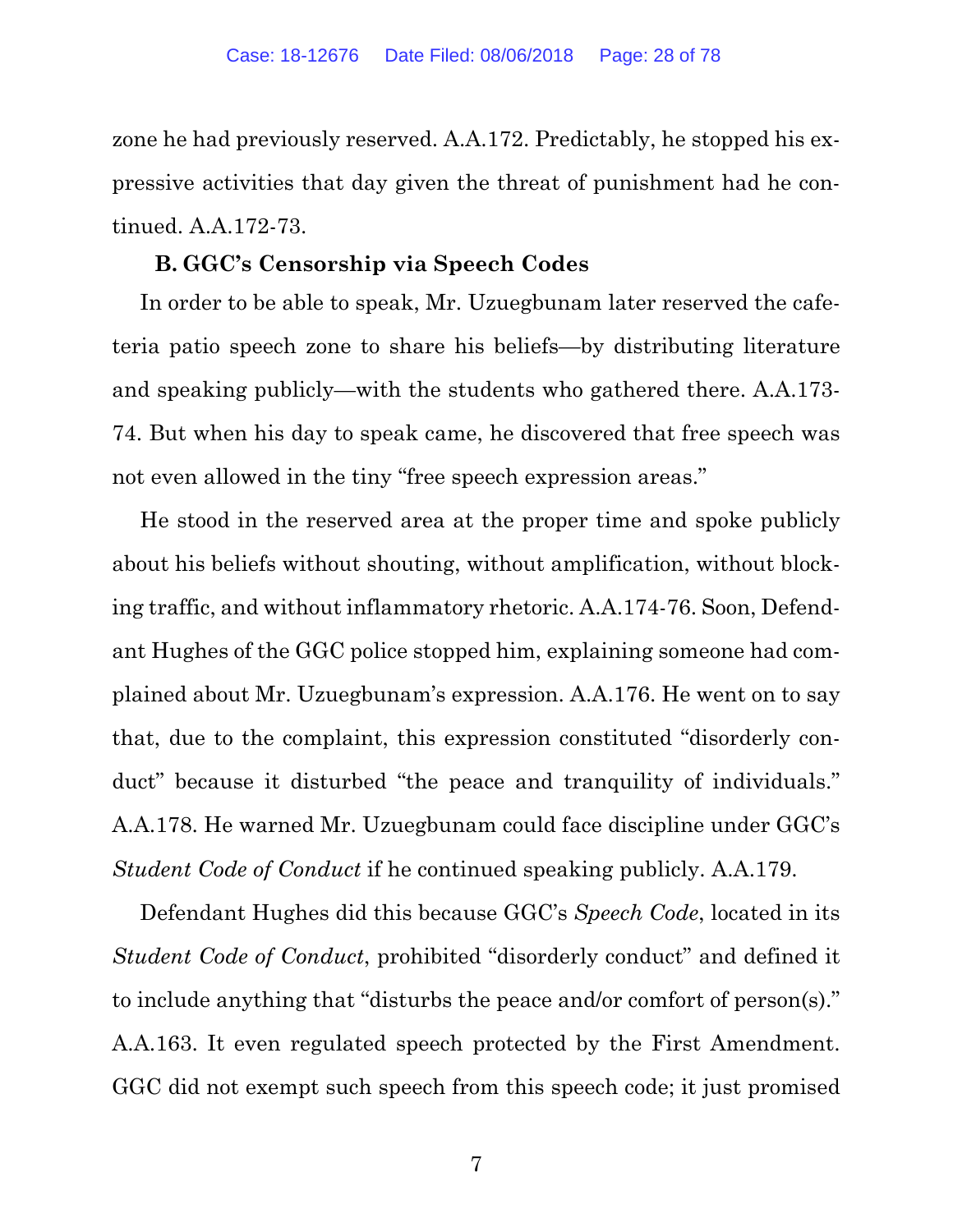to "consider[]" First Amendment issues when enforcing the code. A.A.164.

Defendant Lawler, another GGC police officer, agreed that Mr. Uzuegbunam's open-air speaking constituted disorderly conduct due to the complaints: "[P]eople are calling us because their peace and tranquility is being disturbed and we've asked you to stop." A.A.179-80. Given these warnings and threats of discipline from uniformed officers, Mr. Uzuegbunam was forced to stop speaking and left the speech zone. A.A.181.

For Mr. Uzuegbunam, GCC offered no place for free speech. He was banned from speaking in the over 99.99% of campus outside the two speech zones unless he had a permit. During the 90% of the week they were closed, he could not speak in those zones unless he had a permit. Even in those zones and even with a permit, he could only say things so innocuous that they did not disturb anyone's comfort. His speech was regulated by the most sensitive person around—a classic heckler's veto.

#### **III. Procedural History**

On December 19, 2016, Mr. Uzuegbunam filed suit, raising First and Fourteenth Amendment claims. A.A.11-86. On February 1, 2017, Defendants filed a motion to dismiss, A.A.87-134, arguing that GGC's policies were constitutional, that its officials were entitled to qualified immunity, and that Mr. Uzuegbunam's speech—a discussion of the Christian Gospel—"arguably rose to the level of 'fighting words.'" A.A.119.

On February 15, 2017, Plaintiffs filed their amended complaint, adding Mr. Bradford as a plaintiff. A.A.135-426. This mooted Defendants'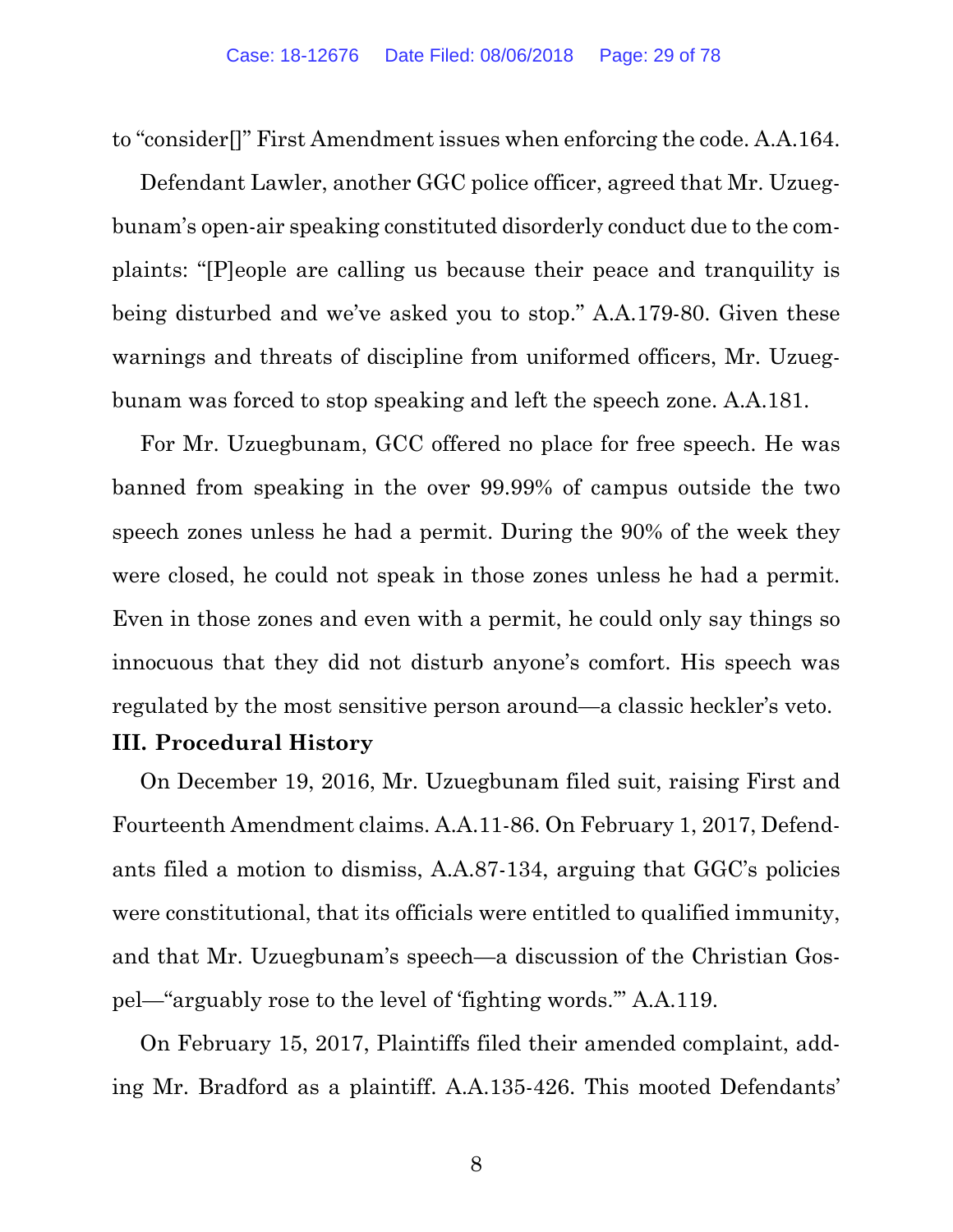motion. A.A.616. But they filed another about a month later, repeating most of the same arguments. A.A.427-75. Then, on March 31st, they filed another motion to dismiss only "Plaintiffs' claims for injunctive and declaratory relief." A.A.485; A.A.476-508. They claimed these were moot due to their newly adopted policies, which eliminated GGC's *Speech Code* and modified its *Speech Zone Policy*. A.A.485-88. Briefing on these motions concluded on May 22, 2017. A.A.617-29.

In June 2017, Plaintiffs sought a court-hosted settlement conference, hoping it would allow the parties to correct the remaining flaws and lack of clarity in GGC's new policies. A.A.630-35. The district court denied this request. A.A.647-49.

In April and May 2018, the parties filed supplemental mootness briefs. Defendants relied on *Flanigan's*, A.A.676-85; Plaintiffs explained why it neither controlled nor required the dismissal of their claims. A.A.686-98.

#### **IV. District Court Opinion**

On May 25, 2018, having waited over a year after briefing was complete, the district court finally issued a ruling. It concluded that Mr. Uzuegbunam's graduation mooted his prospective relief claims, A.A.703- 04, and that GGC's revised policies mooted Mr. Bradford's. A.A.704-17. Next, it ruled that Plaintiffs only brought nominal damages claims, which were moot. A.A.717-24. Last, it rejected Plaintiffs' request for leave to amend the complaint. A.A.724 n.11. Thus, it dismissed the case without prejudice and rendered judgment for Defendants. A.A.724-25.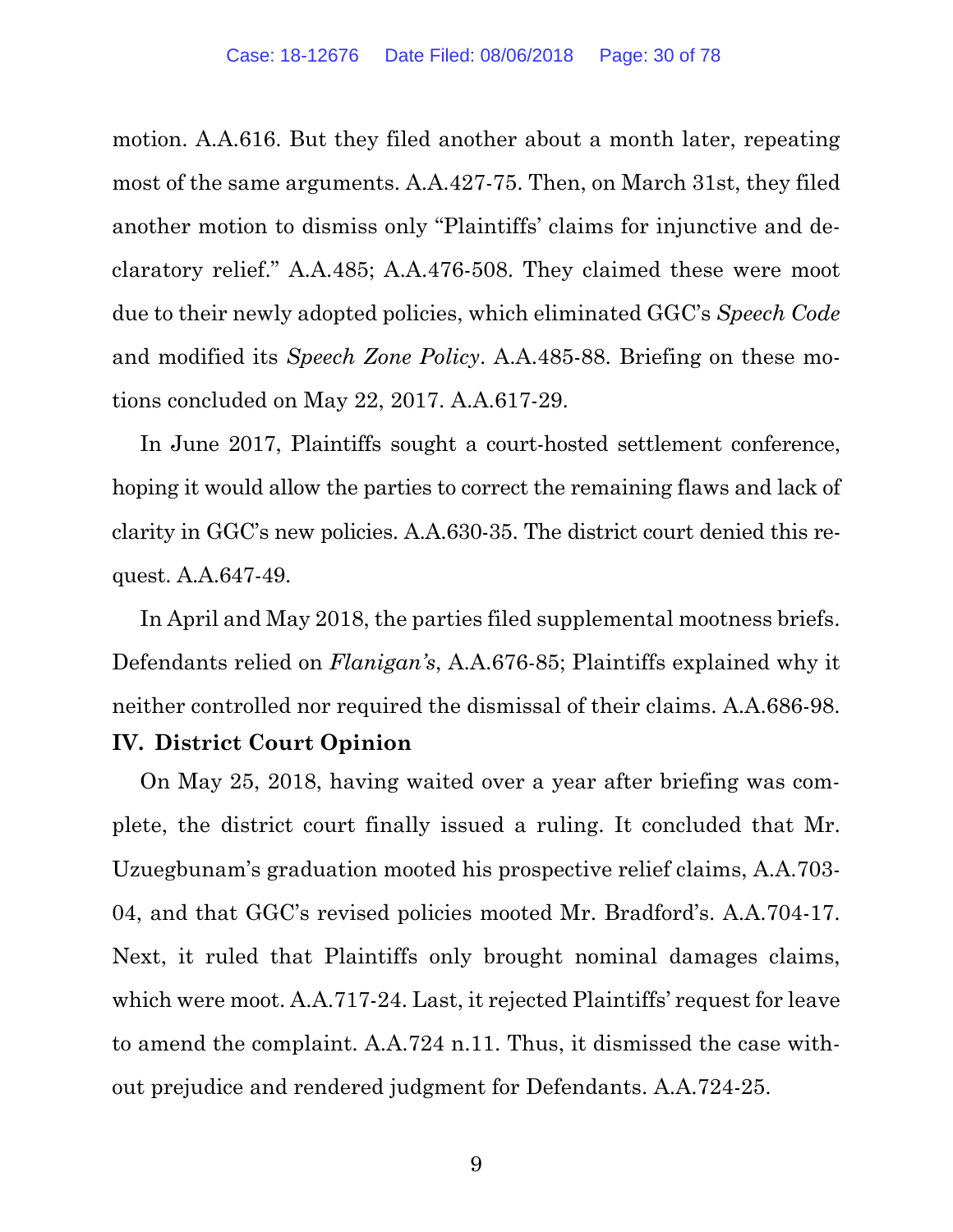# **V. Standards of Review**

This Court reviews mootness *de novo*, *Haynes v. Hooters of Am., LLC*, 893 F.3d 781, 784 (11th Cir. 2018), and denial of leave to amend the complaint for abuse of discretion. *Almanza v. United Airlines, Inc.*, 851 F.3d 1060, 1074 (11th Cir. 2017).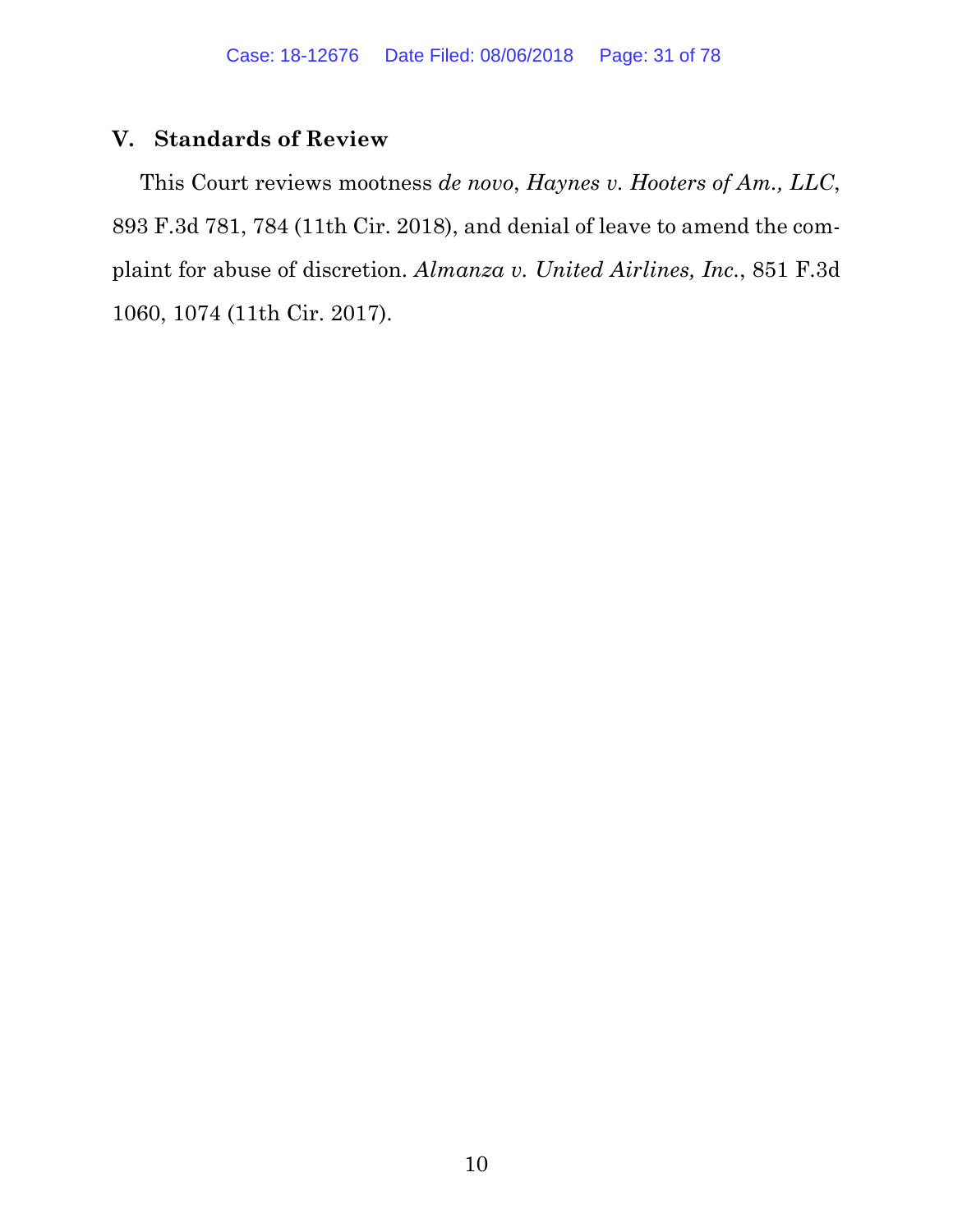#### **SUMMARY OF THE ARGUMENT**

Two college students sought to exercise their free speech rights on their campus—a "marketplace of ideas," where the need for free speech "is almost self-evident." *Keyishian*, 385 U.S. at 603. One was silenced; both were chilled. Those injuries, once proven, entitle them to relief. *Virginia v. Am. Booksellers Ass'n*, 484 U.S. 383, 393 (1988) (self-censorship is a "harm that can be realized even without an actual prosecution").

But to the district court, the students' damages claims for their past injuries are moot. Justice Stevens would be stunned:

There is no precedent, either in our jurisprudence, or in any other of which I am aware, that provides any support for the suggestion that postcomplaint factual developments that might moot a claim for injunctive or declaratory relief could … moot a claim for monetary relief….

*Friends of the Earth, Inc. v. Laidlaw Envtl. Servs., Inc.*, 528 U.S. 167, 197 (2000) (Stevens, J., concurring).

To reach this unprecedented conclusion, the district court erroneously concluded Plaintiffs did not seek compensatory damages, though every count mentions them. It declined to interpret these paragraphs in Plaintiffs' favor, instead focusing on the absence of the magic word "compensatory." It bypassed FED. R. CIV. P. 54(c)'s directive to "grant the relief to which each party is entitled," whether named in the prayer for relief or not. Absent these errors, *Flanigan's* would not have applied, and Plaintiffs' damages claims would have been reviewed on their merits.

Next, the district court erred by dodging *Flanigan's'* indications that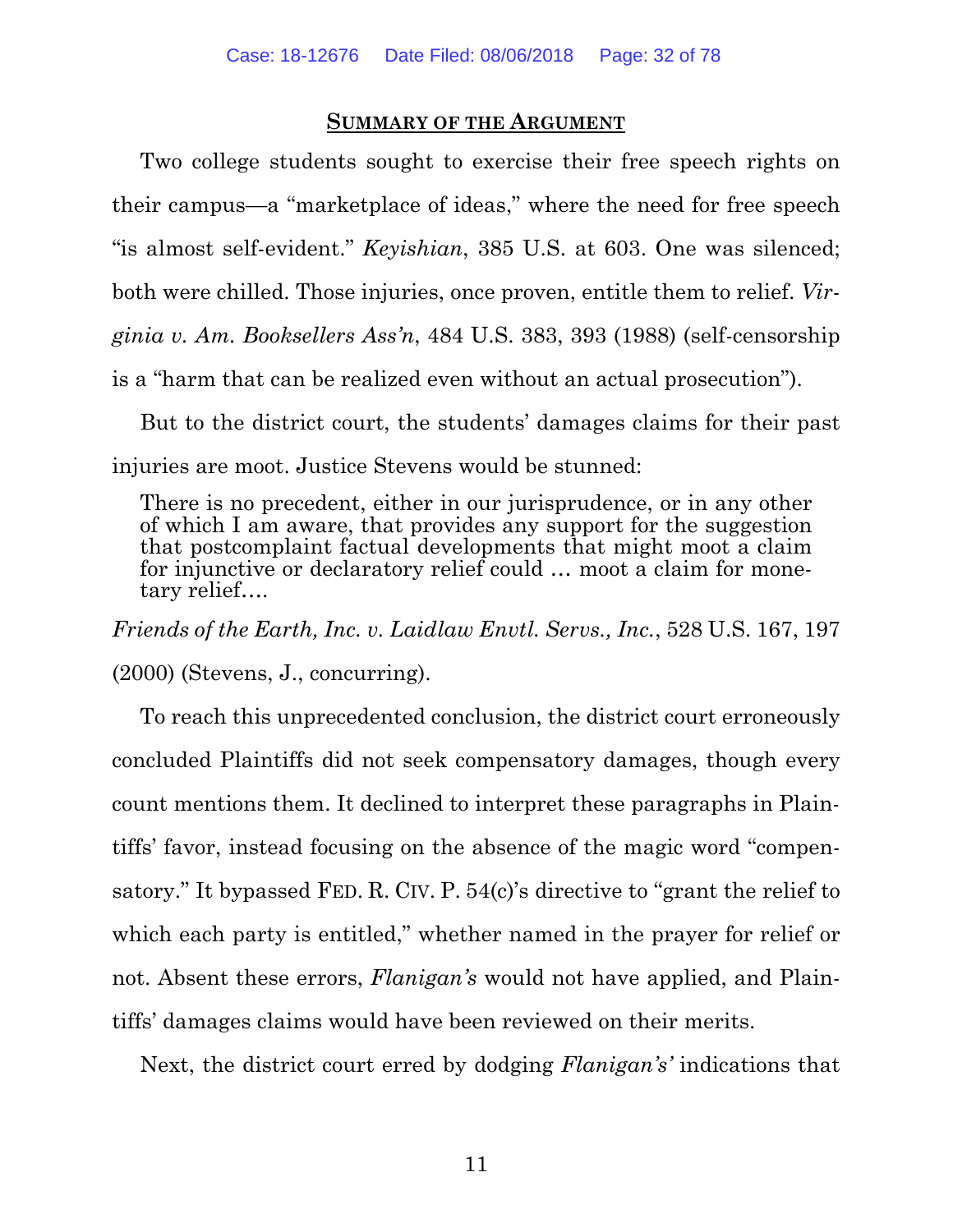not all unaccompanied nominal damages claims are moot. Had the court addressed the merits, it would have determined whether these students were rightly quarantined to miniscule areas of campus and then silenced via a heckler's veto. These determinations would have immediate practical effects for both these students and GGC officials. But it concluded that these past injuries did not merit judicial attention.

Applying *Flanigan's* compounded the injustice. That decision conflicts with everything the Supreme Court has said about nominal damages, ignores decades of rulings showing that nominal damages are critical for students whose equitable claims evaporate upon graduation, and rests on nothing more than two individual opinions and two misplaced analogies. It sends the unmistakable message to students that free speech may be valuable, but don't bother going to court over it.

Last, the district court erroneously denied Plaintiffs' leave to amend to clarify the type of relief sought so that the case could be decided on its merits. Focusing on form, the court ignored the procedural context, faulting Plaintiffs for not filing an unnecessary motion, and immediately entered judgment, rendering that motion improper. But leave to amend is to be freely given and should have been given here.

Accordingly, the district court should be reversed and *Flanigan's* overturned so college officials do not get a free pass for violating students' precious freedoms.

12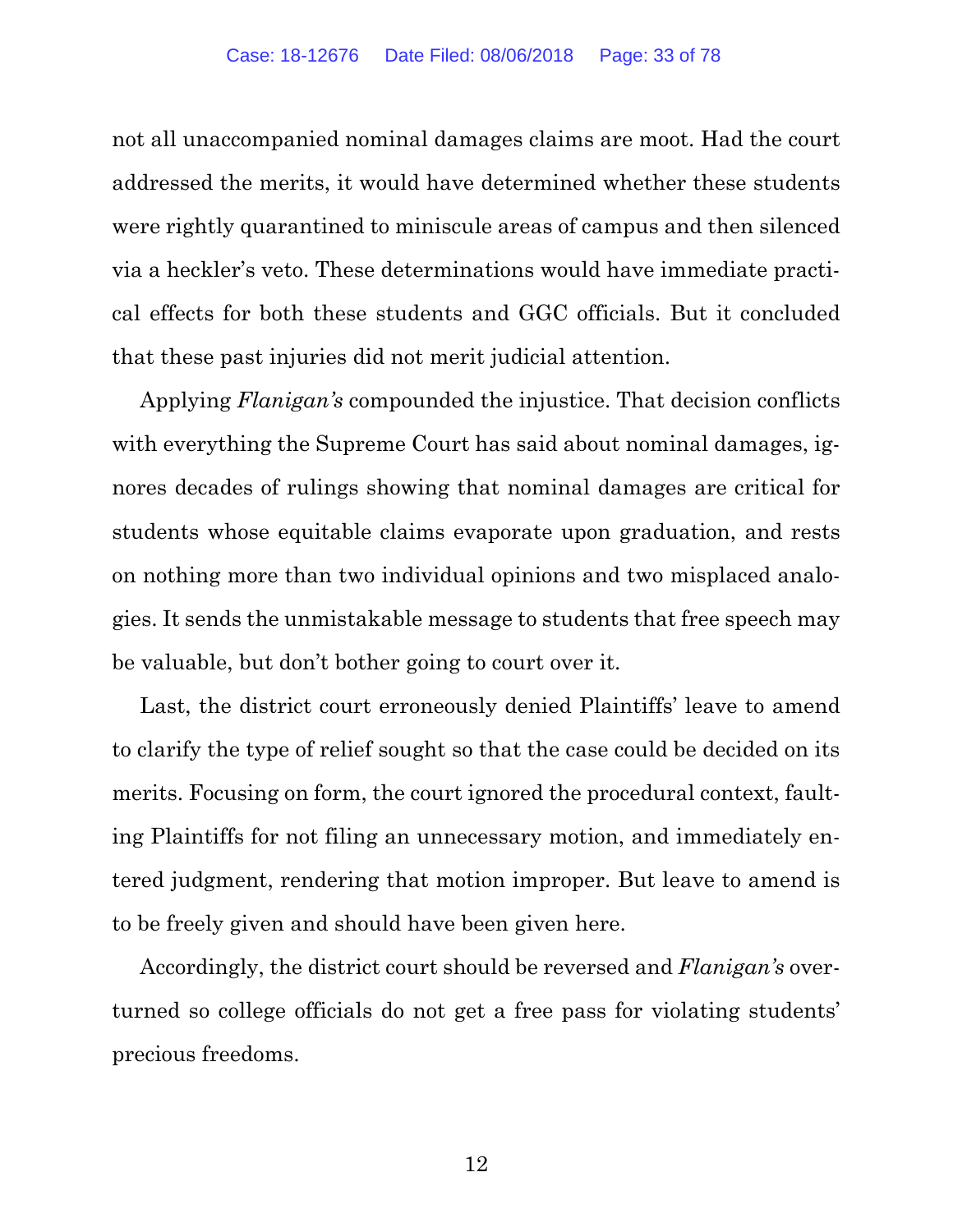#### **ARGUMENT**

#### **I. The district court erred in concluding that Plaintiffs' damages claims were moot under** *Flanigan's***.**

In declaring Plaintiffs' damages claims moot, the district court relied on one case: *Flanigan's*. A.A.720-24. But *Flanigan's* does not control because Plaintiffs sought compensatory damages, and the decision does not moot all nominal damages claims. The district court erred.

#### **A.** *Flanigan's* **does not control because Plaintiffs pleaded compensatory damages claims.**

*Flanigan's* involved plaintiffs who "did not request actual or compensatory damages." *Flanigan's*, 868 F.3d at 1263 n.11. It recognized that "the claim for actual damages maintains the live controversy." *Id.* at 1270 n.23. So it only governs when plaintiffs seek solely nominal damages. Here, Plaintiffs pleaded claims for both compensatory and nominal damages that remained live on a motion to dismiss.

#### **1. The district court wrongly construed the complaint against Plaintiffs to reject their compensatory claims.**

To survive a motion to dismiss, Plaintiffs simply have to plead "sufficient factual matter ... to state a claim to relief that is plausible on its face," *Ashcroft v. Iqbal*, 556 U.S. 662, 678 (2009), meaning they just have to "raise a right to relief above the speculative level." *Bell Atl. Corp. v. Twombly*, 550 U.S. 544, 555 (2007). Far from imposing a "probability requirement," *Iqbal*, 556 U.S. at 678, "Rule 12(b)(6) does not permit dismissal of a well-pleaded complaint simply because 'it strikes a savvy judge that actual proof of those facts is improbable.'" *Watts v. Fla. Int'l Univ.*,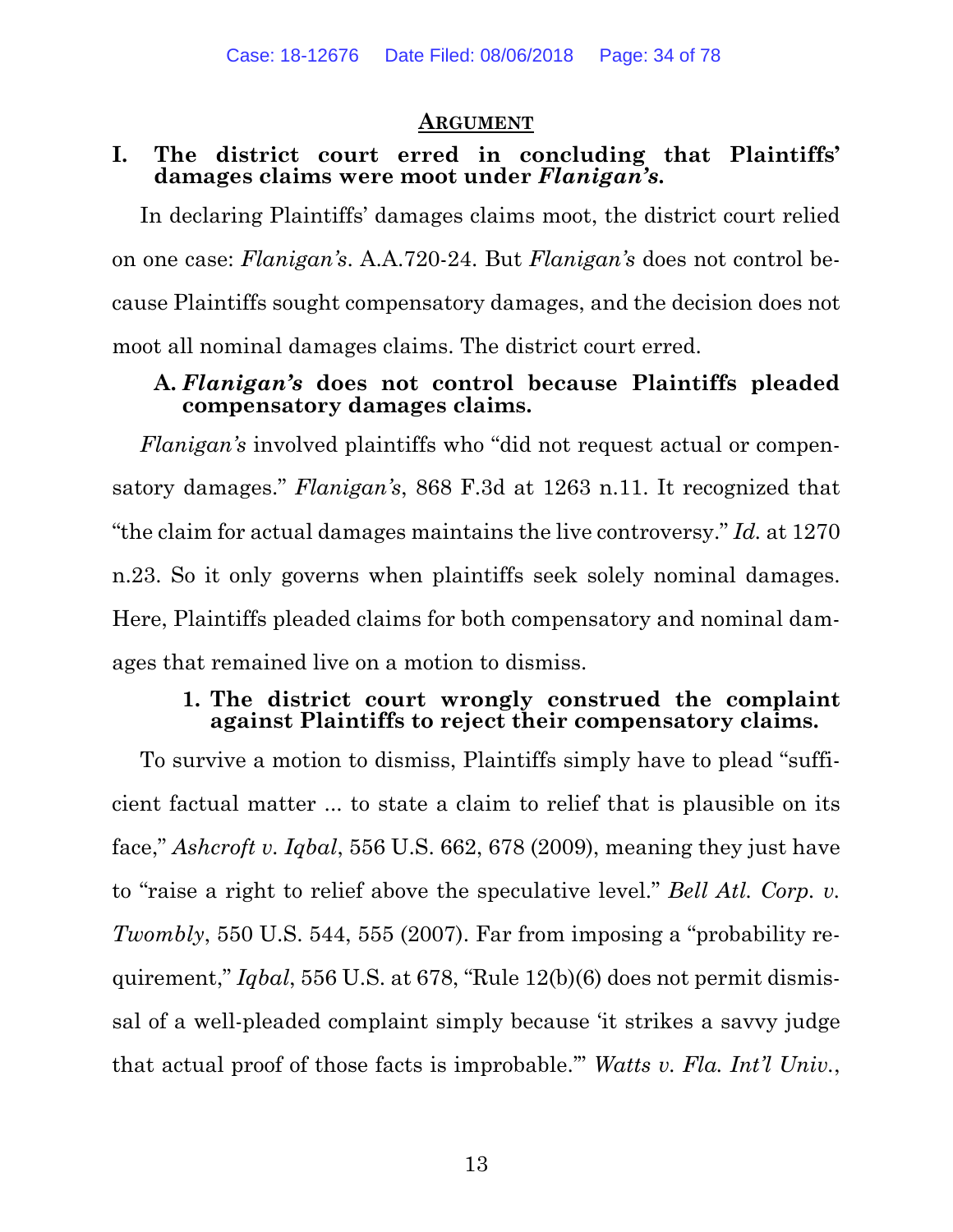495 F.3d 1289, 1295 (11th Cir. 2007) (quoting *Twombly*, 550 U.S. at 556).

At this stage, "the pleadings are construed broadly." *Watts*, 495 F.3d at 1295. Courts must "accept[] the complaint's allegations as true and constru[e] them in the light most favorable to [Plaintiffs]," *Chaparro v. Carnival Corp.*, 693 F.3d 1333, 1335 (11th Cir. 2012), and view "all inferences ... in the light most favorable to [Plaintiffs]." *Levine v. World Fin. Network Nat'l Bank*, 437 F.3d 1118, 1120 (11th Cir. 2006).

The district court ignored these principles when ruling that Plaintiffs never sought compensatory damages. A.A.717-20. In each and every count, Plaintiffs pleaded that they "are entitled to an award of monetary damages." A.A.202 ¶ 417, 205 ¶ 434, 208 ¶ 450, 211 ¶ 469. The district court even admitted that "monetary damages can encompass both compensatory and nominal damages." A.A.718; *accord Quinlan v. Pers. Transp. Servs. Co.*, 329 F. App'x 246, 249 (11th Cir. 2009) (using "monetary damages" to refer to compensatory and punitive damages); *Sheely v. MRI Radiology Network, P.A.*, 505 F.3d 1173, 1198 (11th Cir. 2007) (same); *Virdi v. DeKalb Cnty. Sch. Dist.*, 216 F. App'x 867, 873 (11th Cir. 2007) ("request[ing] monetary damages ... d[oes] not waive … nominal damages").

In each and every count, Plaintiffs also sought "damages *in an amount to be determined by the evidence* and this Court." A.A.202 ¶ 418, 205 ¶ 435, 208 ¶ 451, 211, ¶ 470 (emphasis added). This language cannot possibly refer to nominal damages, whose amount does not depend on evidence.

Under the federal rules, a pleading "will be construed to give effect to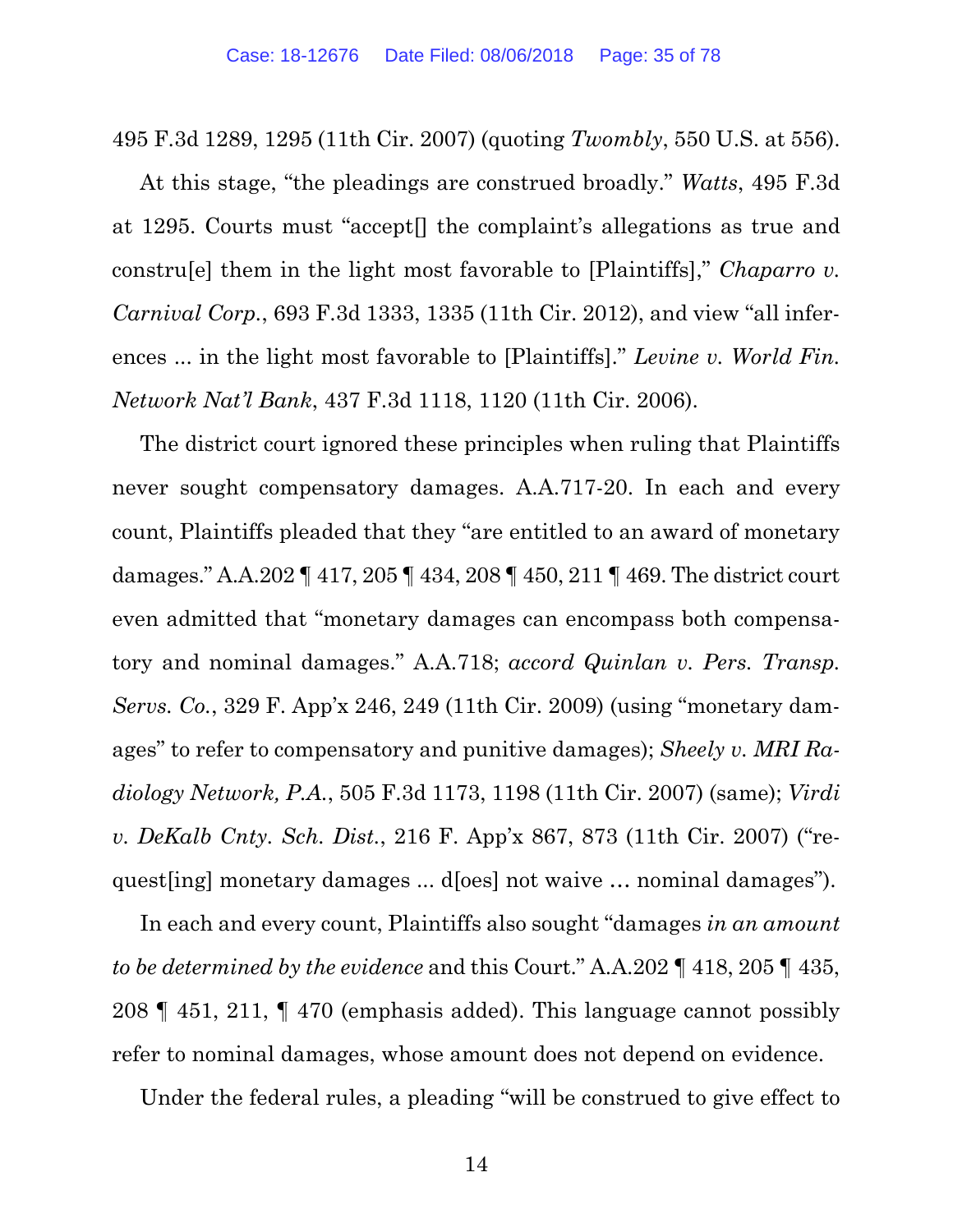all its averments." 5 WRIGHT & MILLER, FED. PRAC. & PROC. CIV. § 1286 (3d ed. 2018). But the district court dismissed these averments as "blanket statements" insufficient to plead compensatory damages. A.A.719. But they clearly show Plaintiffs sought more than nominal damages, especially when viewed in Plaintiffs' favor. *Chaparro*, 693 F.3d at 1335.

At the very least, these eight paragraphs infer that Plaintiffs sought compensatory damages, and the district court should have given Plaintiffs the benefit of "all inferences," *Levine*, 437 F.3d at 1120, even if it found them ambiguous. *Aldana v. Del Monte Fresh Produce, N.A.*, *Inc.*, 416 F.3d 1242, 1249 (11th Cir. 2005) ("'At worst, this language is ambiguous ... and because the court was ruling on a motion to dismiss, the complaint should be construed in the light most favorable' to Plaintiffs." (quoting *Miccosuke Tribe of Indians of Fla. v. S. Everglades Restoration All.*, 304 F.3d 1076, 1084 (11th Cir. 2002))).

Instead, the district court construed these paragraphs against Plaintiffs, dubbing them "blanket statements" that "do not automatically lend themselves to a claim for compensatory damages and instead could also support a claim for nominal damages." A.A.719-20. Rather than finding that statements that *could* encompass both types of damages *did* (as it should have), it ruled "Plaintiffs only sought nominal damages." A.A.720.

This Court and the federal rules have long rejected construing the complaint against plaintiffs. 5 WRIGHT & MILLER, FED. PRAC. & PROC. CIV. § 1286 ("The federal rules do not adhere to the ancient principle that the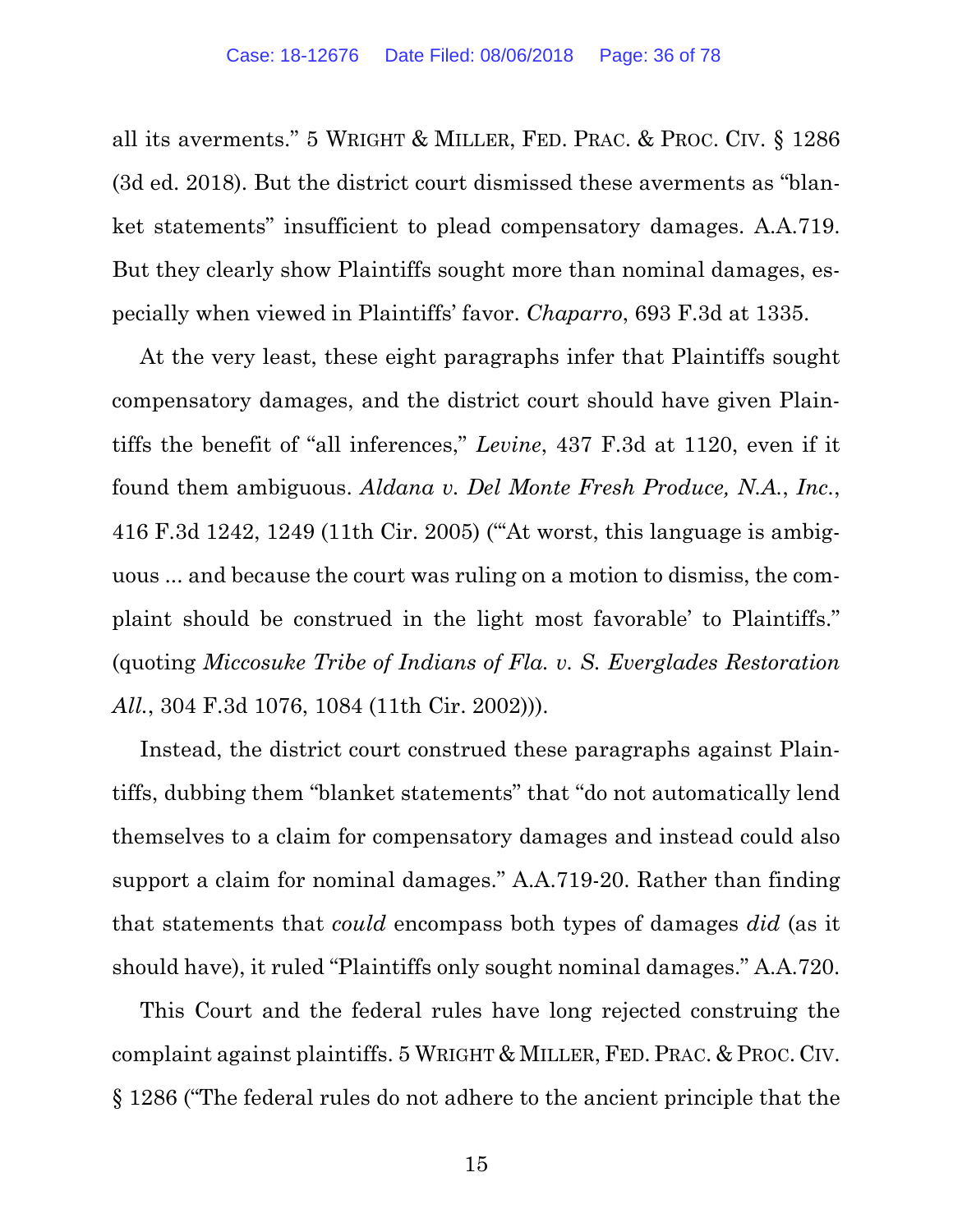allegations of a pleading must be construed most strongly against the pleader."). When defendants moved to dismiss because plaintiffs never claimed to be among the injured, *Smith v. Meese*, 821 F.2d 1484, 1488, 1495 (11th Cir. 1987), this Court rejected a "more formalistic approach [which] would suggest that … the plaintiffs … *might* not be affected, and thus plaintiffs do not have standing." *Id.* at 1495-96. Dismissing "would take a step backwards from the innovations of notice pleading." *Id.* Doing so "for the failure to choose the correct words … would return us to the days of the common law forms of pleading." *Id.* Instead, "the initial pleading, which is required only to give notice of the claim, must be construed liberally so as to do substantial justice." *Id.* (citation omitted).

The district court embraced the "correct words" formalism this Court rejected by essentially saying that though the Complaint's language might encompass compensatory damages, it might not. A.A.719-20. It wrongly focused on "whether or not the averments in the paper pleadings have been artfully or inartfully drawn," when "lawsuits should be determined on the merits," 5 WRIGHT & MILLER, FED. PRAC. & PROC. CIV. § 1286, and "[p]leadings must be construed so as to do justice." FED. R. CIV. P. 8(e).

The district court apparently insisted on seeing the word "compensatory" before finding that Plaintiffs sought this relief. But "[u]nder the notice-pleading standard, we no longer require the hyper-technical code pleadings of ages past, and we draw on [our] judicial experience and common sense when construing the allegations of in a complaint." *Resnick v.*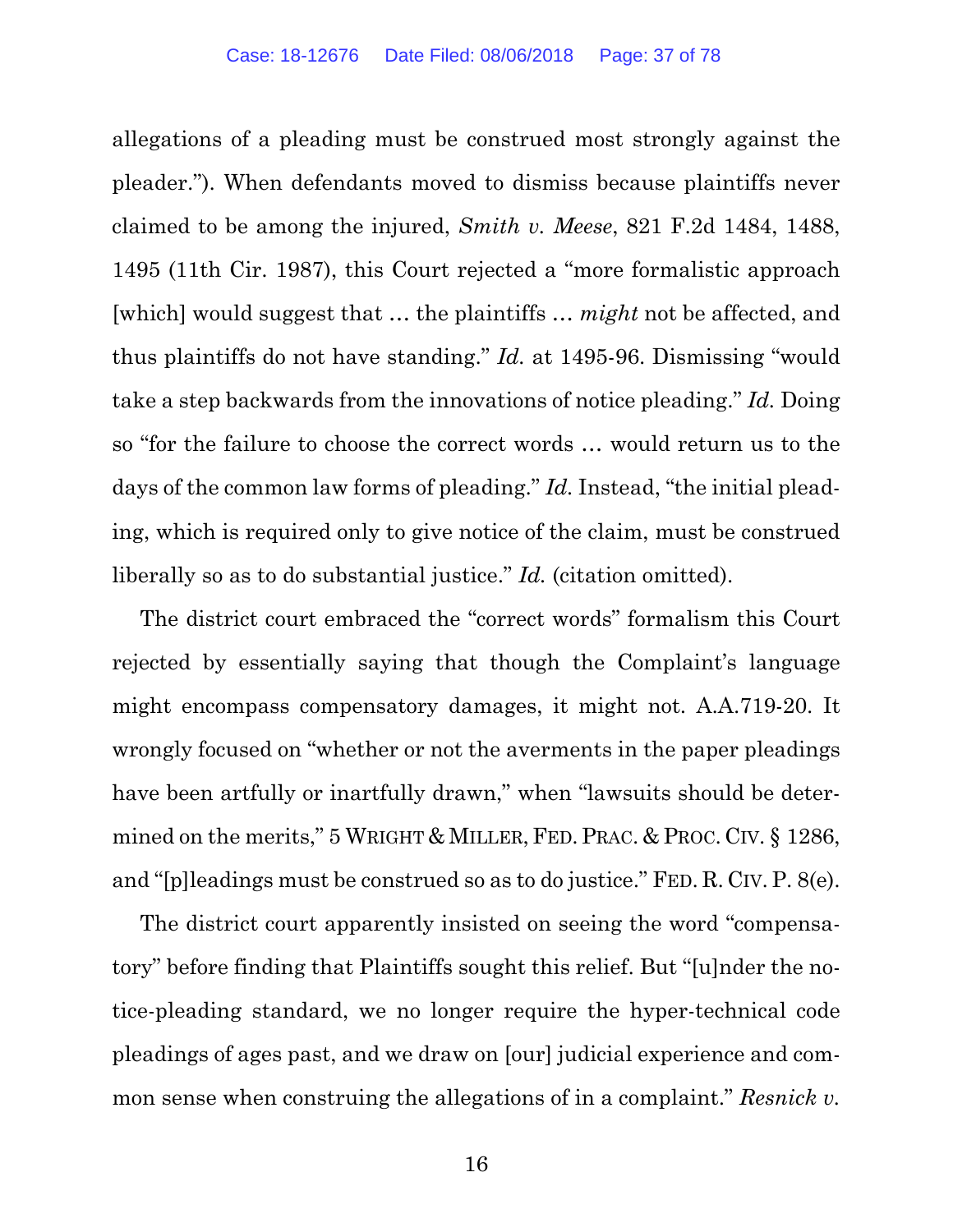*AvMed, Inc.*, 693 F.3d 1317, 1324 (11th Cir. 2012) (internal quotations & citation omitted). So it is "specious" to argue that a complaint should be dismissed for saying "losses" rather than "unreimbursed losses," *id.*, or for omitting the word "solely." *Urquilla-Diaz v. Kaplan Univ.*, 780 F.3d 1039, 1054 (11th Cir. 2015); *Hamilton v. Allen-Bradley Co.*, 244 F.3d 819, 825 (11th Cir. 2001) (rejecting waiver arguments based on omitting "breach of fiduciary duty" and "truthful"). Case law required the district court to construe terms that even it admitted could encompass compensatory damages as doing so and to recognize that "damages in an amount to be determined by the evidence" cannot refer to nominal damages. It erred by "verg[ing] on requiring [P]laintiffs to invoke magic words in their complaints." *Godelia v. Doe 1*, 881 F.3d 1309, 1319 (11th Cir. 2018).

As every count sought "monetary damages" and "damages in an amount to be determined by the evidence and this Court," Plaintiffs pleaded compensatory damages claims. Rather than recognizing these plausible claims or construing these paragraphs (and the inferences they raise) in Plaintiffs' favor, the district court wrongly construed the Complaint against Plaintiffs, focusing on the absence of a magic word. As Plaintiffs sought compensatory damages, *Flanigan's* does not control, and the district court should be reversed.

#### **2. The district court wrongly focused solely on the prayer for relief to reject Plaintiffs' compensatory claims.**

To justify rejecting Plaintiffs' compensatory damages claims, the

17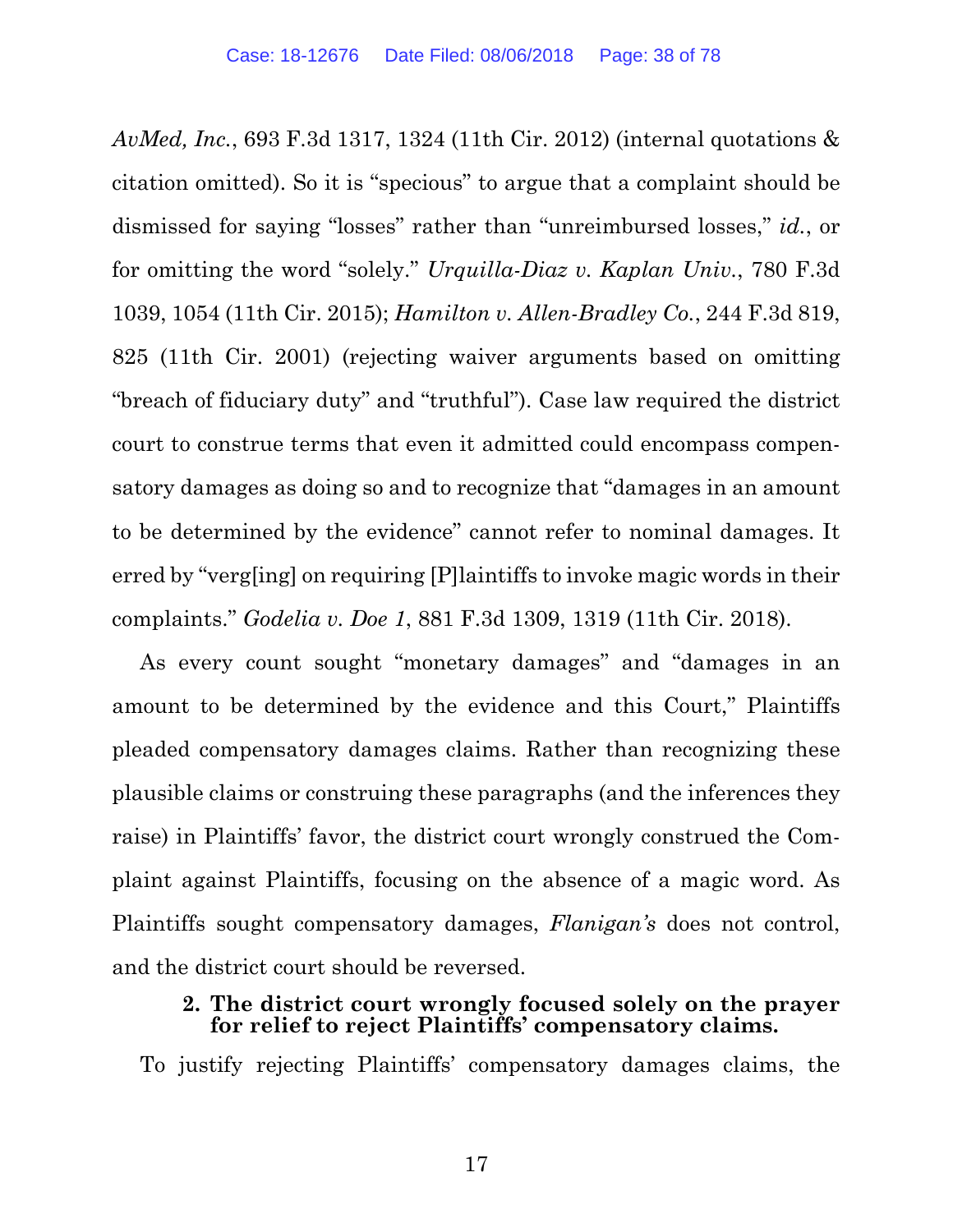district court focused only on the prayer for relief. A.A.718 ("[T]he only place where they specify the type of damages sought is in their Prayer for Relief…."); A.A.718-19 ("[I]n their Prayer for Relief, wherein they set forth the exact relief they seek…."). But it ignored FED. R. CIV. P. 54(c) and Supreme Court and Eleventh Circuit precedent that a prayer for relief does not curtail the available remedies.

Except in default judgments, federal courts "should grant the relief to which each party is entitled, even if the party has not demanded that relief in its pleadings." FED. R. CIV. P. 54(c). Only a default judgment obviously not an issue here—"must not differ in kind from, or exceed in amount, what is demanded in the pleadings." *Id.* Thus, the federal rules do not confine Plaintiffs to the relief listed at the end of their complaint.

The Supreme Court ruled likewise when residents challenged statutes giving a city police powers over them, though they could not vote in city elections. *Holt Civic Club v. City of Tuscaloosa*, 439 U.S. 60, 61-63 (1978). Their complaint sought an injunction against these laws, not that they be given the franchise, and thus, the district court dismissed the case "because they sought the wrong remedy." *Id.* at 65. The Supreme Court rejected this: "a federal court should not dismiss a meritorious constitutional claim because the complaint seeks one remedy rather than another plainly appropriate one." *Id.* After quoting Rule 54(c), it reminded courts: "[A]lthough the prayer for relief may be looked to for illumination where there is doubt as to the substantive theory under which a plaintiff is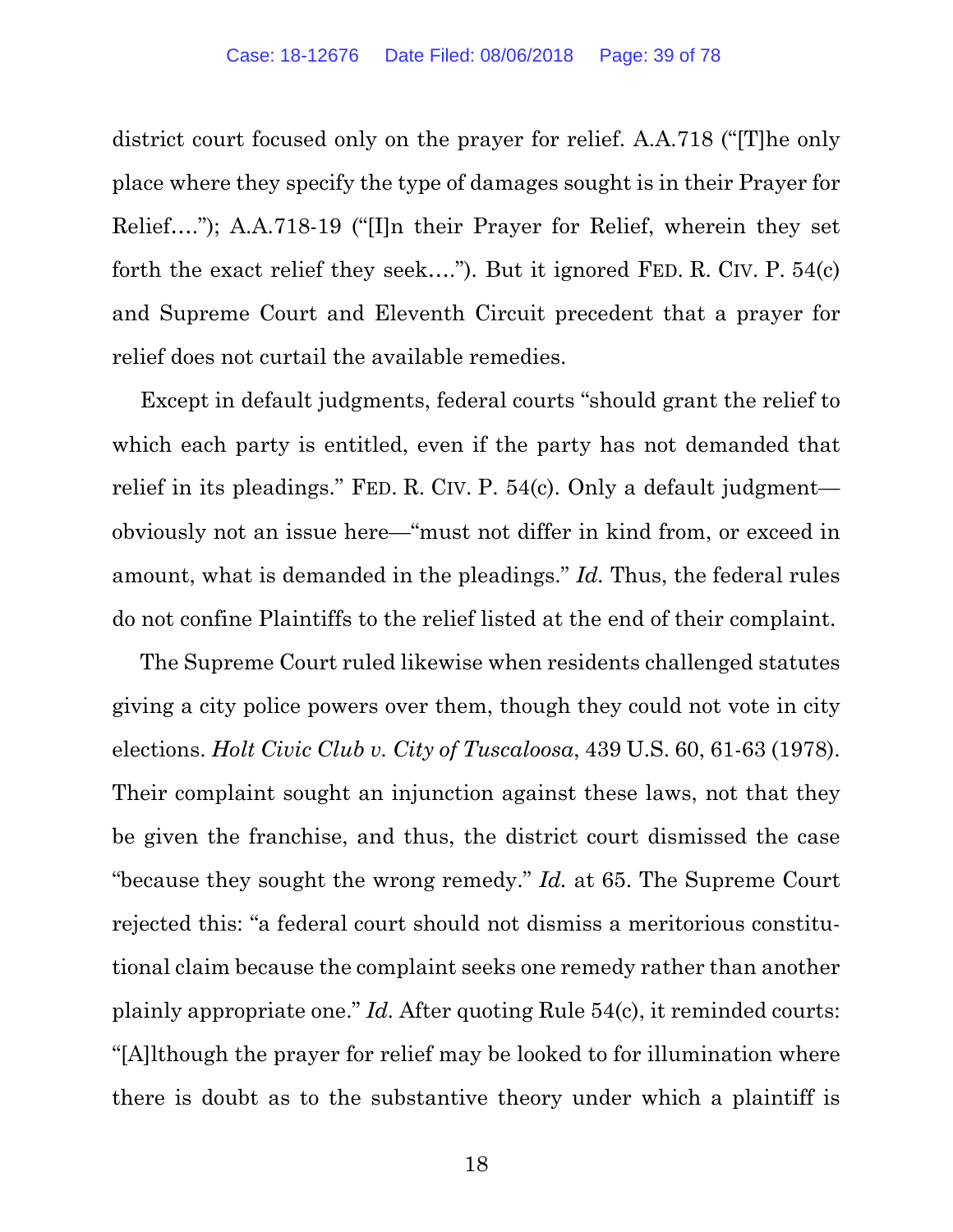proceeding, its omissions are not in and of themselves a barrier to redress of a meritorious claim." *Id.* at 66.

This Court—like other Circuits1—has long recognized this principle. When a district court rejected plaintiffs' punitive damages claim "because the complaint did not explicitly request such relief in the demand for judgment," this Court reversed, saying the district court "clearly erred." *Scutieri v. Paige*, 808 F.2d 785, 791 (11th Cir. 1987). Under Rule 54(c), "a specific prayer for punitive damages was unnecessary." *Id.* at 792. Likewise, "Vivid's failure to pray for rescission in its complaint does not bar its entitlement to such relief." *Vivid Invs., Inc. v. Best W. Inn*, 991 F.2d 690, 692 (11th Cir. 1993). In light of Rule 54(c), this Court rejected arguments that district courts lack jurisdiction to award attorneys' fees if a plaintiff fails to request them "in its pleadings." *Capital Asset Research Corp. v. Finnegan*, 216 F.3d 1268, 1269-71 (11th Cir. 2000). Similarly, a "district court should not have denied declaratory and injunctive relief merely because Carter failed to specifically request such relief in his complaint." *Carter v. Diamondback Golf Club, Inc.*, 222 F. App'x 929, 931 (11th Cir. 2007). Under Rule 54(c), "[t]he fact that Carter's complaint had not specifically requested declaratory or injunctive relief does not foreclose

<sup>1</sup> *See, e.g.*, *Dingxi Longhai Dairy, Ltd. v. Becwood Tech. Grp. L.L.C.*, 635 F.3d 1106, 1108-09 (8th Cir. 2011); *Bontkowski v. Smith*, 305 F.3d 757, 762 (7th Cir. 2002); *Pension Benefit Guar. Corp. v. E. Dayton Tool & Die Co.*, 14 F.3d 1122, 1127 (6th Cir. 1994); *Doss v. S. Cent. Bell Tel. Co.*, 834 F.2d 421, 424-25 (5th Cir. 1987); *Kan. City, St. L. & Chi. R.R. Co. v. Alton R.R. Co.*, 124 F.2d 780, 783 (7th Cir. 1941).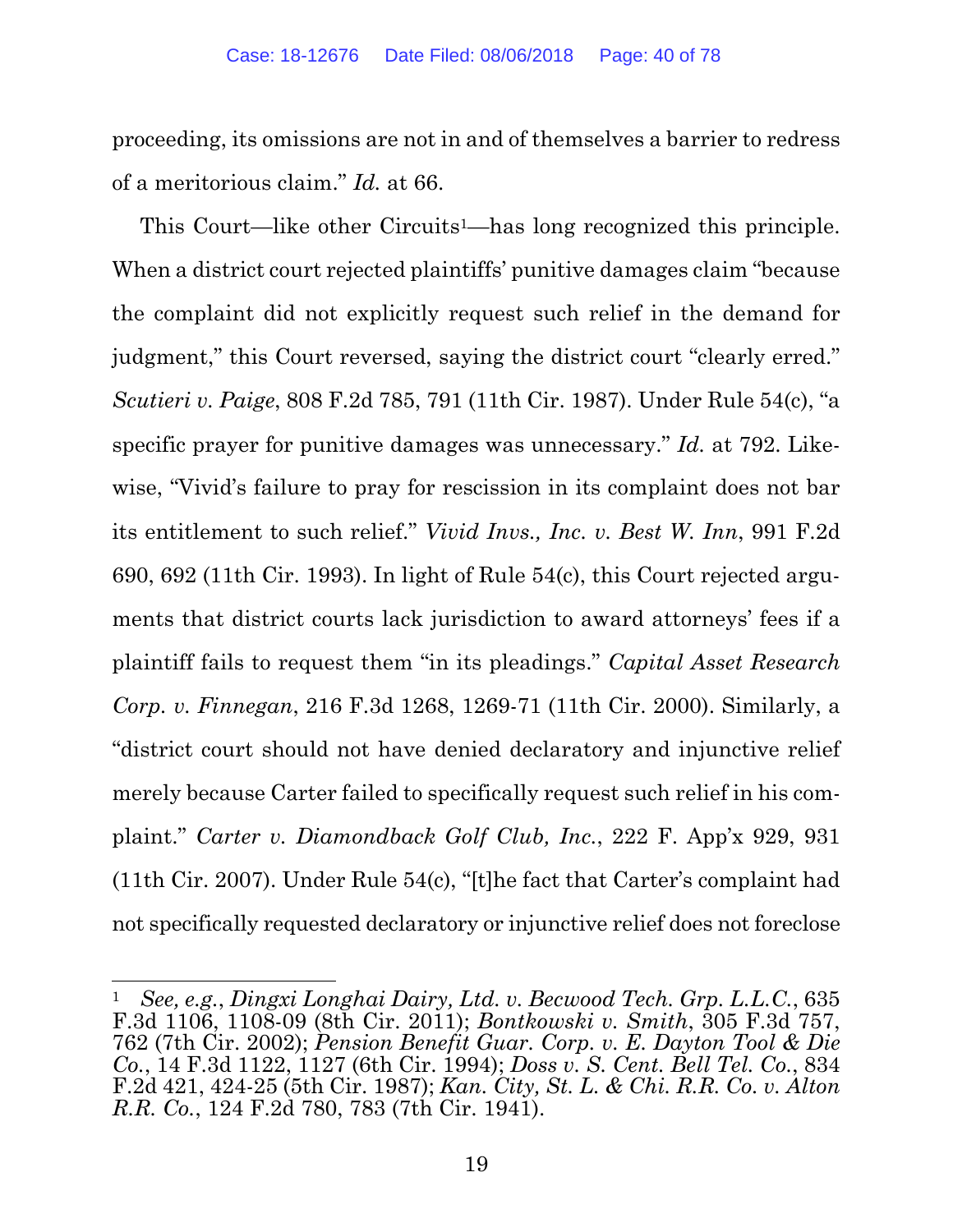their availability." *Id.* at 931-32.

On a motion to dismiss, where complaint must be construed in Plaintiffs' favor, *Chaparro*, 693 F.3d at 1335, this principle carries even more force. For example, a district court dismissed a case, saying the plaintiff "failed to specify his damages" because the prayer for relief just cited a statute and sought "any and all other relief that the Court deems just and appropriate." *Levine*, 437 F.3d at 1123. This Court reversed because each count requested various remedies. *Id.* Under notice pleading, this was enough to state claims "for all of the available damages." *Id.*

Similarly, this Court vacated dismissal of a torture claim because another claim referenced a required element. *Aldana*, 416 F.3d at 1252-53. The "placement of the paragraph in another count is unimportant to our review" of dismissal under Rule 12(b) because "[w]e read the complaint as a whole." *Id.* at 1252 n.11. Thus, "a formulaic misstep by counsel is not fatal under the notice pleading standard (where fair notice is all that is required)" under Rule 8(a). *Id.* A party "cannot say it did not receive fair notice of the torture claim just because the language about lasting mental trauma was placed in another section of the complaint." *Id.* 

Simply put, "the selection of an improper remedy in the Rule 8(a)(3) demand for relief will not be fatal to a party's pleading if the statement of the claim indicates the pleader *may* be entitled to relief of some other type." 5 WRIGHT & MILLER, FED. PRAC. & PROC. CIV. § 1255 (3d. ed. 2018) (emphasis added). The prayer for relief "is not considered part of the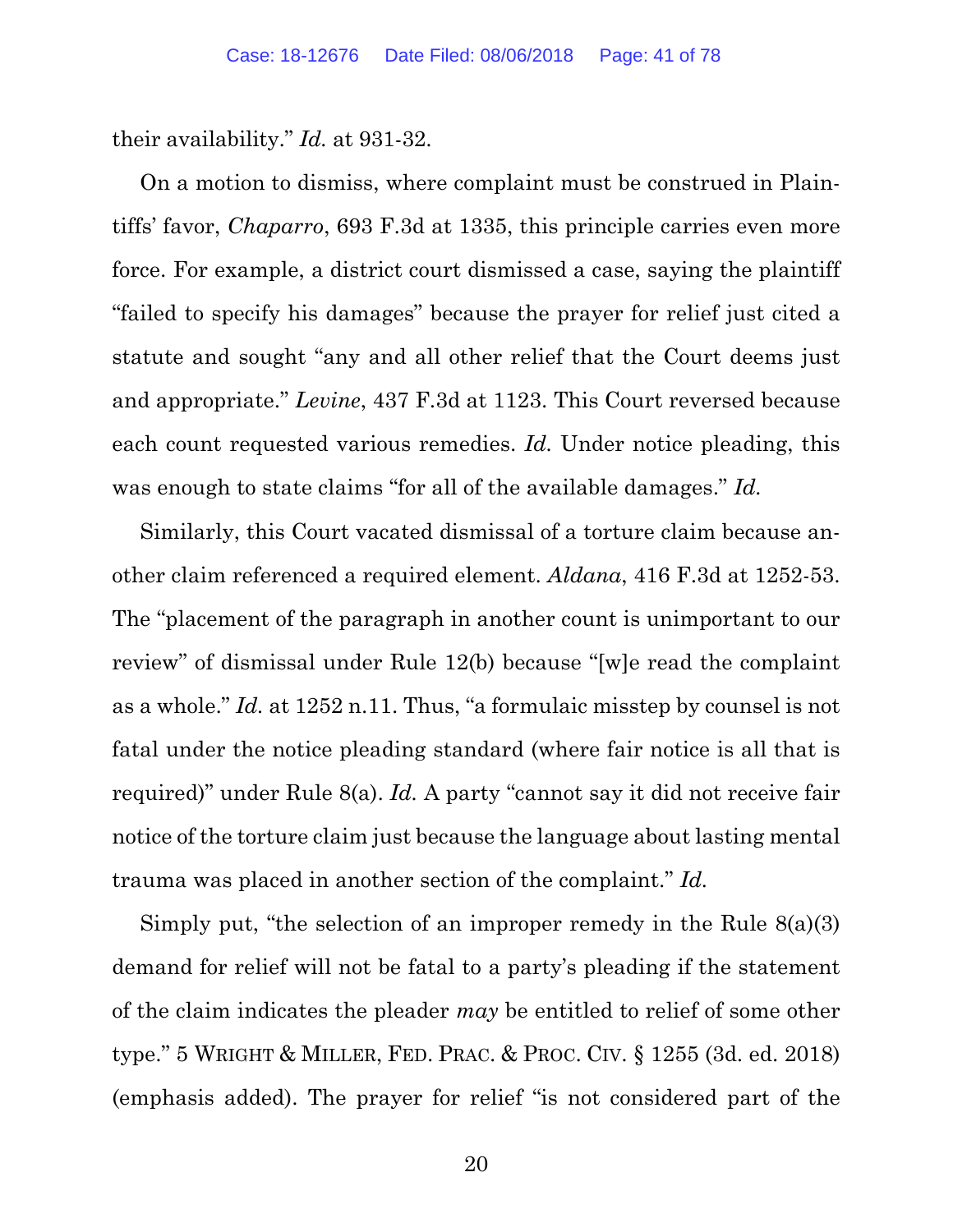claim" when assessing the "sufficiency of a pleading." *Id*.

Plaintiffs sought evidence-based "monetary damages" in each count, A.A.202 ¶¶ 417-18, 205 ¶¶ 434-35, 208 ¶¶ 450-51, 211 ¶¶ 469-70, and then sought "[a]ll other further relief" in the prayer for relief. A.A.213. Under *Levine*, this stated claims for *all* available types of damages. As in *Aldana*, these eight paragraphs provide the necessary reference to compensatory damages, putting Defendants on notice. A "specific prayer for [compensatory] damages was unnecessary." *Scutieri*, 808 F.2d at 792.

In sum, the district court erred because Plaintiffs sought compensatory damages in every single count, especially when those paragraphs and their inferences are construed in Plaintiffs' favor. The court erred again in concluding that the prayer for relief confines the available remedies. Thus, *Flanigan's* does not control, Plaintiffs' claims are not moot, and the district court should be reversed.

#### **B.** *Flanigan's* **does not require the dismissal of all nominal damages claims as moot.**

The district court separately erred by brushing aside the portions of *Flanigan's* that show that nominal damages claims are not automatically moot. A.A.720, 723. The district court concluded that *Flanigan's* holds simply that "nominal damages is insufficient to save this otherwise moot case." A.A.720. This parrots some of the decision's language. *Flanigan's*, 868 F.3d at 1267, 1269 ("[N]ominal damages cannot save an otherwise moot case" and "are not themselves an independent basis for [Article III]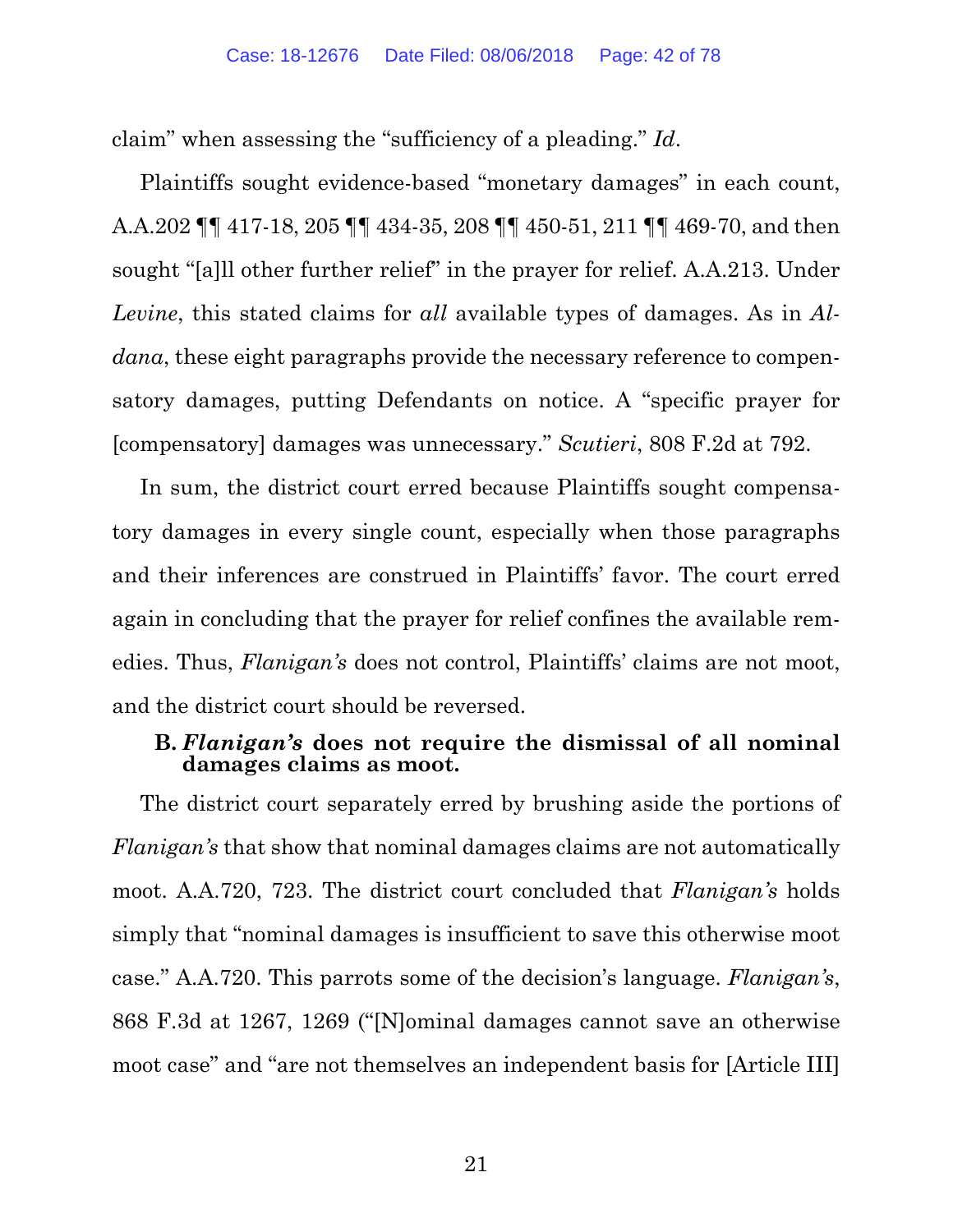jurisdiction."). But it ignores other parts because this holding "is, at best, undermined and, at worst, contradicted by its footnotes." *Id.* at 1272 (Wilson, J., dissenting). The decision also states that it "does not foreclose the exercise of jurisdiction in *all* cases where a plaintiff claims only nominal damages," *id.* at 1263 n.12 (emphasis added), and it "does not imply that a case in which nominal damages are the only available remedy is always or necessarily moot." *Id.* at 1270 n.23. Instead, it reiterated that "'[n]ominal damages are appropriate if a plaintiff establishes a violation of a fundamental constitutional right, even if he cannot prove actual injury sufficient to entitle him to compensatory damages.'" *Id.* (quoting *KH Outdoor, LLC v. City of Trussville*, 465 F.3d 1256, 1260 (11th Cir. 2006)).

Facing these contradictions, other district courts have avoided relying on *Flanigan's*. *Am. Atheists, Inc. v. Levy Cnty.*, 2017 WL 6003077, \*4 n.12 (N.D. Fla. Dec. 3, 2017) ("Whatever [*Flanigan's'*] holding may be, this Court need not make meaning of these inconsistencies…."). But the district court here breezed past these nuances, concluding there was no "live controversy … regarding compensatory damages" and "nominal damages would have [no] practical effect on the parties' rights or obligations." A.A.723. In both respects, that was wrong.

First, a live dispute about compensatory damages remained ongoing. Plaintiffs challenged not only GGC's policies, but also their enforcement. *See, e.g.*, A.A.192-94, 198, 201, 209–10. At great length, GGC defended its officials' actions in censoring Mr. Uzuegbunam, first because he spoke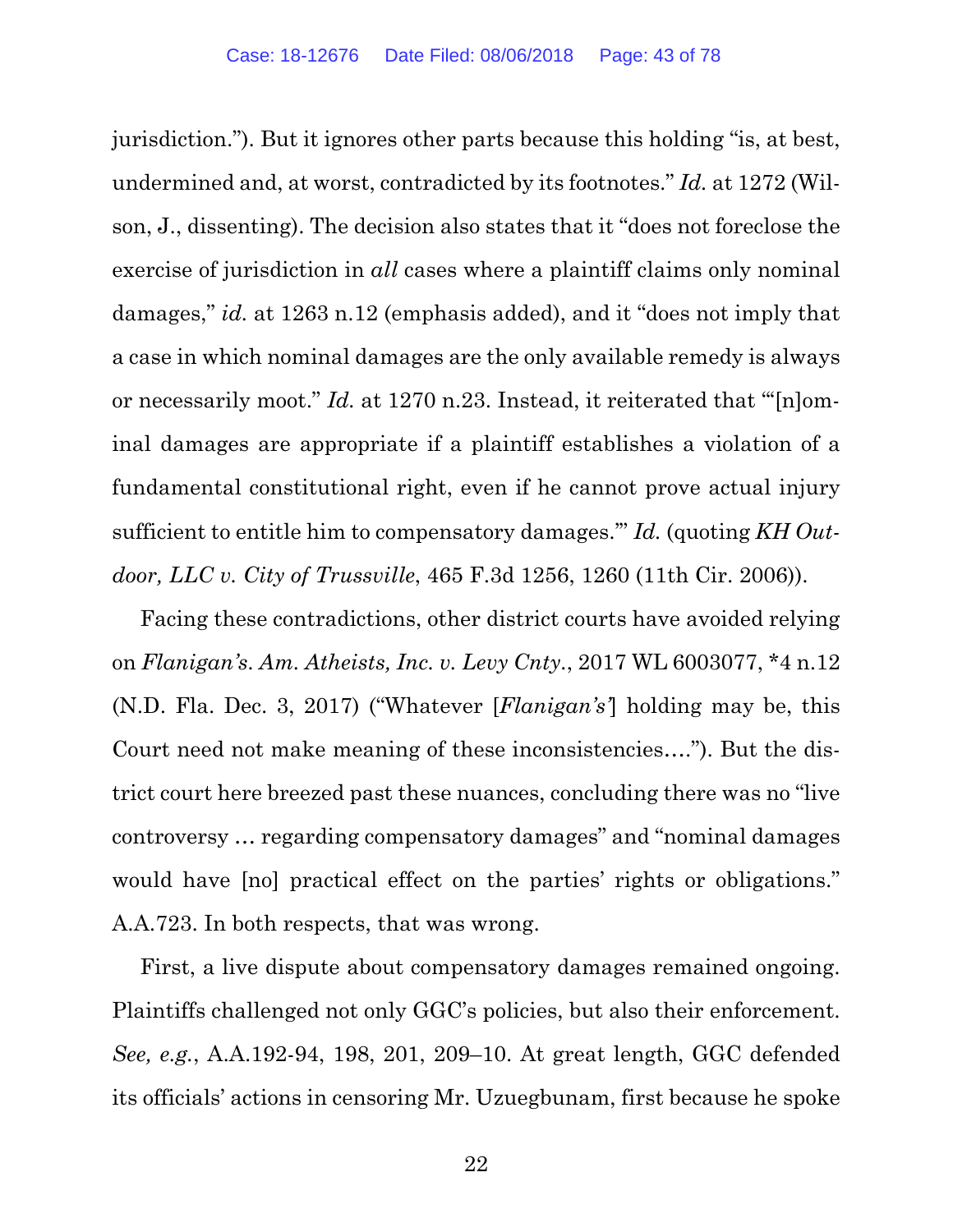in the "wrong" place and then because he said the "wrong" thing in the "right" place. A.A.99-132 (first motion to dismiss); A.A.440-73 (second motion). At one point, GGC insisted that the Christian Gospel—a message the First Amendment has protected for centuries—"arguably rose to the level of 'fighting words.'" A.A.119. Throughout, it defended its officials' decision to ratify and enforce a heckler's veto by silencing Mr. Uzuegbunam due to complaints. If the Defendants' conduct were found to be illegal, Mr. Uzuegbunam could be entitled to compensatory damages. *See supra* Argument I.A.

Second, awarding nominal damages here "would have a practical effect on the parties' rights or obligations," and thus, Plaintiffs' claims are not moot and "the exercise of jurisdiction is plainly proper." *Flanigan's*, 868 F.3d at 1263-64. Explaining the "practical effect" that would prevent mootness, *Flanigan's* pointed to nominal damages claims for trespass, where the parties "wish to obtain a legal determination of a disputed boundary," and for libel, where the parties seek "to vindicate their reputations by proving that the supposed libel was a falsehood." *Id.* at 1263 n.12 (quotations & citations omitted). Plaintiffs' claims are akin to both.

Again, Plaintiffs sued because GGC officials repeatedly censored Mr. Uzuegbunam, first because he was outside the tiny "speech zones" and then because someone complained. Plaintiffs' nominal damages claims would determine the disputed boundary over how public colleges can restrict student expression. Can they confine student speech to small,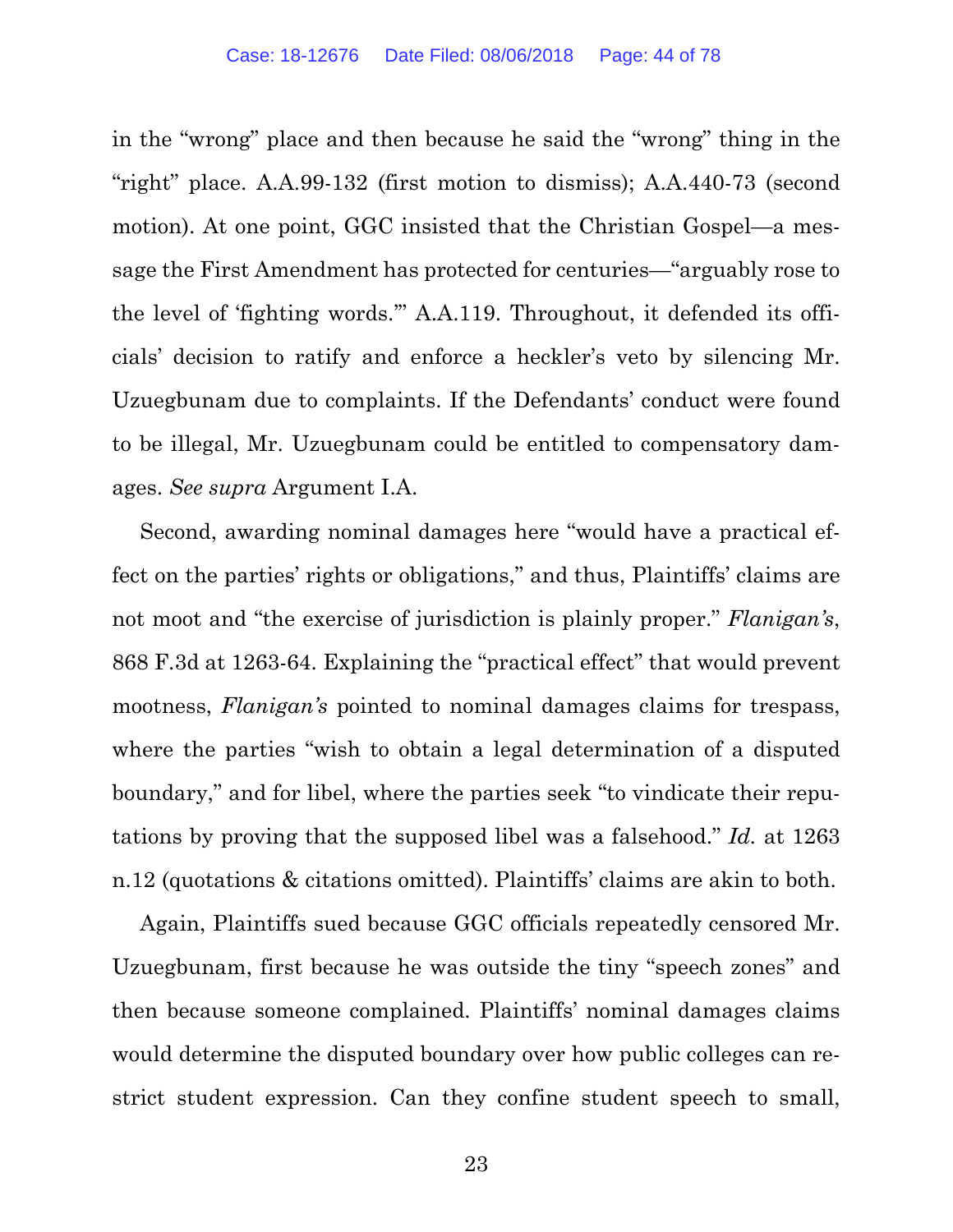arbitrary zones on campus? Can they effectuate a heckler's veto by silencing complaint-inducing speech? Regardless of the current policies, these are questions that will recur. People will doubtlessly complain about what others say. So officials may try to do the same things, relying on different policies or no policies at all. Thus, determining the legal boundaries of where students may speak and what they may say on campus would have a practical, clarifying effect on all parties—students and officials. Especially given qualified immunity's "clearly established" analysis, determining the boundaries of students' freedoms and when officials have trespassed on them is a critical practical effect.

Moreover, a nominal damages award would answer an important question: Did GGC officials violate Mr. Uzuegbunam's rights when they censored him twice? GGC officials publicly silenced him twice—in full view of fellow students. The effect of this is unmistakable, declaring to all watching that he had misbehaved. This besmirching of his reputation has continued here, where GGC has claimed he was uttering "fighting words," A.A.119, and a "divisive message," A.A.119, that "bothered" students and "was disruptive." A.A.460. Just as "proving that [a] supposed libel was a falsehood" constituted a sufficiently practical effect to ward off mootness, *Flanigan's*, 868 F.3d at 1263 n.12, proving that GGC's actions violated Mr. Uzuegbunam's rights would as well.

In sum, the district court erred by applying only portions of *Flanigan's*. That decision "does not foreclose the exercise of jurisdiction in all cases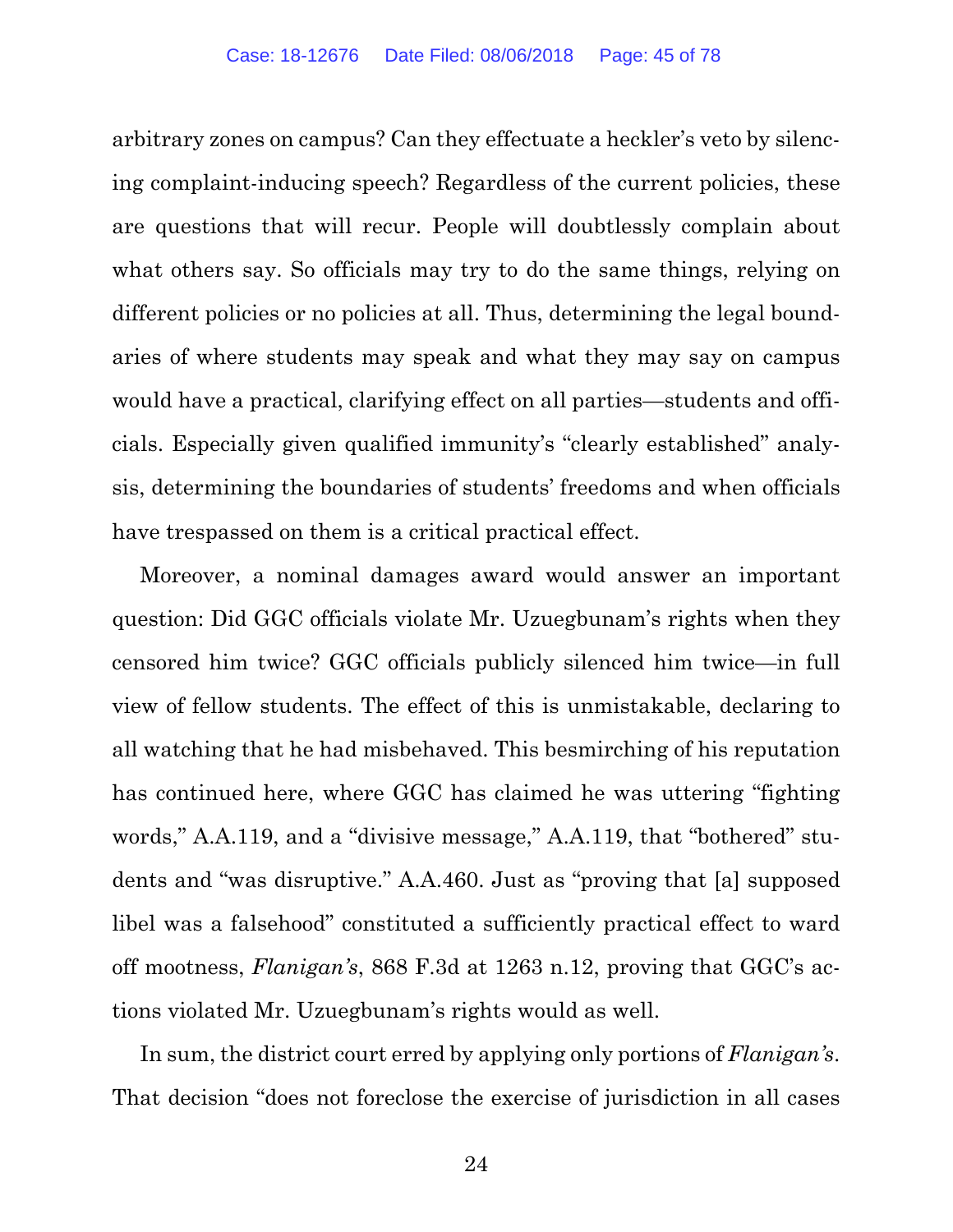where a plaintiff claims only nominal damages." *Id.* Here, a nominal damages award would have "practical effect[s]," declaring Plaintiffs' rights and Defendants' obligations. *Id.* at 1263. *Flanigan's* does not moot Plaintiffs' nominal damages claims, and the district court erred in holding otherwise.

## **II.** *Flanigan's* **was wrongly decided and should be overruled.**

In declaring Plaintiffs' nominal damages claims moot, the district court relied exclusively on *Flanigan's*, A.A.720-24—a decision that conflicts with long-established precedent from the Supreme Court and almost every other circuit and lacks any legal grounding. It should be reversed and *Flanigan's* overturned.

# **A.** *Flanigan's* **conflicts with Supreme Court precedent.**

*Flanigan's* focuses on what the Supreme Court allegedly did *not* say and ignores what it *has* said. *Flanigan's*, 868 F.3d at 1266 ("[N]othing that it held, or even said, controls…."); *id.* at 1267 ("In the absence of any guidance from the Supreme Court…."). But what the Supreme Court *has*  said makes it clear that nominal damages claims remain live.

## **1. In general, damages claims prevent mootness.**

The Supreme Court has repeatedly ruled in many different contexts that damages claims prevent mootness. A congressman's damages claim for back pay "remains viable even though he has been seated" and ensured a live case. *Powell v. McCormack*, 395 U.S. 486, 496 (1969). A prisoner's "transfer did not moot the damages claim" arising from his solitary confinement, meaning there was no "sufficient ground for affirming the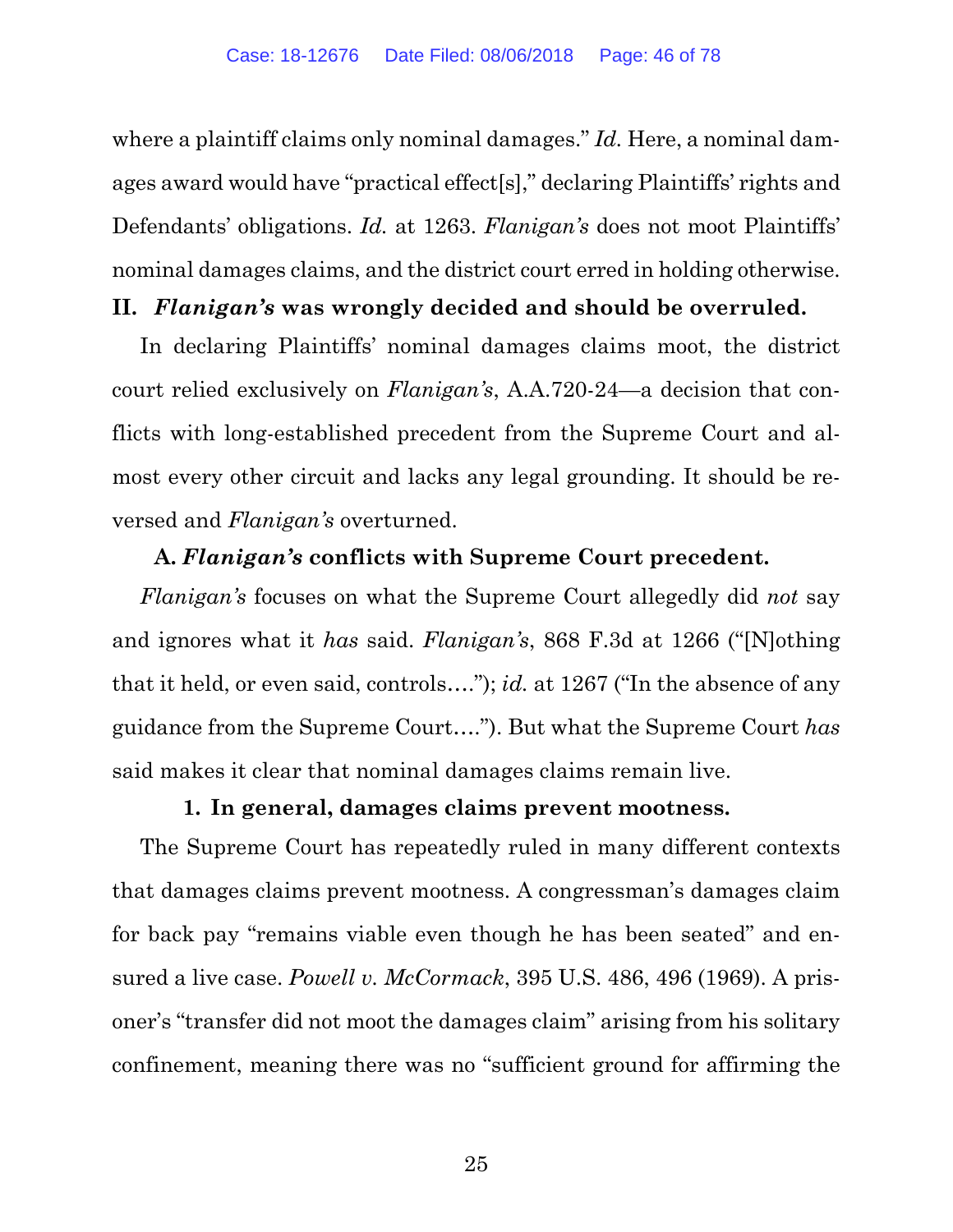dismissal of the complaint." *Boag v. MacDougdall*, 454 U.S. 364, 364-65 (1982); *Bd. of Pardons v. Allen*, 482 U.S. 369, 370 n.1 (1987) ("The action is not moot [after plaintiffs' release] …. [because] the complaint sought damages…."). Notably, the Court did not parse which sub-species of damages was involved.

Neither a consent order nor the parties' agreement mooted a "racial steering" case. *Havens Realty Corp. v. Coleman*, 455 U.S. 363, 371 (1982). "Irrespective of the issue of injunctive relief, respondents continue to seek damages to redress alleged violations of the Fair Housing Act." *Id.* That damages claim alone would have kept the case alive.

This holds true when a challenged policy changes mid-litigation. *Buckhannon Bd. & Care Home, Inc. v. W. Va. Dep't of Health & Human Servs.*, 532 U.S. 598, 608-09 (2001) (declaring if plaintiff maintains a damages claim, "defendant's change in conduct will not moot the case."). When an affirmative action ordinance expired, the suit challenging it was "not rendered … moot" because a "live controversy" remained over whether a contract decision "pursuant to the ordinance was unlawful and thus entitles appellee to damages." *City of Richmond v. J.A. Croson Co.*, 488 U.S. 469, 478 n.1 (1989).

Similarly, when an agency-fee rebate program expired, the challenge to it remained live (though injunctive claims were moot) because "petitioners also sought money damages." *Ellis v. Brotherhood of Ry., Airline, & S.S. Clerks*, 466 U.S. 435, 442 (1984); *Davenport v. Wash. Educ. Ass'n*,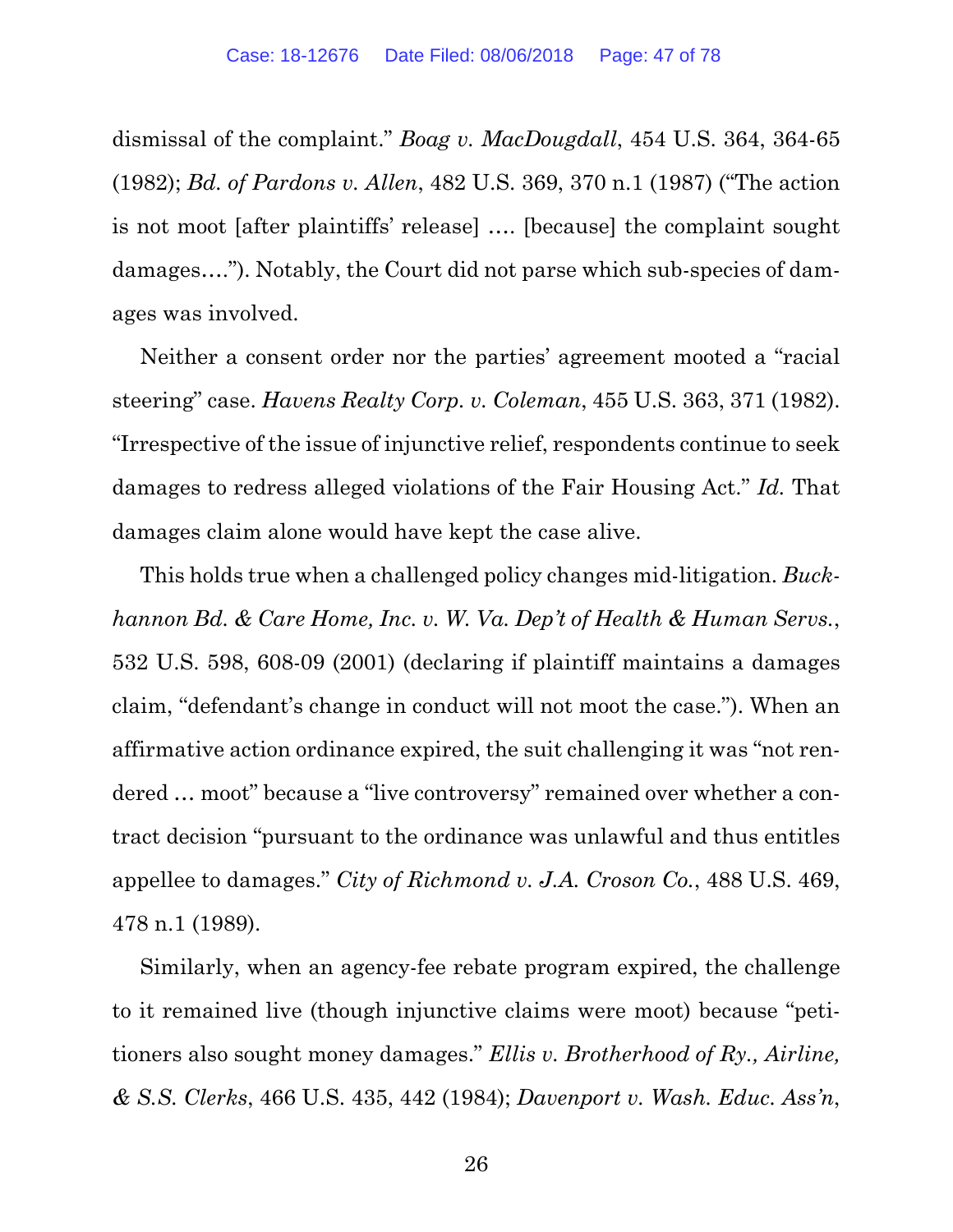551 U.S. 177, 182 n.1 (2007) ("Because petitioners sought money damages for respondent's alleged violation of the prior version of § 760, it still matters whether the Supreme Court of Washington was correct to hold that that version was inconsistent with the First Amendment."). After a department restored all laid off or demoted employees, the firefighters' lawsuit was not moot because their damages claim provided the needed "concrete interest." *Firefighters Local Union No. 1784 v. Stotts*, 467 U.S. 561, 568-69, 571 (1984). When parents challenged race-based school assignments, the fact that one "sought damages … is sufficient to preserve our ability to consider the question." *Parents Involved in Cmty. Schs. v. Seattle Sch. Dist. No. 1*, 551 U.S. 701, 720 (2007).

Here, Plaintiffs sought damages for GGC's unconstitutional censorship. The Supreme Court has established what respected treatises echo: "Claims for damages or other monetary relief automatically avoid mootness…. Damages should be denied on the merits, not on grounds of mootness." 13C WRIGHT & MILLER, FED. PRAC. & PROC. JURIS. § 3533.3 (3d ed. 2018). *Flanigan's* should be overturned and the district court reversed.

## **2. Nominal damages claims vindicate the priceless and thus should not be mooted as worthless.**

*Flanigan's* declares that a plaintiff's "right to a single dollar in nominal damages is not the type of 'practical effect' that should, standing alone, support Article III jurisdiction." *Flanigan's*, 868 F.3d at 1270; *id.* at 1269. This renders such claims worthless. When combined with other

27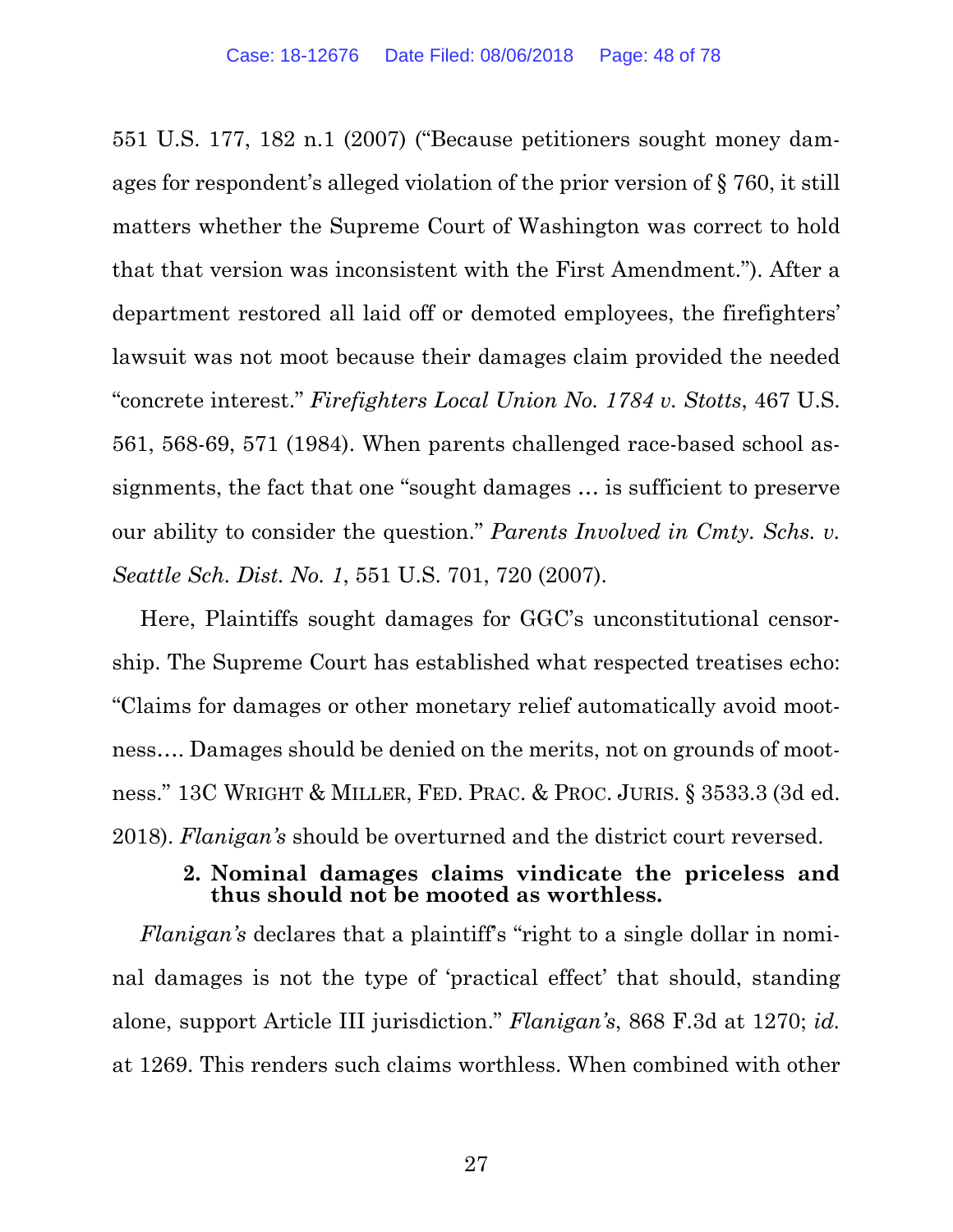relief, they serve no purpose. Standing alone, they cannot prevent mootness. But treating them as a waste of judicial time is contrary to 42 U.S.C. § 1983 and Supreme Court precedent.

That federal courts lack jurisdiction over solitary nominal damages claims would surprise those who passed the Civil Rights Act of 1871. An opponent complained: "The deprivation may be of the slightest conceivable character, the damages in the estimation of a sensible man may not be five dollars or even five cents; they may be what lawyers call merely nominal damages; and yet by this section jurisdiction of that civil action is given to the Federal courts…." *Monroe v. Pape*, 365 U.S. 167, 180 (1961) (quoting CONG. GLOBE, 42d Cong., 1st Sess. at App. 216 (1871)). Clearly, he and his colleagues had no idea these claims would be considered to fall outside Article III.

The Supreme Court first addressed nominal damages closely when some students' compensatory and punitive damages claims were dismissed "for complete lack of proof." *Carey v. Piphus*, 435 U.S. 247, 251- 52 (1978). It ruled that compensatory damages cannot be awarded "without proof that [an] injury actually was caused." *Id.* at 264. But then it noted that "courts traditionally have vindicated deprivations of certain 'absolute' rights … through the award of a nominal sum of money." *Id.* at 266. Otherwise, priceless rights would be ignored: "By making the deprivation of such rights actionable for nominal damages without proof of actual injury, the law recognizes the importance to organized society that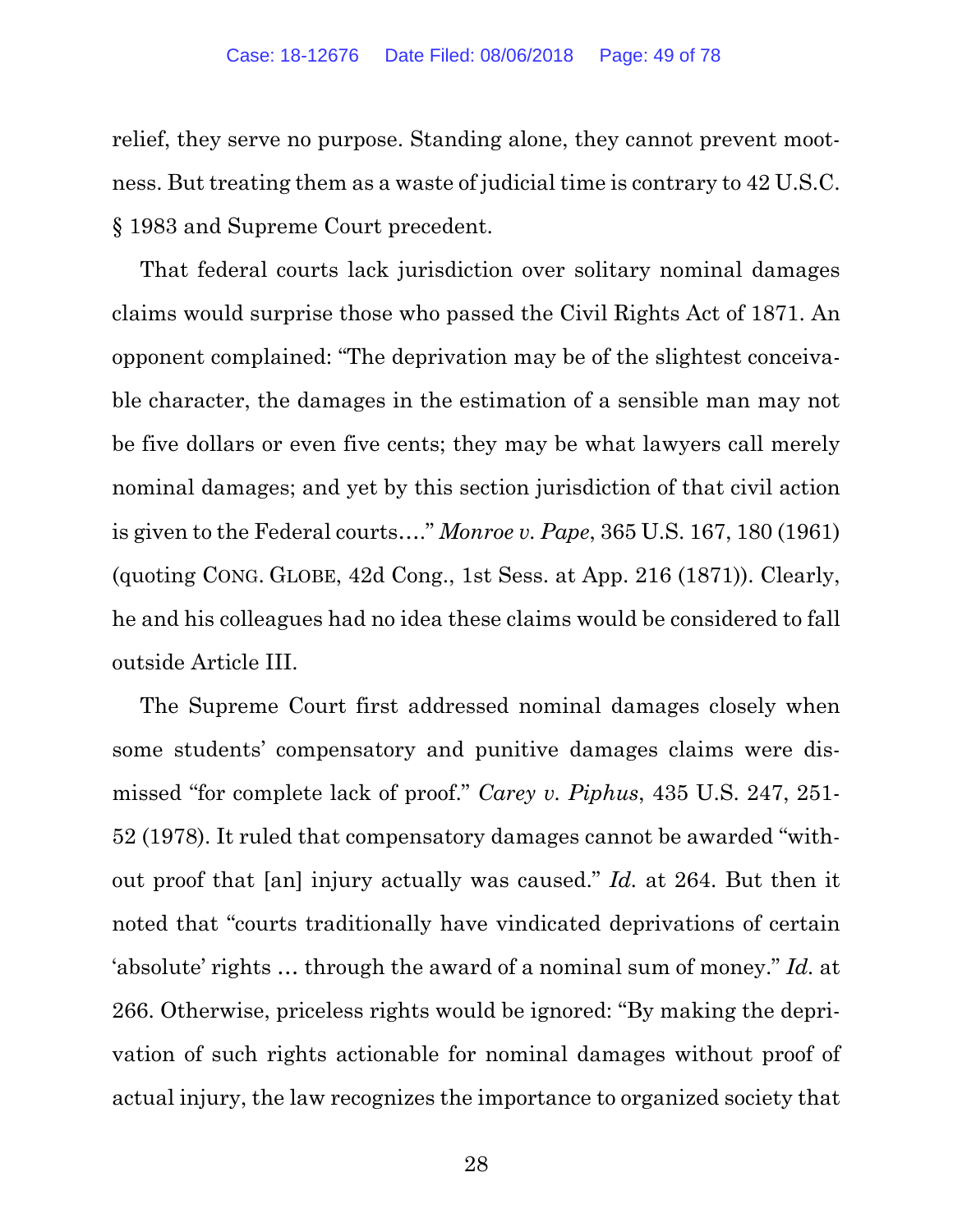those rights be scrupulously observed…." *Id.* As one of those "absolute rights," procedural due process violations "should be actionable for nominal damages without proof of actual injury." *Id.* It cited numerous cases "approv[ing] the award of nominal damages under § 1983 where deprivations of constitutional rights are not shown to have caused actual injury." Id. at 266 n.24. Thus, even if their suspensions were deserved, these students were "entitled to recover nominal damages." *Id.* at 266-67.

*Flanigan's* tried to distinguish *Carey*, saying the students had "a live claim for actual damages." *Flanigan's*, 868 F.3d at 1266. But this ignores the import of *Carey's* final sentences. Under *Flanigan's*, if the students' suspensions were deserved, their compensatory damages claim would fail. At that instant, their only claim would be nominal damages, which "are not themselves an independent basis for … jurisdiction." *Id.* at 1269. Thus, their case would be dismissed as moot. By saying that the students were "entitled to recover nominal damages" no matter what, *Carey*, 435 U.S. at 267, the Court recognized that federal courts have jurisdiction over these claims alone.

The Supreme Court returned to the subject of nominal damages when a suspended teacher brought due process and academic freedom claims for compensatory and punitive damages. *Memphis Cmty. Sch. Dist. v. Stachura*, 477 U.S. 299, 301-02 (1986). Holding "the abstract value of a constitutional right may not form the basis for § 1983 damages," the Court reiterated that compensatory damages require "proof of actual injury."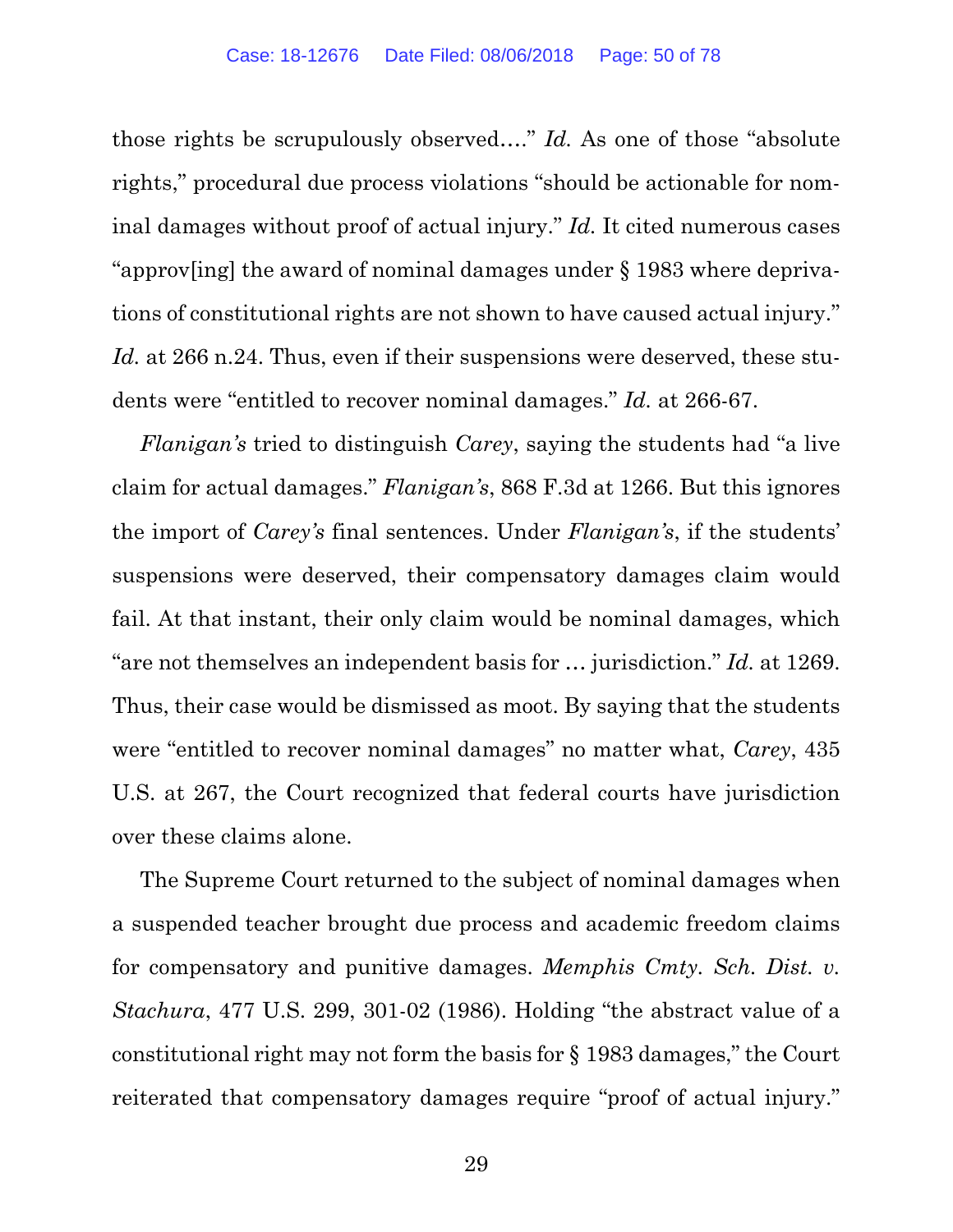Id. at 308. It also emphasized that "nominal damages, and not damages" based on some undefined 'value' of infringed rights, are the appropriate means of 'vindicating' rights whose deprivation has not caused actual, provable injury." *Id.* at 308 n.11. Why are these trivial sums awarded? To "recognize[] the importance to organized society that those rights be scrupulously observed." *Id.* (quoting *Carey*, 435 U.S. at 266). It also ruled that plaintiffs can recover nominal damages when substantive (here First Amendment), not just procedural, rights are violated. *Id.* at 309 (rejecting "two-tiered system of constitutional rights"); *accord Harden v. Pataki*, 320 F.3d 1289, 1301 n.15 (11th Cir. 2003).

Again, *Flanigan's* dismisses *Stachura*, saying "the compensatory damages issue was alive throughout the entire litigation." *Flanigan's*, 868 F.3d at 1266 n.18. This ignores *Stachura's* effect. The Court remanded for reconsideration of damages. *Stachura*, 477 U.S. at 313. If the teacher could not prove actual damages, he would still recover nominal damages under *Carey*, as *Stachura* reaffirmed. Under *Flanigan's*, at that moment, his case would evaporate as moot. Hence, *Stachura* reaffirmed what *Carey* recognized: federal courts have jurisdiction over unaccompanied nominal damages claims.

After finding that an official violated a citizen's due process rights but did not cause his injuries, a jury awarded that citizen nothing. *Farrar v. Hobby*, 506 U.S. 103, 106-07 (1992). The Fifth Circuit remanded "for entry of judgment … for nominal damages. *Id.* at 107. When plaintiffs then

30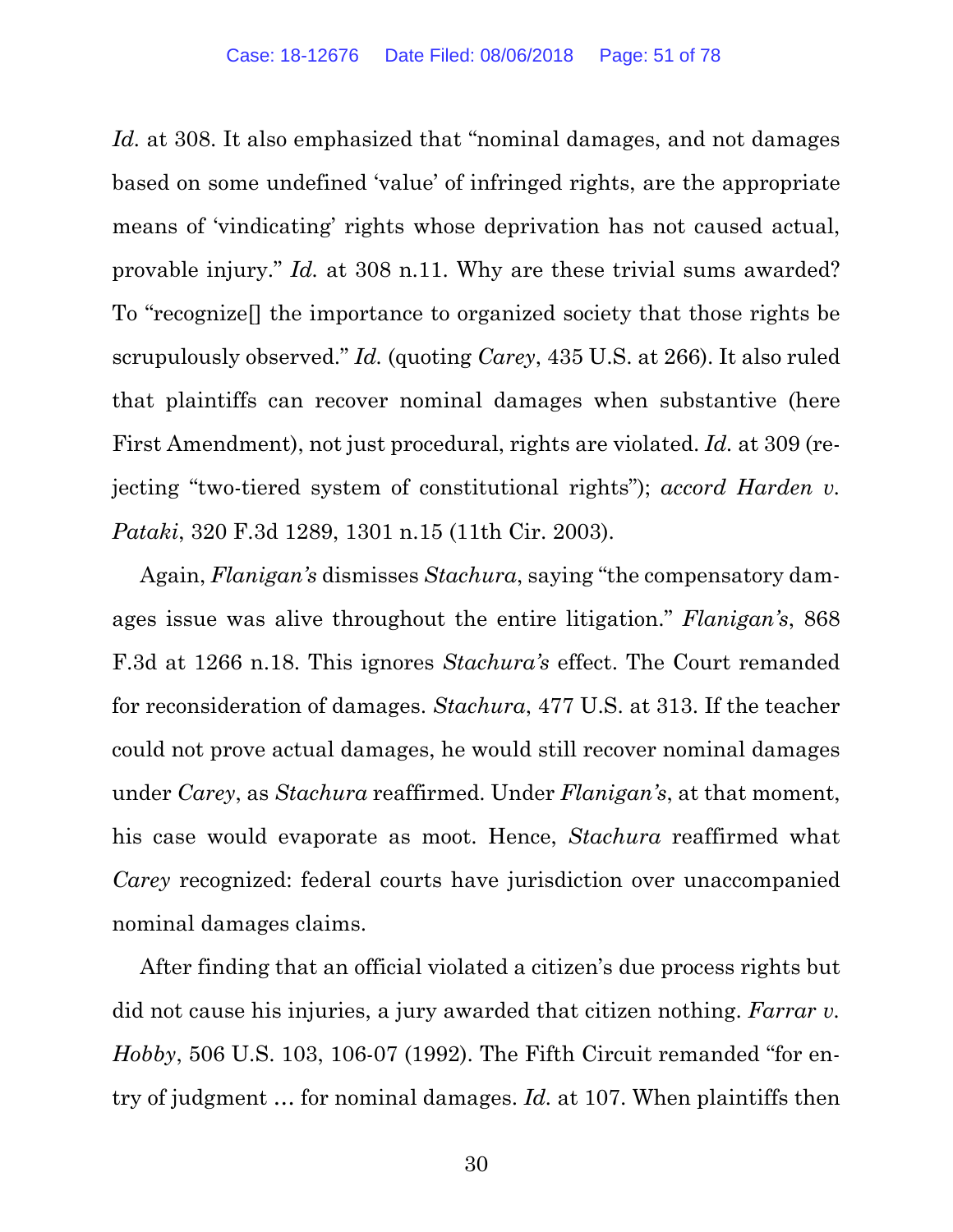sought attorneys' fees, the Fifth Circuit ruled they did not prevail because "the jury gave them nothing. No money damages. No declaratory relief. No injunctive relief. Nothing." *Id.* The "nominal award of one dollar … did not in any meaningful sense change the legal relationship" between the parties, *id.*, and was too "technical" and "insignificant" a victory "to support prevailing party status." *Id.* at 108. *Flanigan's* channels this spirit. *Flanigan's*, 868 F.3d at 1270 ("[T]he parties' right to a single dollar in nominal damages is not the type of 'practical effect' that should, standing alone, support Article III jurisdiction.").

Not the Supreme Court. Reversing, it held that "a plaintiff who wins nominal damages *is* a prevailing party," *Farrar*, 506 U.S. at 112 (emphasis added), meaning one who obtained "actual relief on the merits of his claim materially alter[ing] the legal relationship between the parties by modifying the defendant's behavior in a way that directly benefits the plaintiff." *Id*. at 111-12. "A judgment for damages in any amount, *whether compensatory or nominal*, modifies the defendant's behavior for the plaintiff's benefit by forcing the defendant to pay an amount of money he otherwise would not pay." *Id.* at 113 (emphasis added). Notably, the Court did not say "compensatory *and* nominal" are needed to have this effect; nominal damages alone suffice.

Under *Flanigan's*, *Farrar* would have turned out much differently. The initial remand would never have happened because at that point, only a nominal damages claim remained. *Flanigan's*, 868 F.3d at 1269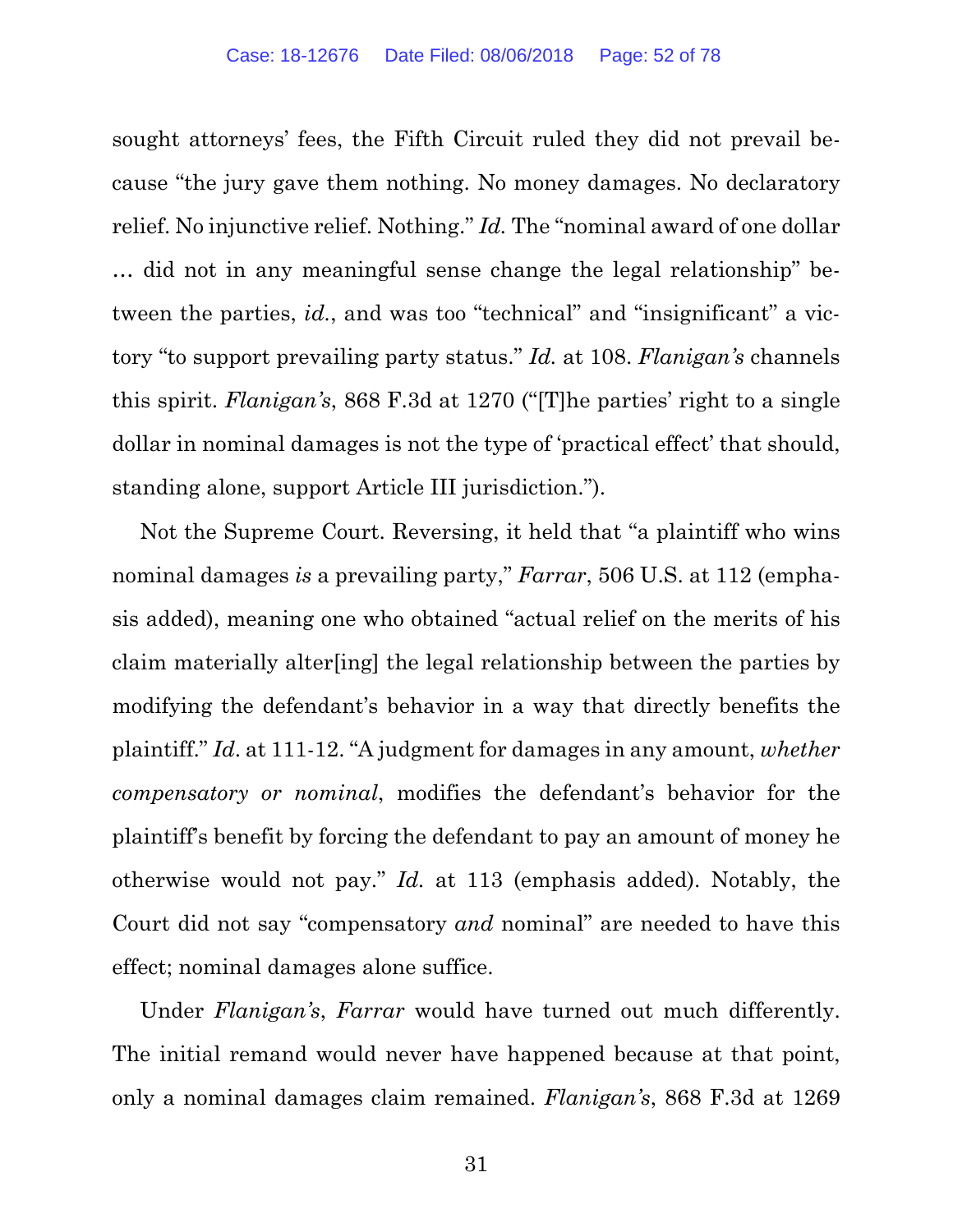("[Nominal damages] are not themselves an independent basis for that jurisdiction."). But the Fifth Circuit and Supreme Court exercised jurisdiction over this unaccompanied nominal damages claim. Later, *Flanigan's* would, like the Fifth Circuit, minimize the significance of that relief. But the Supreme Court reversed, finding it to be "actual relief on the merits." *Farrar*, 506 U.S. at 111. Why? Because it "recognizes the importance to organized society that [constitutional] righ[ts] be scrupulously observed." *Id.* at 112 (quoting *Carey*, 435 U.S. at 266).

The Court again considered an unaccompanied nominal damages claim after a sexual harassment victim sought and received only this relief. *Faragher v. City of Boca Raton*, 524 U.S. 775, 781, 783 (1998). After the Eleventh Circuit reversed, *id*. at 783-84, the Supreme Court reinstated the award. *Id.* at 810. Under *Flanigan's*, this case should have been dismissed at the district court level because the victim was not seeking actual damages, *see Flanigan's*, 868 F.3d at 1270 n.23, illustrating yet again how out of step that decision is with Supreme Court precedent.

Since 1871, it has been clear that federal courts can grant solely nominal damages in § 1983 cases. For decades, the Supreme Court has ruled these awards safeguard priceless liberties, has instructed courts to award them (even as the sole relief), and has declared that awarding nominal damages alone confers "prevailing party" status, a term tied to their practical effect on the parties' rights and obligations. Nowhere has it even hinted that these claims, if unaccompanied, must be dismissed as moot.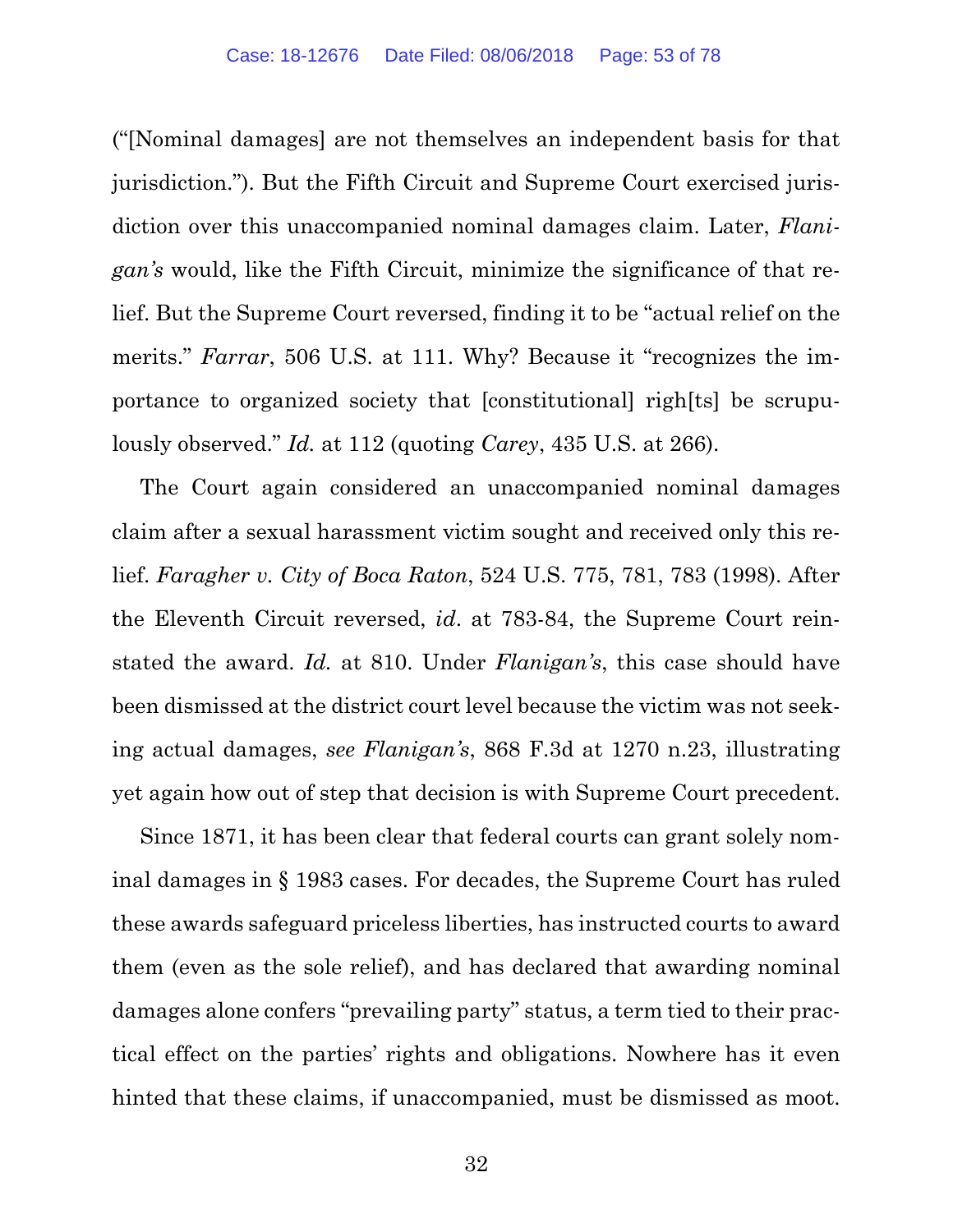Thus, *Flanigan's* should be overturned and the district court reversed.

#### **3. Justiciability does not hinge on the amount of relief.**

Ultimately, *Flanigan's* concluded that most unaccompanied nominal damages claims are moot because the sums involved are so small. It declared that such claims "serve no purpose other than to affix a judicial seal of approval" to an already determined outcome. *Id.* at 1264; *id.* at 1265 ("[T]here is simply nothing left for us to do."); *id.* at 1270 (describing them as "the parties' right to a single dollar"). But justiciability does not depend on the size or amount of the relief in question.

*Flanigan's* mooted nominal damages claims because plaintiffs "predominantly" sought equitable relief, *id.* at 1265, a rationale the Supreme Court has rejected. The *Powell* defendants claimed the back salary claim was a "mere incident" to the representative's quest to be seated. *Powell*, 395 U.S. at 498. Citing a prior case, they urged the Court "to dismiss this entire action as moot." *Id*. But the Court refused, noting the dismissal in the prior case was not because the "deprivation of salary was insufficiently substantial to prevent the case from becoming moot." *Id.* Powell's salary claim was "still unresolved and hotly contested by clearly adverse parties." *Id.* Defendants argued that the "wholly incidental and subordinate" salary claim was "not worthy of judicial consideration." *Id.* at 499. But the Court rejected the "theory that the mootness of a 'primary' claim requires a conclusion that all 'secondary' claims are moot." *Id.* Instead, one live claim suffices to stave off mootness. *Id.* at 497.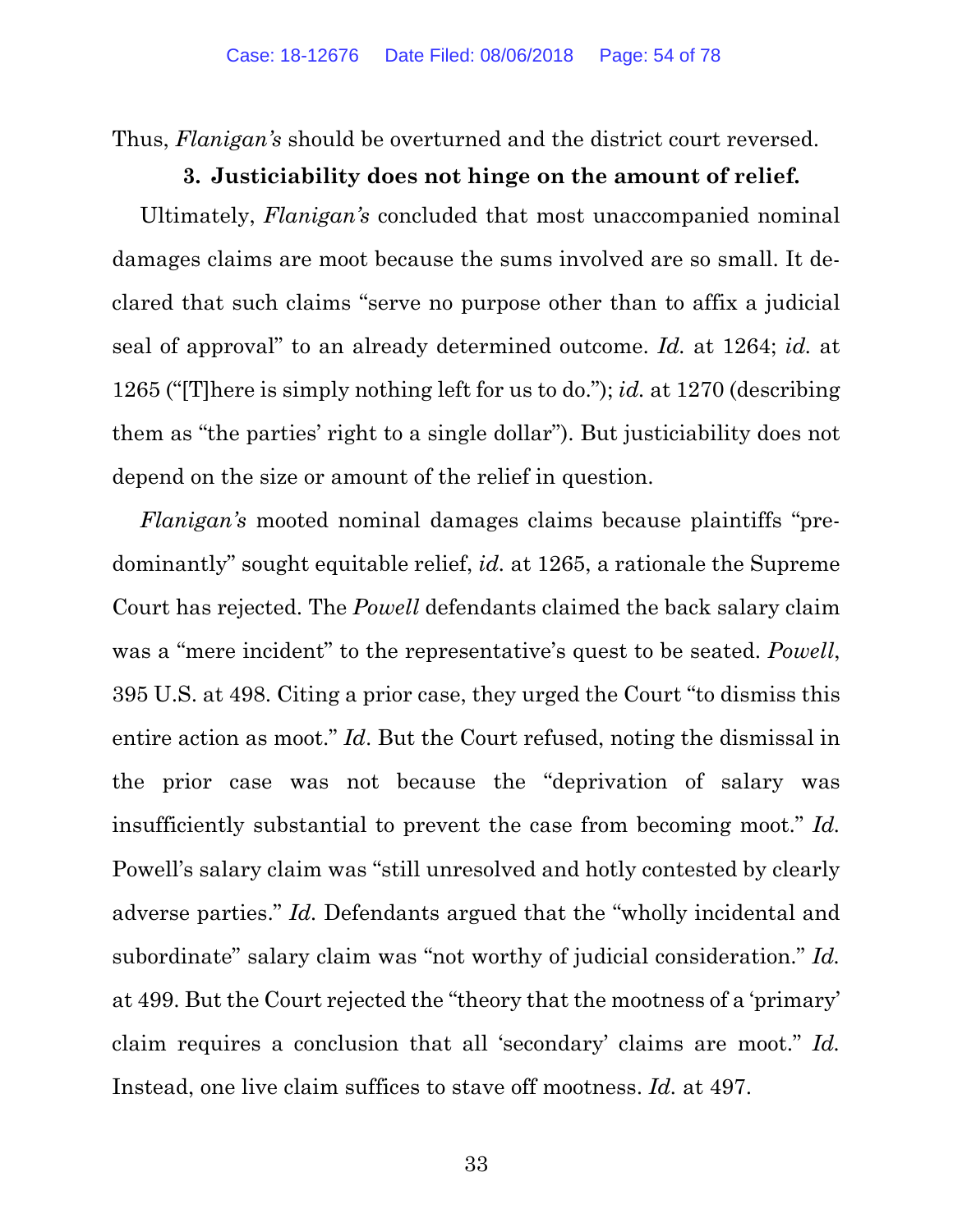The Supreme Court has also refused to read an amount-in-controversy requirement into Article III. In the "closely connected" standing context, *Flanigan's*, 868 F.3d at 1267, it has "allowed important interests to be vindicated by plaintiffs with no more at stake in the outcome of an action than a fraction of a vote; a \$5 fine and costs; and a \$1.50 poll tax." *United States v. Students Challenging Regulatory Agency Procedures ("SCRAP")*, 412 U.S. 669, 689 n.14 (1973) (citing *Baker v. Carr*, 369 U.S. 186 (1962); *McGowan v. Maryland*, 366 U.S. 420 (1961); *Harper v. Va. Bd. of Elections*, 383 U.S. 663 (1966)). "[A]n identifiable trifle is enough for standing to fight out a question of principle; the trifle is the basis for standing and the principle supplies the motivation." *Id.* As financial injuries of \$1.50 and \$5.00 satisfy the "more stringent standing analysis," *Flanigan's*, 868 F.3d at 1267 n.20, nominal damages of the same sums prevent mootness.

The same is true for mootness. *See, e.g.*, *Ellis*, 466 U.S. at 442 ("The amount at issue [in damages] is undeniably minute. But as long as the parties have a concrete interest, however small, in the outcome of the litigation, the case is not moot."); *Firefighters*, 467 U.S. at 571 ("Undoubtedly, not much money and seniority are involved, but the amount of money and seniority at stake does not determine mootness."). If "the parties have a concrete interest in the outcome …, the case is not moot notwithstanding the size of the dispute." *Firefighters*, 467 U.S. at 571. *Flanigan's* never identifies the "nominal damages exception" to this rule—because none exists.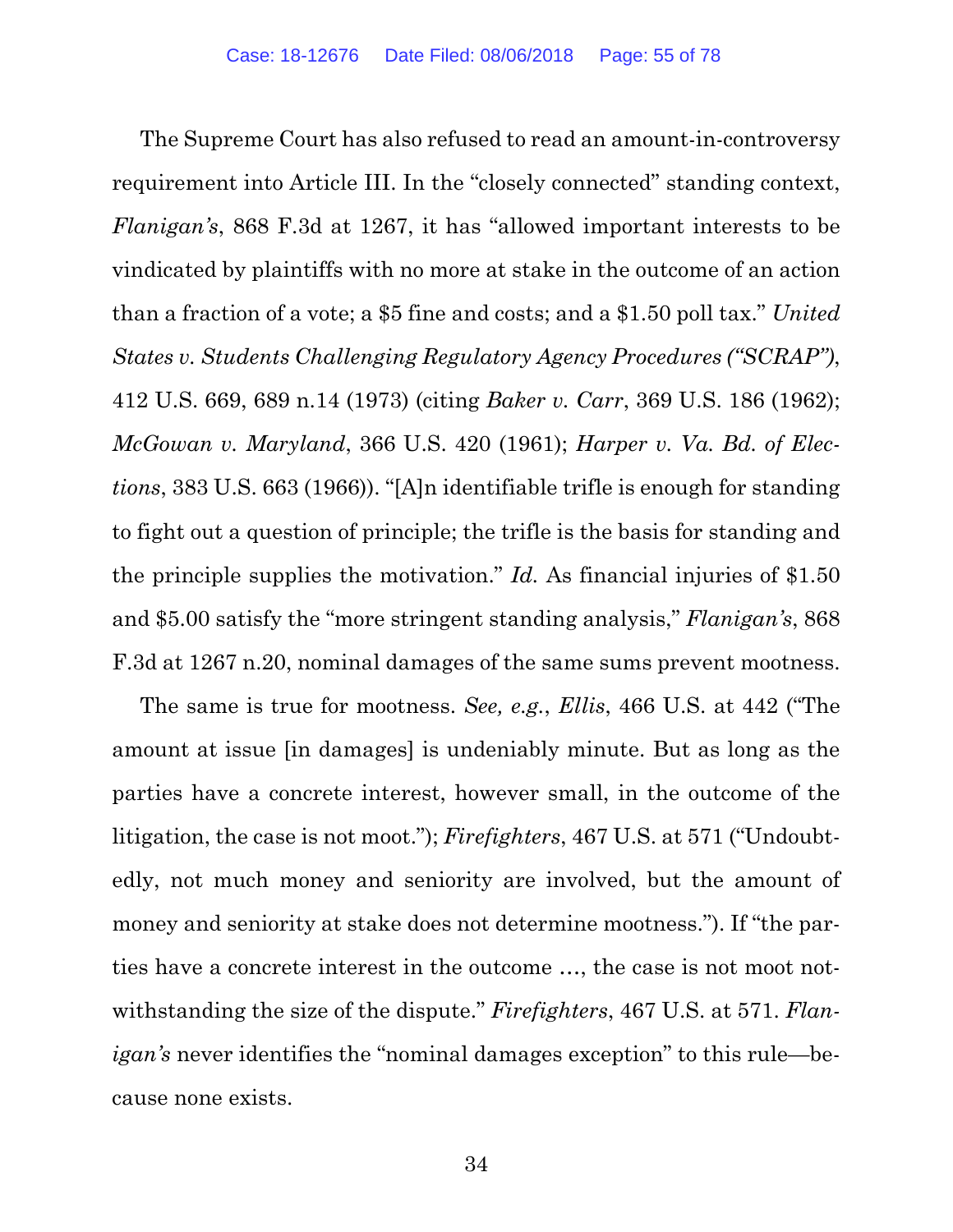Nor does agreeing on how to measure damages moot a case. *Havens*, 455 U.S. at 371 ("If respondents have suffered an injury that is compensable in money damages of some undetermined amount, the fact that they have settled on a measure of damages does not make their claims moot."). Nominal damages represent essentially a Court-endorsed damages measure when calculating a legal violation's actual harm proves elusive. Seeking this measure should also not moot cases.

Nor does labeling a nominal damages award as "technical" or "insignificant" moot a claim. It still shows plaintiff prevailed. *Farrar*, 506 U.S. at 113-14 ("Now that we are confronted with the question whether a nominal damages award is the sort of 'technical,' 'insignificant' victory that cannot confer prevailing party status, we hold that the prevailing party inquiry does not turn on the magnitude of the relief obtained."). Later, the Court addressed concerns about "mischievous defendants" mooting cases to avoid adverse rulings, saying that "so long as the plaintiff has a cause of action for damages"—without excluding unaccompanied nominal damages claims—"a defendant's change in conduct will not moot the case." *Buckhannon*, 532 U.S. at 608-09. As a nominal damages award alone can confer prevailing party status, *id.* at 604, these claims cannot be moot so plaintiffs can obtain these awards and such status.

It matters not whether *Flanigan's* or the district court want to diminish nominal damages as incidental, insignificant, or a mere trifle. "Identifiable trifles" confer standing, where the scrutiny is more rigorous than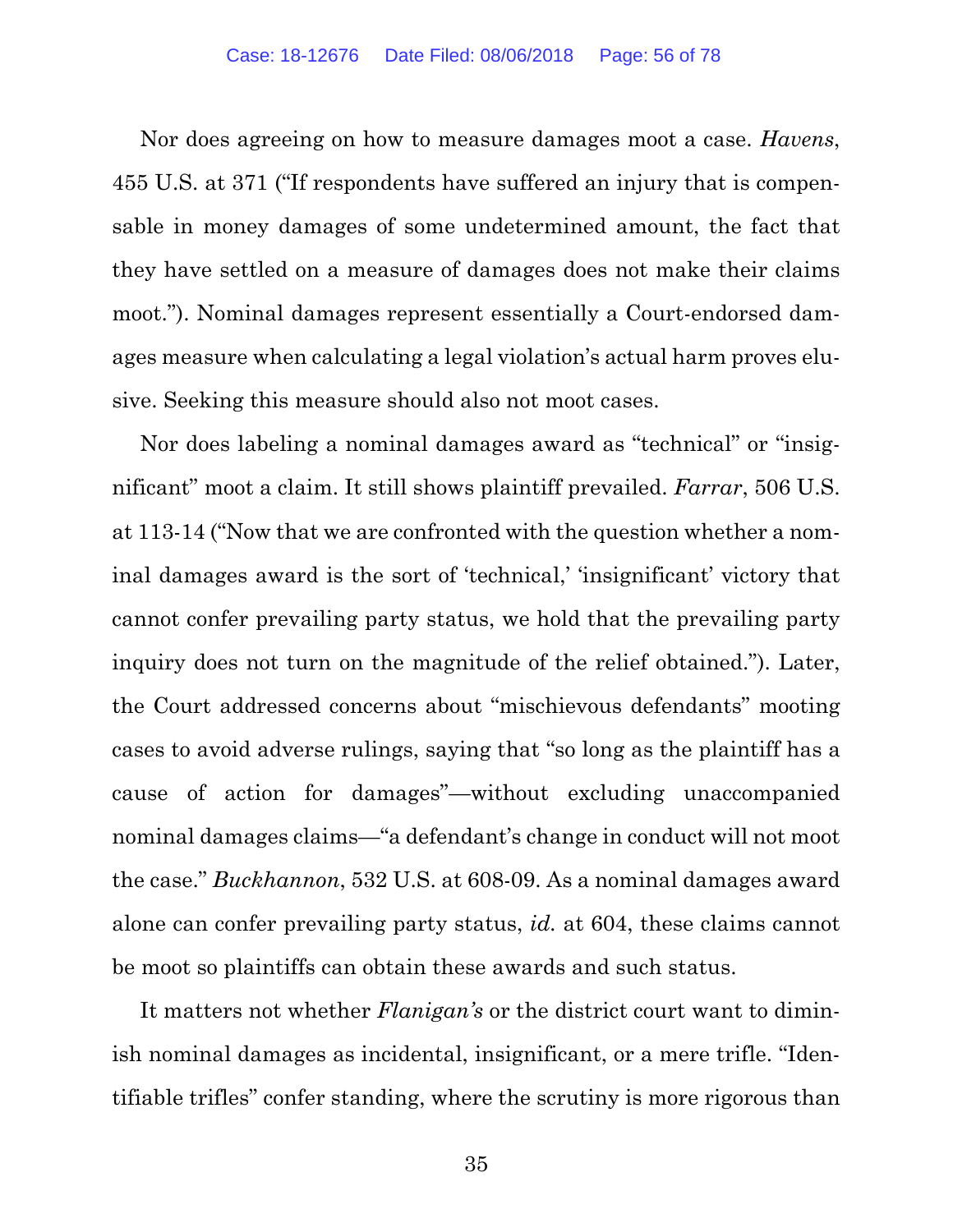for mootness. *SCRAP*, 412 U.S. at 689 n.14. Such awards confer prevailing party status as relief on the merits, and they also preserve a case from mootness. 13C WRIGHT & MILLER, FED. PRAC. & PROC. JURIS. § 3533.3 ("Nominal damages also suffice to deflect mootness."). Thus, *Flanigan's*  should be overturned and the district court reversed.

## **B.** *Flanigan's* **conflicts with practically every other circuit.**

When the Fifth Circuit erroneously decided that nominal damages did not confer prevailing party status, it conflicted with decisions from five and soon, six—other circuits. *Farrar*, 506 U.S. at 108 n.2. *Flanigan's* represents an even greater aberration, conflicting with practically every circuit. Many circuits address this issue in remarkably familiar factual scenarios: a recent graduate challenging school policies modified mid-litigation that violated his rights when a student.

#### **1. First Circuit**

When a graduate brought IDEA claims against his *alma mater*, his injunctive claims were moot. *Thomas R.W. v. Mass. Dep't of Educ.*, 130 F.3d 477, 480 (1st Cir. 1997). But "a claim for damages will keep a case from becoming moot where equitable relief no longer forms the basis of a live controversy." *Id.* (internal quotations & citation omitted); *Kuperman v. Wrenn*, 645 F.3d 69, 73 (1st Cir. 2011) ("Because some relief [*i.e.*, nominal and punitive damages] is available on Kuperman's claims, they are not moot."). Even "a 'generalized claim' for monetary damages may be sufficient to prevent dismissal on the grounds of mootness, even where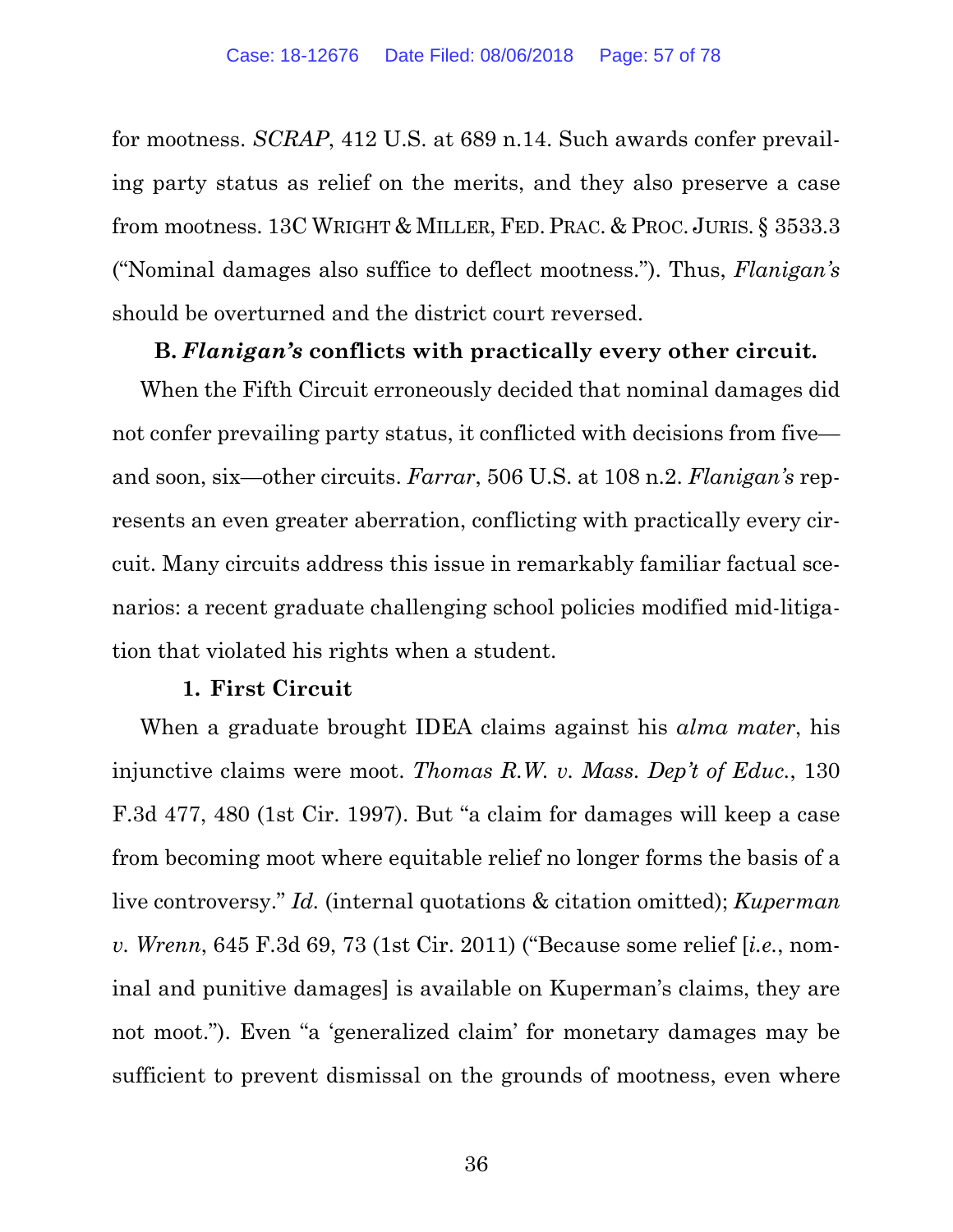claims for injunctive relief 'appear to be moot.'" *McKenna v. Wells Fargo Bank, N.A.*, 693 F.3d 207, 210 n.2 (1st Cir. 2012) (quoting *Ellis*, 466 U.S. at 441-42 & n.5).

# **2. Second Circuit**

When college officials restricted the student newspaper and interfered in student elections, some students filed suit. The district court ruled their equitable claims were moot. *Husain v. Springer*, 494 F.3d 108, 120 (2d Cir. 2007). On appeal, they waived those claims, *id.* at 121 n.10, and sought "only … nominal damages." *Id.* at 135 n.17. The Second Circuit entertained the claim and denied qualified immunity to the college president, *id.* at 134, demonstrating (over the dissent's objections) that these claims were not moot.

The Second Circuit has emphasized the importance of nominal damages, *Amato v. City of Saratoga Springs*, 170 F.3d 311, 317 (2nd Cir. 1999) ("[W]hile the monetary value of a nominal damages award must, by definition, be negligible, its value can be of great significance to the litigant and to society."), and the function they serve, *id.* at 319 ("[T]hey are meant to guarantee that unconstitutional acts remain actionable rather than to 'measure' the constitutional injury in any meaningful sense."). Thus, dismissing "because only nominal damages are at stake is error" and "not harmless." *Id.* at 320-21. Hence, such claims are not moot.2

 2 *Accord Dean v. Blumenthal*, 577 F.3d 60, 66 (2d Cir. 2009); *Brody v. Vill. of Port Chester*, 345 F.3d 103, 112-13 (2d Cir. 2003); *Van Wie v. Pataki*, 267 F.3d 109, 115 n.4 (2d Cir. 2001); *Beyah v. Coughlin*, 789 F.2d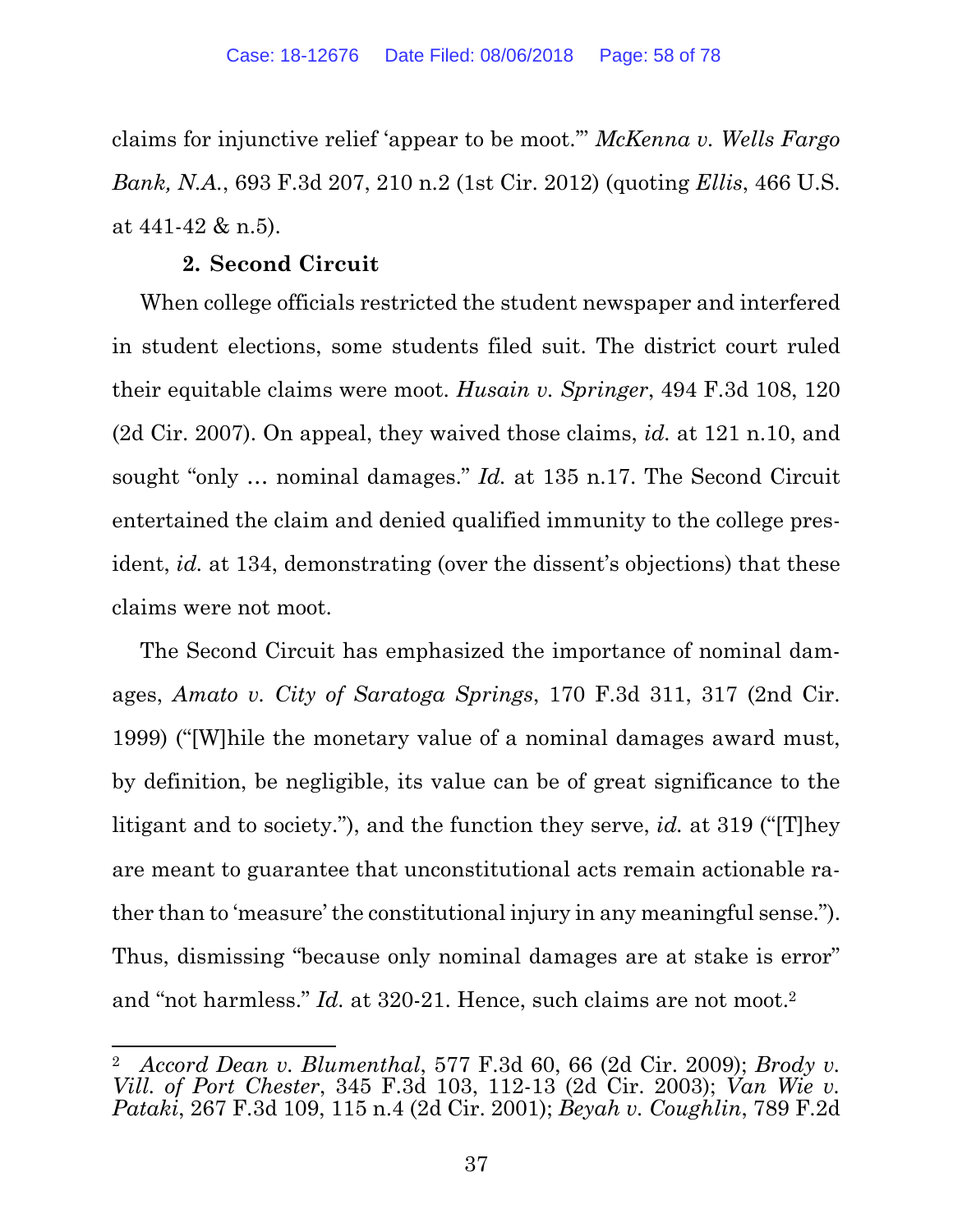## **3. Third Circuit**

When a student sued her high school for violating the Equal Access Act, her graduation mooted her equitable relief claims. *Donovan v. Punxsutawney Area Sch. Bd.*, 336 F.3d 211, 216-17 (3d Cir. 2003). But unlike *Flanigan's*, the Third Circuit ruled "her damages ... claim<sup>[]</sup> continue<sup>[5]</sup> to present a live controversy," *id.* at 218, and evaluated the merits. *Id.* at 218-28; *accord Smith v. NCAA*, 139 F.3d 180, 183 n.1 (3d Cir. 1998) ("Title IX claim is not moot … because she retains a claim for damages.").

This principle that "the availability of damages or other monetary relief almost always avoids mootness" extends to nominal damages. *Jersey Cent. Power & Light Co. v. New Jersey*, 772 F.2d 35, 41 (3d Cir. 1985). Thus, a released inmate's "claim for damages is not moot" because nominal damages, unlike compensatory ones, are available. *Nelson v. Horn*, 138 F. App'x 411, 413 n.3 (3d Cir. 2005); *accord Doe v. Delie*, 257 F.3d 309, 314 & n.3 (3d Cir. 2001). Indeed, a nominal damages claim means that "redressability is easily satisfied." *Hassan v. City of N.Y.*, 804 F.3d 277, 293-94 (3d Cir. 2015). If these claims satisfy the "more stringent standing analysis," certainly they satisfy the more "flexible" mootness tests. *Flanigan's*, 868 F.3d at 1267 n.20.

#### **4. Fourth Circuit**

Disturbed at VMI's prayer policies, two cadets sought equitable relief

<sup>986, 989 (2</sup>d Cir. 1986); *McKenna v. Peekskill Hous. Auth.*, 647 F.2d 332, 335 (2d Cir. 1981); *Ellis v. Blum*, 643 F.2d 68, 83 (2d Cir. 1981); *Davis v. Vill. Park II Realty Co.*, 578 F.2d 461, 463 (2d Cir. 1978).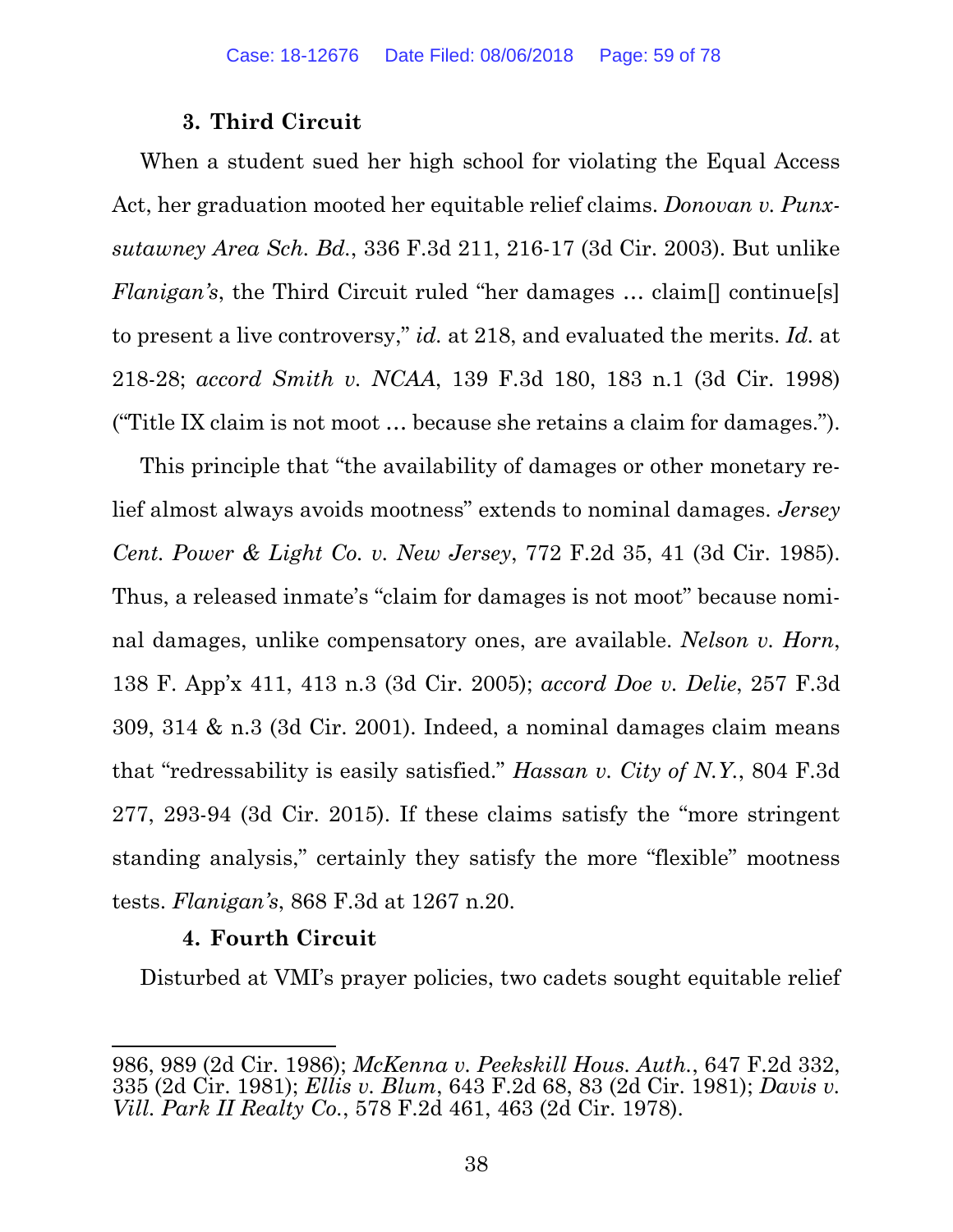and nominal damages. *Mellen v. Bunting*, 327 F.3d 355, 363 (4th Cir. 2003). Mid-litigation, they graduated, mooting their equitable claims and leaving only nominal damages. *Id*. at 363-64. The Fourth Circuit concluded "their damage claim continues to present a live controversy," *id.* at 365, and considered the merits, *id.* at 365-77; *accord Henson v. Honor Comm. of Univ. of Va.*, 719 F.2d 69, 72 n.5 (4th Cir. 1983) (ruling an expelled law student could receive nominal damages and "his request for damages remained a live controversy even after the disciplinary proceedings were dropped.").

More recently, a student's mid-litigation move mooted his equitable claims. *Am. Humanist Ass'n v. Greenville Cnty. Sch. Dist.*, 652 F. App'x 224, 229-31 (4th Cir. 2016). But the court noted that "a student who graduates typically continues to have a live claim for damages against a school for a past constitutional violation." *Id.* at 228. Hence, this "claim for nominal damages based on a prior constitutional violation is not moot because the plaintiffs' injury was complete at the time the violation occurred." *Id.* at 231; *Rock for Life-UMBC v. Hrabowski*, 411 F. App'x 541, 550 (4th Cir. 2010) ("[E]ven permanent remedial measures will not moot the [student organization's compensatory or nominal] damages claim.").

Elsewhere, the Fourth Circuit has reiterated that nominal damages prevent mootness.3 They even confer standing. *Covenant Media of S.C.,* 

<sup>3</sup> *Accord Cent. Radio Co. v. City of Norfolk*, 811 F.3d 625, 631-32 (4th Cir. 2016); *Rendleman v. Rouse*, 569 F.3d 182, 187 (4th Cir. 2009); *Covenant Media of S.C., LLC v. City of N. Charleston*, 493 F.3d 421, 429 n.4 (4th Cir.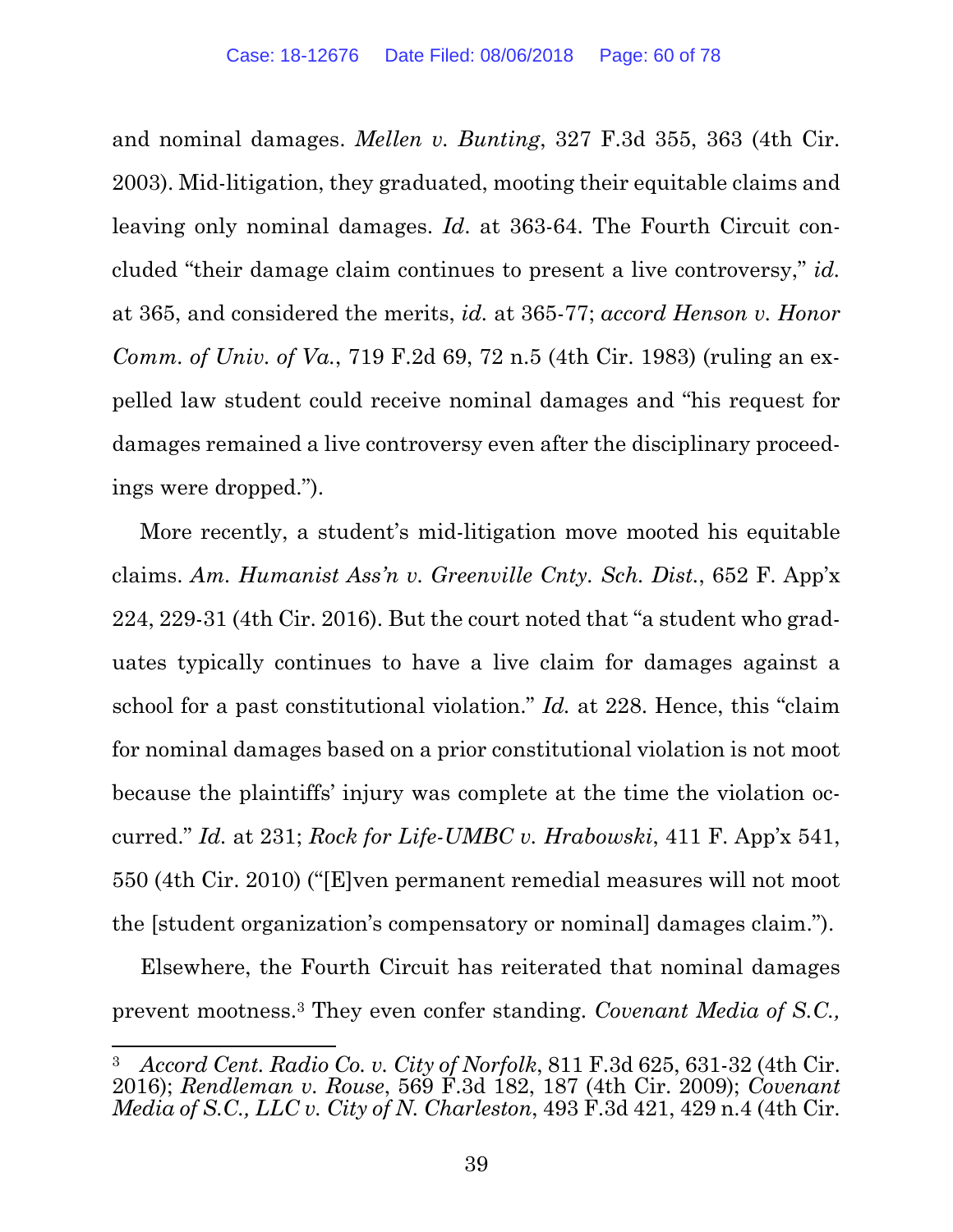*LLC v. Town of Surfside Beach*, 321 F. App'x 251, 253 (4th Cir. 2009) ("[T]he injury would at least be redressable by an award of nominal damages."). Thus, it rejects *Flanigan's*.

#### **5. Fifth Circuit**

The Fifth Circuit briefly adopted *Flanigan's* theory of nominal damages before quickly correcting its error, as should this Court. After a student challenged a high school policy, she graduated, and the policy was rescinded. *Ward v. Santa Fe Indep. Sch. Dist.*, 2002 WL 494510, \*1 (5th Cir. Mar. 14, 2002). The Fifth Circuit ruled that the nominal damages claim "does not … convert an otherwise moot case into a live controversy." Id. Weeks later, it reversed course, concluding that its nominal damages ruling "was in error." *Ward v. Santa Fe Indep. Sch. Dist.*, 2002 WL 753502, \*1 (5th Cir. Apr. 9, 2002). After all, *Carey* held that plaintiffs can "seek nominal damages for [constitutional] violation[s] in the absence of other damages" and "necessarily implied that a case is not moot so long as the plaintiff seeks to vindicate his constitutional rights through a claim for nominal damages." *Id.*; *accord Ward v. Santa Fe Indep. Sch. Dist.*, 393 F.3d 599, 601-02 (5th Cir. 2004).

The Fifth Circuit has since clearly rejected *Flanigan's*. When a district court dismissed a student's case as moot because the high school changed the challenged policy, it was reversed. *Morgan v. Plano Indep. Sch. Dist*., 589 F.3d 740, 744 (5th Cir. 2009). The district court focused on the

 2007); *Davis v. Bayless*, 1990 WL 76574, \*1 (4th Cir. May 24, 1990).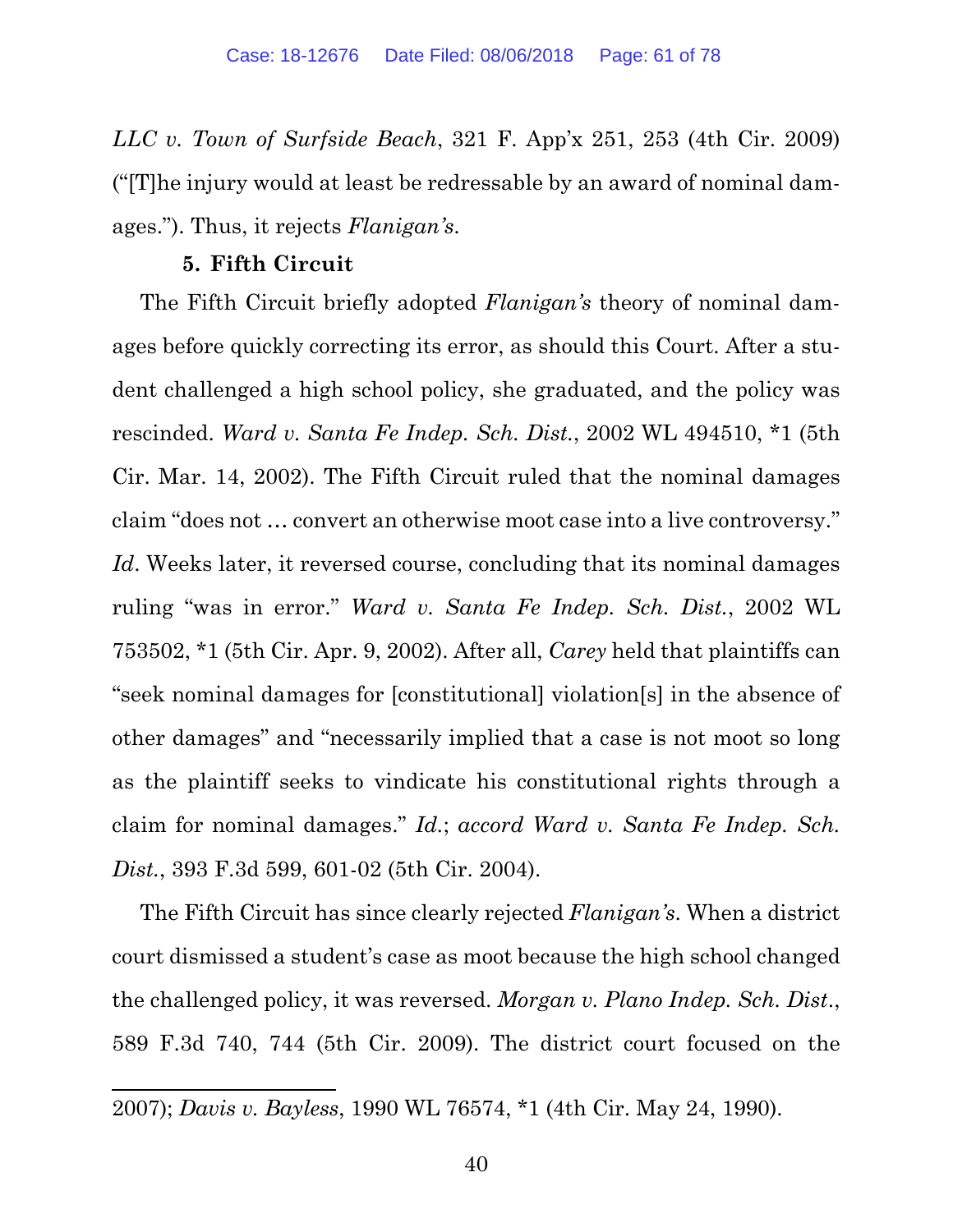equitable claims, but "[t]his court and others have consistently held that a claim for nominal damages avoids mootness." *Id.* at 748; *Brinsdon v. McAllen Indep. Sch. Dist.*, 863 F.3d 338, 345 (5th Cir. 2017) ("The mootness doctrine applies to equitable relief but will not bar any claim for damages, including nominal damages.").4 *Flanigan's* is an outlier.

#### **6. Sixth Circuit**

A fired student-newspaper editor sued, seeking "injunctive relief and money damages." *Murray v. Bd. of Trs., Univ. of Lousville*, 659 F.2d 77, 78 (6th Cir. 1981). Contra *Flanigan's*, the Sixth Circuit agreed his injunctive claims were moot but remanded for consideration of "plaintiff's claims for nominal damages." *Id.* at 79.

Later, a student challenged her middle school's dress code, but midlitigation, she graduated and the school modified the dress code. *Blau v. Ft. Thomas Pub. Sch. Dist.*, 401 F.3d 381, 386-87 (6th Cir. 2005). The Sixth Circuit, presuming her equitable relief claims were moot, concluded the case was not. "[T]he existence of a damages claim ensures that this dispute is a live one over which Article III gives us continuing authority." Id. at 387. Neither the policy change nor the graduation mooted it.

When addressing a pre-enforcement challenge to a repealed policy, the Sixth Circuit ruled that the plaintiff seeking nominal damages lacked standing. *Morrison v. Bd. of Educ. of Boyd Cnty.*, 521 F.3d 602, 607-11

 4 *Accord Brown v. Taylor*, 677 F. App'x 924, 930 (5th Cir. 2017); *Duarte v. City of Lewisville*, 759 F.3d 514, 521 (5th Cir. 2014); *Green v. McKaskle*, 788 F.2d 1116, 1124 (5th Cir. 1986).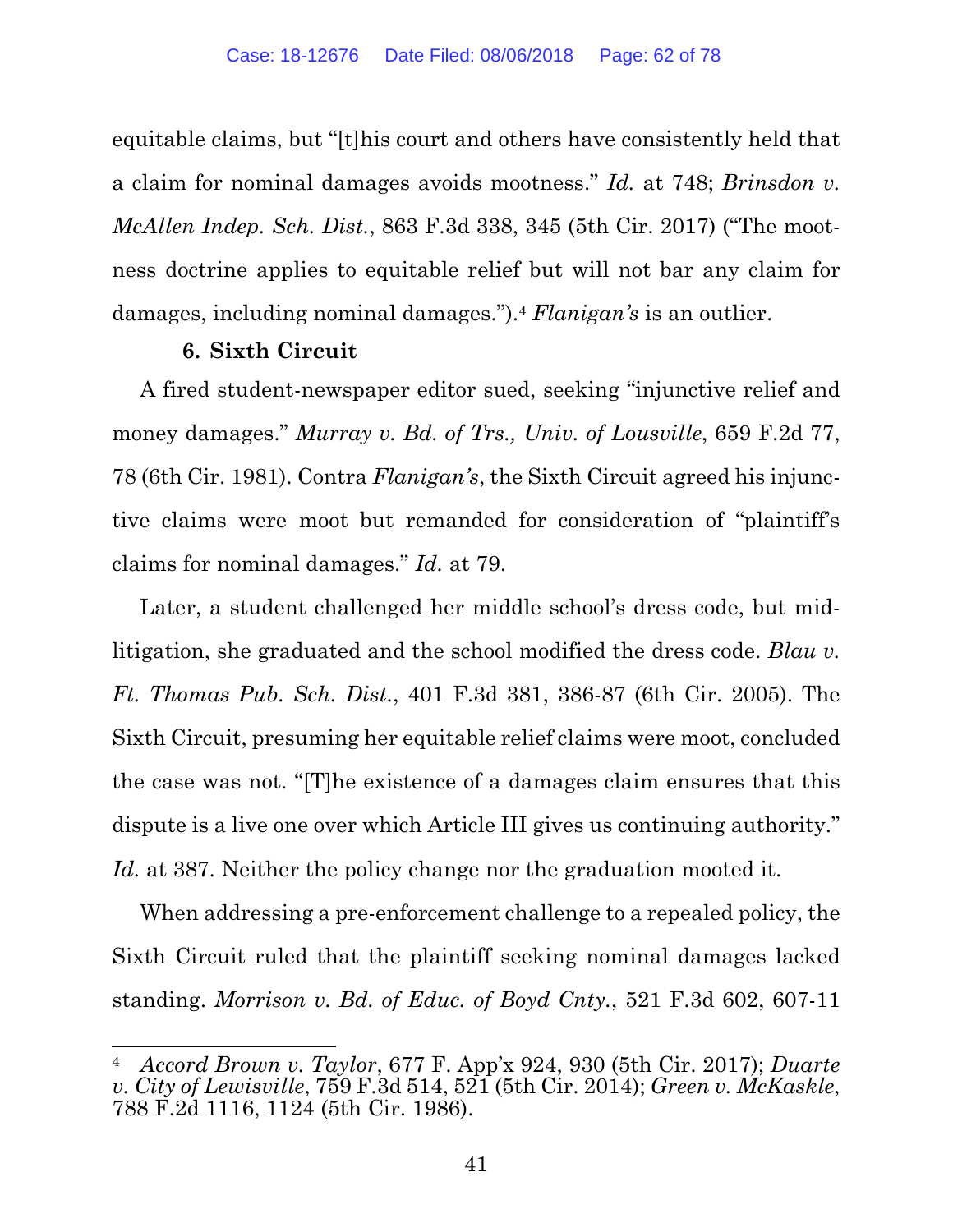(6th Cir. 2008). But in so doing, it reiterated that such claims were not moot. *Id.* at 611. It distinguished mootness from the "more stringent" standing analysis." *Flanigan's*, 868 F.3d at 1267 n.20

Since, the Sixth Circuit has repeatedly emphasized that nominal damages claims for past constitutional violations are not moot, even when the challenged policy changes mid-litigation. *Miller v. City of Cincinnati*, 622 F.3d 524, 533 (6th Cir. 2010) ("[P]laintiffs' claims remain viable to the extent that they seek nominal damages as a remedy for past wrongs."); *Ohio Citizen Action v. City of Englewood*, 671 F.3d 564, 581 (6th Cir. 2012) (ruling a damages claim "preserves the plaintiff['s] backward-looking right to challenge the original law and to preserve a live case or controversy"); *Ermold v. Davis*, 855 F.3d 715, 719 (6th Cir. 2017).

#### **7. Seventh Circuit**

Facing an alleged prior restraint for opposing their university's mascot, some faculty and a graduate teaching assistant eventually received declaratory relief and nominal damages. *Crue v. Aiken*, 370 F.3d 668, 674, 677 (7th Cir. 2004). The Seventh Circuit ruled that retracting the restrictions mooted injunctive relief, but "the requests for declaratory relief and for damages remain." *Id.* The former simply served as a vehicle for the latter. *Id.* ("When a claim for injunctive relief is barred but a claim for damages remains, a declaratory judgment as a predicate to a damages award can survive."). Hence, the real issue was only nominal damages, a claim that did not become moot.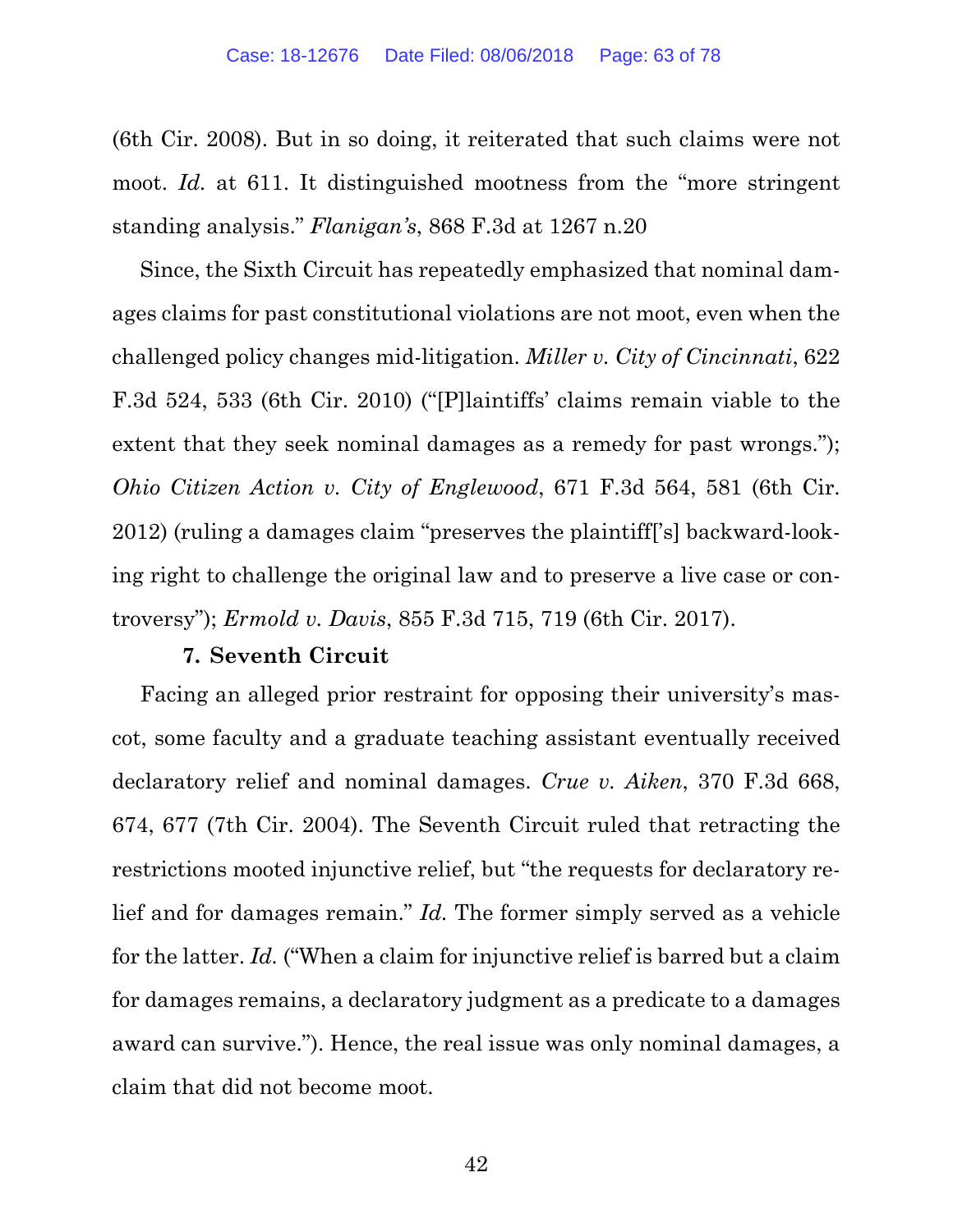Since, the Seventh Circuit affirmed a district court's award of nominal damages alone, a claim (and appeal) that would have been moot under *Flanigan's*. *Moore v. Liszewski*, 838 F.3d 877, 879-80 (7th Cir. 2016). It reversed summary judgment for prison officials, although equitable claims were moot and statutes foreclosed compensatory damages, noting that nominal damages remained available. *Koger v. Bryan*, 523 F.3d 789, 803-04 (7th Cir. 2008). An inmate's release or transfer does not moot his nominal damages claims. *Young v. Lane*, 922 F.2d 370, 373-74 (7th Cir. 1991); *Markley v. Lawson*, 1994 WL 28366, \*2 n.2 (7th Cir. Feb. 1, 1994).

Facing those who, like *Flanigan's*, deride nominal damages as "*de minimis*," the Seventh Circuit has, like the Supreme Court, rejected their arguments. *Six Star Holdings, LLC v. City of Milwaukee*, 821 F.3d 795, 805 (7th Cir. 2016). *De minimis* harms are "exactly the situation for which nominal damages are designed." *Id.* 

#### **8. Eighth Circuit**

After parents sued their school district for opting out of a school choice program, the legislature changed the law during the appeal, mooting their equitable claims. *Stevenson v. Blytheville Sch. Dist.*, 800 F.3d 955, 958-59, 964 (8th Cir. 2015). The Eighth Circuit noted that unlike equitable claims, "claims seeking monetary relief … generally are not mooted." *Id.* As the parents "could potentially recover money damages for any constitutional violation arising from" the then-repealed law, their "moneydamages claims are not moot." *Id.* at 965. After all, "nominal damages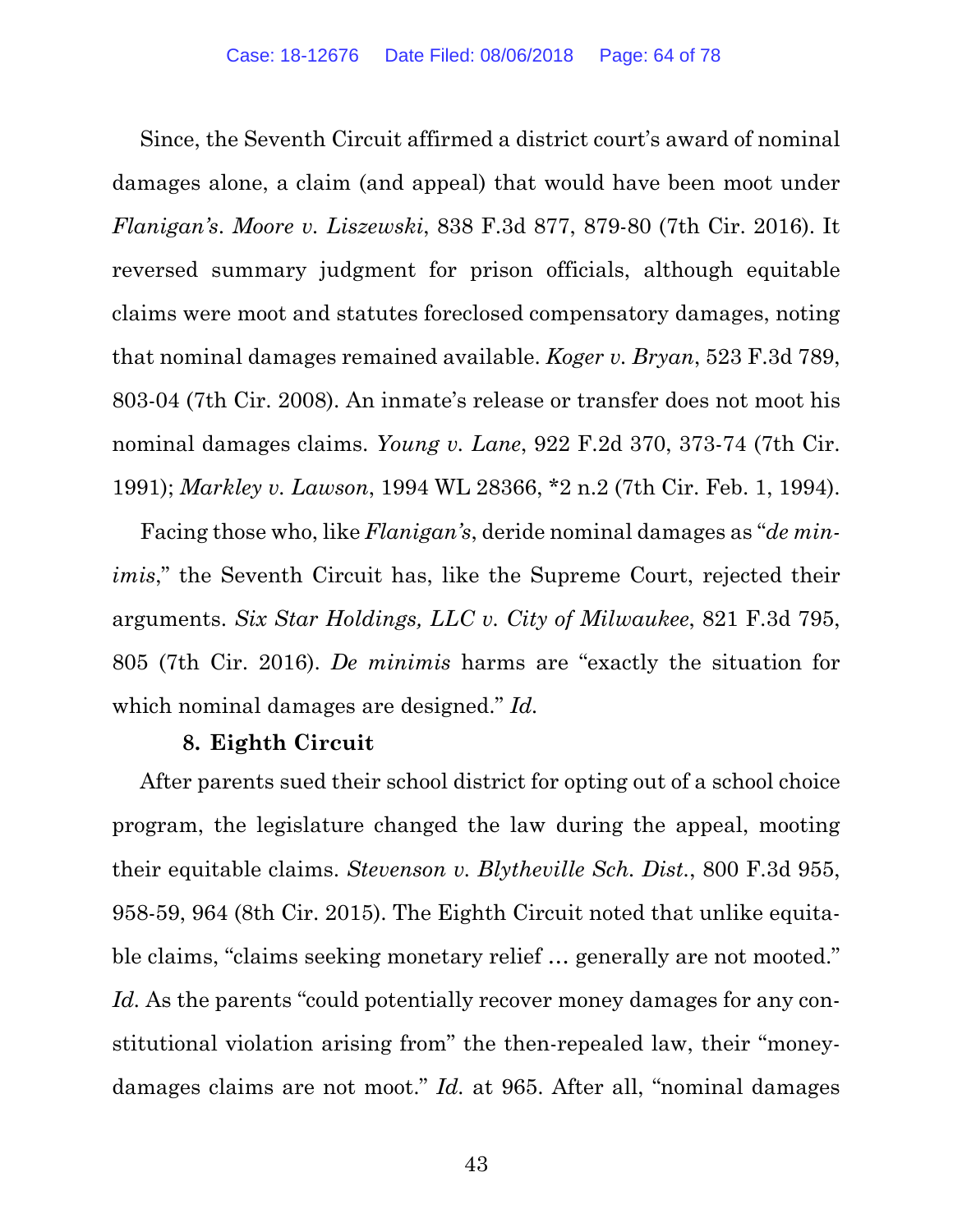must be awarded when a plaintiff establishes a violation of the right to free speech." *Lowry v. Watson Chapel Sch. Dist.*, 540 F.3d 752, 762 (8th Cir. 2008). Hence, a nominal damages claim for a past constitutional violation staves off mootness. *Accord Advantage Media, LLC v. City of Eden Prairie*, 456 F.3d 793, 803 (8th Cir. 2006).5

Likewise, the Eighth Circuit ruled that while a policy change might moot prospective equitable relief, it "did not deprive [plaintiff] of the opportunity to seek monetary damages for prior violations of his constitutional rights." *Keup v. Hopkins*, 596 F.3d 899, 904 (8th Cir. 2010). Thus, it upheld the district court's award of nominal damages.

Accentuating its differences with *Flanigan's*, the Eighth Circuit has ruled that plaintiffs who "might be entitled to nominal damages" have standing. *Advantage Media*, 456 F.3d at 803. If these claims satisfy the "more stringent standing analysis," they must satisfy the more "flexible" mootness tests. *Flanigan's*, 868 F.3d at 1267 n.20.

# **9. Ninth Circuit**

Disturbed at his teacher's in-class comments, a student sought equitable relief and nominal damages. *C.F. v. Capistrano Unified Sch. Dist.*, 654 F.3d 975, 982 (9th Cir. 2011). His graduation mooted his declaratory

 <sup>5</sup> When plaintiffs challenge an ordinance that was never enforced against them and then later repealed, their nominal damages claim was moot. *Phelps-Roper v. City of Manchester*, 697 F.3d 678, 687 (8th Cir. 2012). This case erroneously relied on standing analysis and has no bearing here where Plaintiffs seek relief from actual censorship they experienced based on policies actually enforced against them.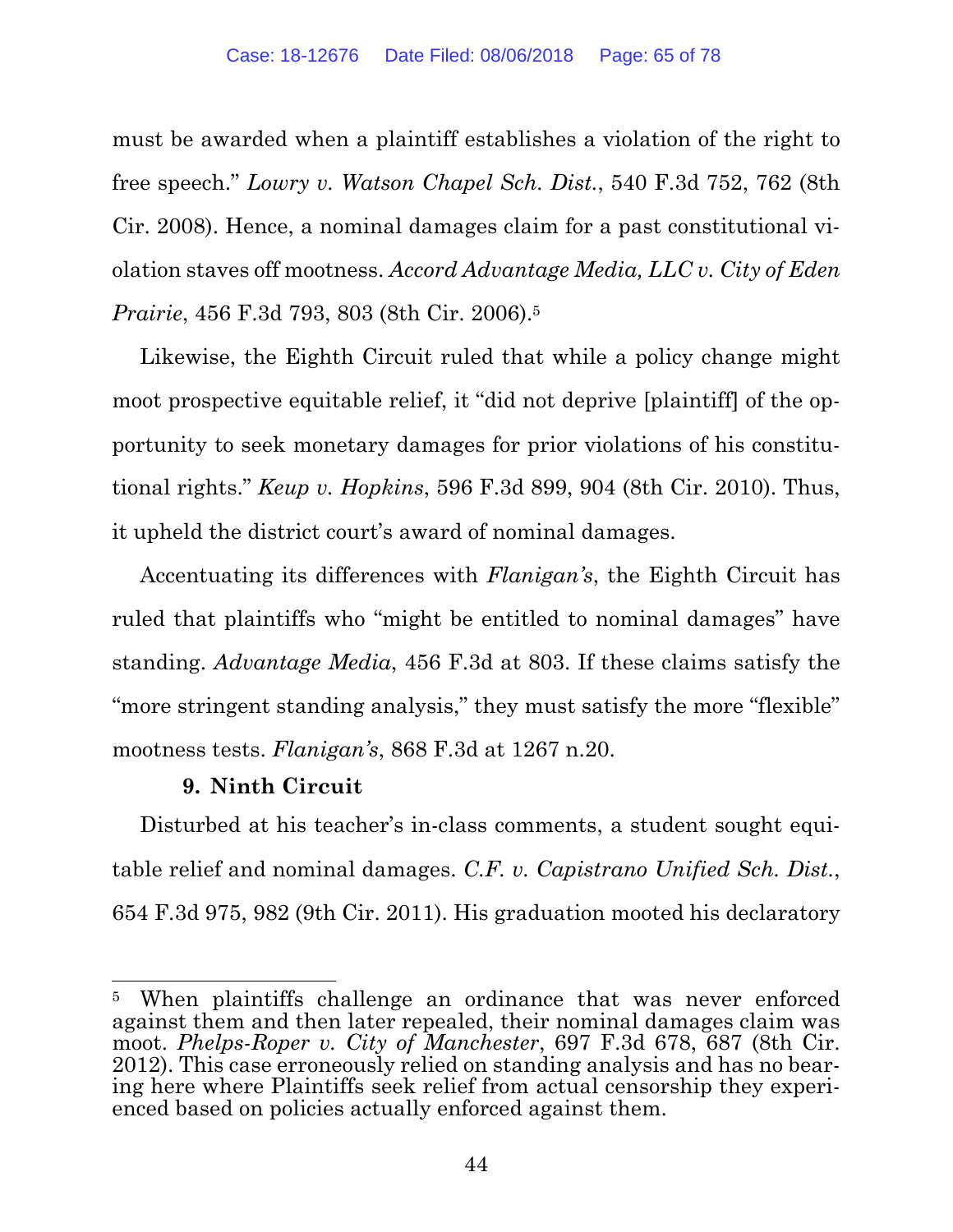claims (the only equitable relief at issue on appeal), but the Ninth Circuit ruled that "his damages claim remains viable." *Id.* at 983. Under *Flanigan's*, this unaccompanied nominal damages claim would have been moot. But to the Ninth Circuit, a "live claim for [even] nominal damages will prevent dismissal for mootness." *Id.* (quotation omitted).

Likewise, some students challenged their high school's dress code, seeking equitable relief and "appropriate damages." *Jacobs v. Clark Cnty. Sch. Dist.*, 526 F.3d 419, 423 (9th Cir. 2008). On appeal, only one plaintiff remained subject to such a policy, rendering their equitable claims suspect. *Id.* at 425. But a "live claim for [even] nominal damages will prevent dismissal for mootness." *Id.* (quotation omitted). The court emphasized that free speech claims resulting in "*only* nominal damages … nonetheless present justiciable challenges." *Id*. at 427.

Like the Fifth Circuit, the Ninth briefly flirted with *Flanigan's* rule, dismissing a church's RLUIPA appeal as moot after the church moved out of the property at issue. *Praise Christian Ctr. v. City of Huntington Beach*, 352 F. App'x 196, 198 (9th Cir. 2009). On rehearing, it reversed course, holding that a "claim for nominal damages creates the requisite personal interest necessary to maintain a claim's justiciability." *Id.*6

In the Ninth Circuit, these claims also confer standing. *Engbretson v.* 

<sup>6</sup> *Accord Bayer v. Nieman Marcus Grp., Inc.*, 861 F.3d 853, 868 & n.4 (9th Cir. 2017); *Henry A. v. Willden*, 678 F.3d 991, 995 (9th Cir. 2012); *Johnson v. Rancho Santiago Cmty. Coll. Dist.*, 623 F.3d 1011, 1018 (9th Cir. 2010); *Bernhardt v. Cnty. of L.A.*, 279 F.3d 862, 872 (9th Cir. 2002); *Knight v. Kenai Peninsula Borough Sch. Dist.*, 131 F.3d 807, 812 (9th Cir. 1997).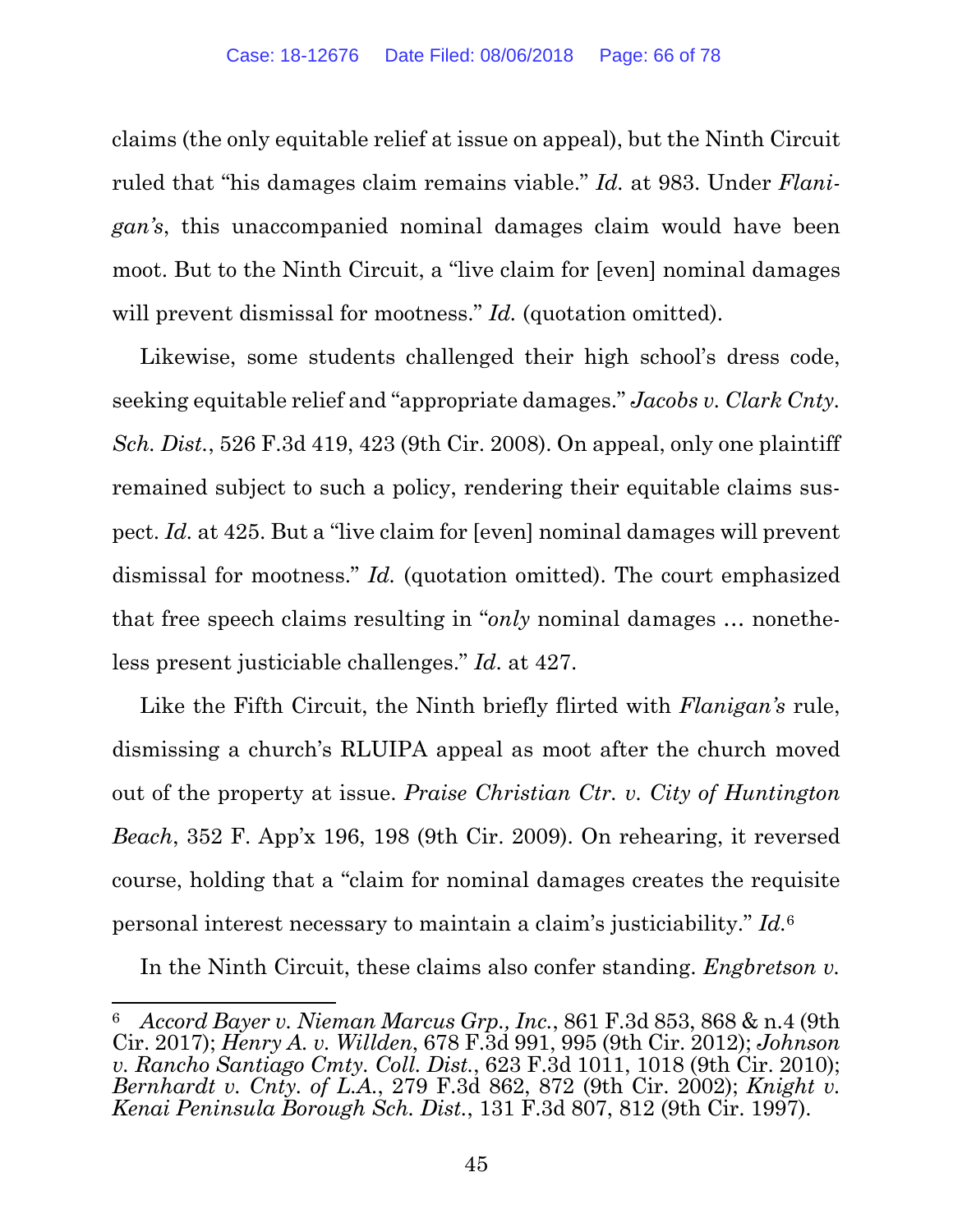*Mahoney*, 724 F.3d 1034, 1038 (9th Cir. 2013); *Yniguez v. Arizona*, 975 F.2d 646, 647 (9th Cir. 1992) ("A plaintiff's pursuit of nominal damages … confer[s] standing … and thereby prevents mootness.").

## **10. Tenth Circuit**

When their university suspended the showing of a controversial film, an association of students and others sued and eventually sought damages and equitable relief. *Comm. for First Amendment v. Campbell*, 962 F.2d 1517, 1519-20 (10th Cir. 1992). The university then allowed the film to be shown and adopted new policies, mooting equitable relief. *Id.* at 1524-26. But neither action "erase[d] the slate concerning the alleged First Amendment violations in connection with the film." *Id.* at 1526. Thus, "the district court erred in dismissing the nominal damages claim which relates to *past* (not future) conduct." *Id.* at 1526-27.

Likewise, removing an allegedly unconstitutional statue from campus mooted equitable claims, but not nominal damages. *O'Connor v*. *Washburn Univ.*, 416 F.3d 1216, 1221-22 (10th Cir. 2005). The Tenth Circuit "ha[d] jurisdiction to consider the nominal damages claim"—the only one remaining in the case. *Id.* at 1222. It also considered a high school valedictorian's free speech and free exercise claims, even though "only [her] claim for nominal damages … remains for our review." *Corder v. Lewis Palmer Sch. Dist. No. 38*, 566 F.3d 1219, 1225 (10th Cir. 2009).

The Tenth Circuit has oft reiterated that nominal damages claims prevent mootness, *O'Connor v. City & Cnty. of Denver*, 894 F.2d 1210, 1216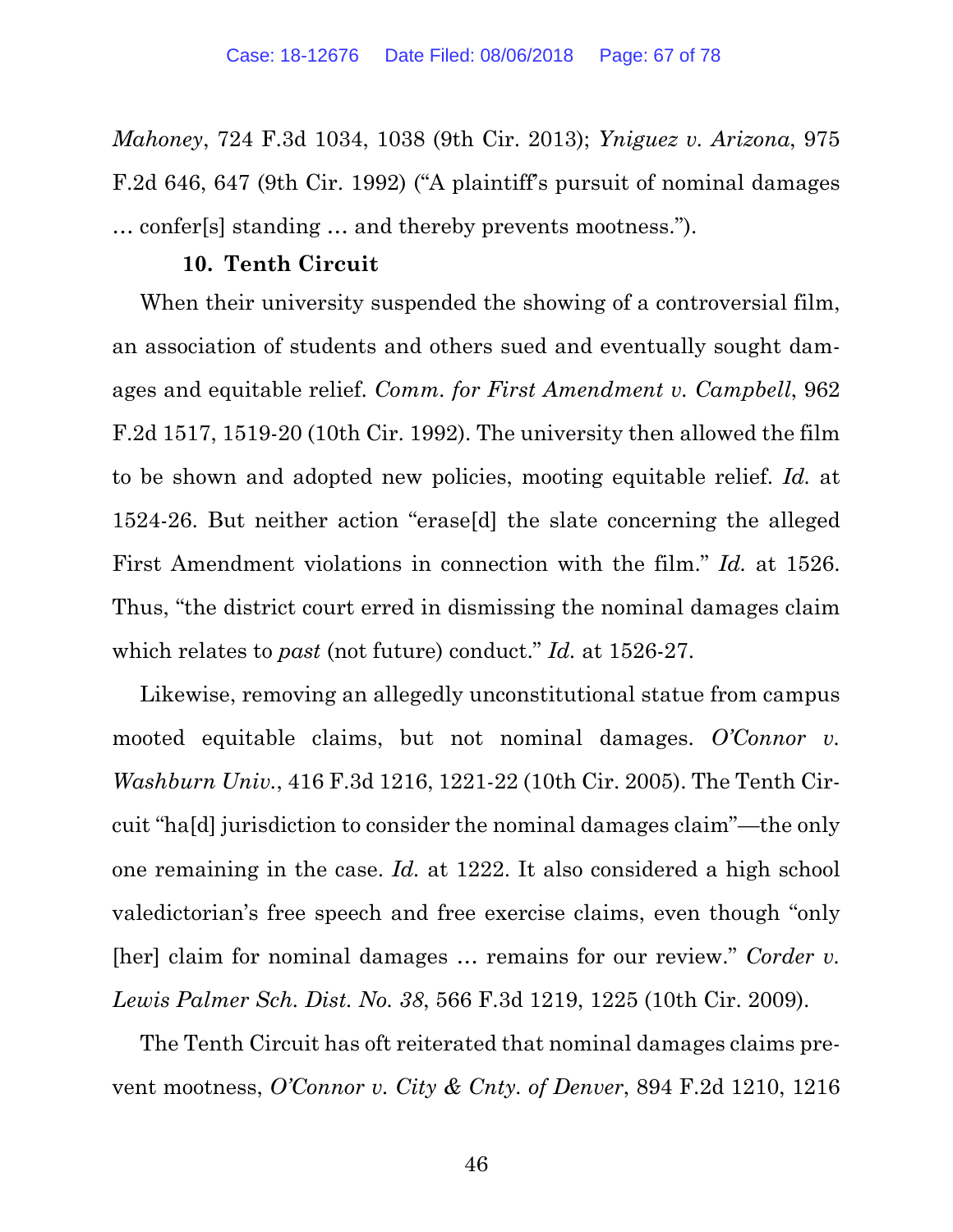(10th Cir. 1990) ("[B]y definition claims for past damages cannot be deemed moot. There is no question that the nominal damages … were past damages not affected by any changes in the Code."),7 and suffice for standing. *Am. Humanist Ass'n, Inc. v. Douglas Cnty. Sch. Dist. RE-1*, 859 F.3d 1243, 1253-54 (10th Cir. 2017) (finding "injury is redressable" via nominal damages).

## **11. Eleventh Circuit**

*Flanigan's* represents a sea change for this Court. Months earlier, an LGBT group sought equitable relief and nominal damages. *Carver Middle Sch. Gay-Straight All. v. Sch. Bd. of Lake Cnty.*, 842 F.3d 1324, 1330 (11th Cir. 2016). When the student left the school, his equitable claims became moot. *Id.* Under *Flanigan's*, his nominal damage claim should have evaporated immediately, but it didn't: "H.F.'s … demands for nominal damages are not moot." *Id.* This Court drew on a long line of its own precedent, precedent that *Flanigan's* eviscerates. *See, e.g.*, *Covenant Christian Ministries, Inc. v. City of Marietta*, 654 F.3d 1231, 1244 (11th Cir. 2011) ("When the plaintiff has requested damages, those claims [against a repealed ordinance] are not moot."); *KH Outdoor, LLC v. Clay Cnty.*, 482 F.3d 1299, 1303 (11th Cir. 2007); *Crown Media, LLC v. Gwinnett Cnty.*, 380 F.3d 1317, 1325 & n.17 (11th Cir. 2004); *Granite State* 

 7 *Accord Lewis v. Clark*, 577 F. App'x 786, 802 (10th Cir. 2014); *Olson v. City of Golden*, 541 F. App'x 824, 828-29 (10th Cir. 2013); *McDaniels v. McKinna*, 96 F. App'x 575, 581 (10th Cir. 2004); *Faustin v. City & Cnty. of Denver*, 268 F.3d 942, 948 (10th Cir. 2001).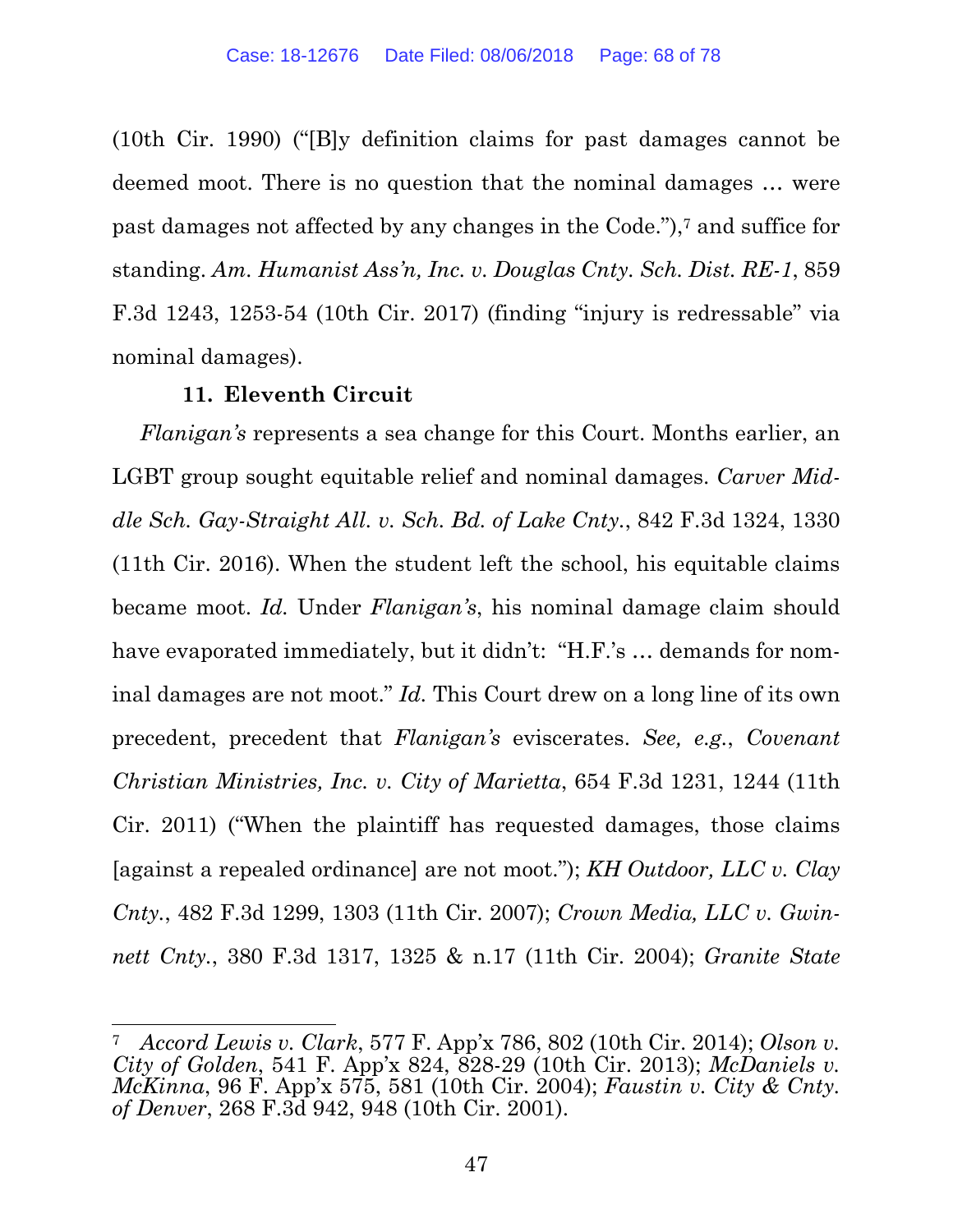*Outdoor Advert., Inc. v. City of Clearwater*, 351 F.3d 1112, 1119 (11th Cir. 2003); *Naturist Soc'y, Inc. v. Fillyaw*, 958 F.2d 1515, 1519 (11th Cir. 1992).

\*\*\*

In sum, no circuit has embraced *Flanigan's'* notion—implemented by expansively the district court—that claims seeking nominal damages are moot unless accompanied by other relief. Two did so momentarily, only to reject that position decisively. This Court should do likewise.

Indeed, the many cases cited above demonstrate why nominal damages remain critical, liberty-preserving relief. Time and again, students have used these claims to ensure that officials are held accountable for violating constitutional rights in the very community where those rights should be most cherished. *Keyishian*, 385 U.S. at 603. For students, equitable relief cannot serve this purpose because those claims vanish at the stroke of graduation. Nominal damages ensure that injustices do not get lost in a flurry of subsequent policy changes. For students, these claims serve the very purpose the Supreme Court outlined decades ago: ensuring their priceless constitutional rights are "scrupulously observed." *Carey*, 435 U.S. at 266.

This case highlights *Flanigan's'* flaws. Two students suffered injuries: being censored twice, being subjected to a heckler's veto, and having expression chilled. Due to *Flanigan's*, those past wrongs are ignored. Yes, Mr. Uzuegbunam graduated—partly because the district court took over a year (a quarter of a student's college career) to rule *on a motion to*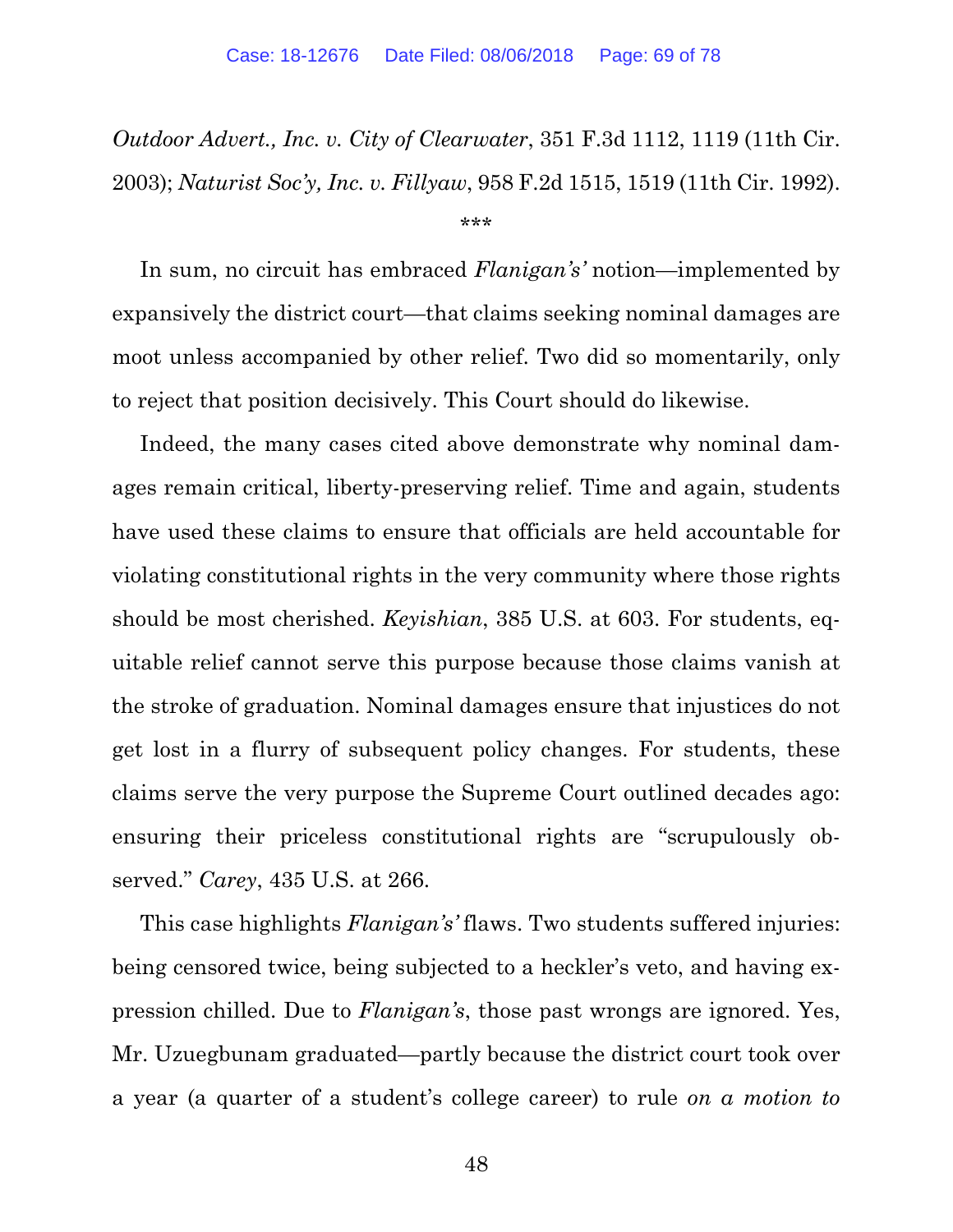*dismiss*. Yes, GGC revised its policies, but those revisions do not purge the censorship and chilling effect. Under *Flanigan's* and the district court, these students can pursue their claims only if they repackage their nominal damages claims as *de minimis* compensatory claims. If Article III suddenly means—in the Eleventh Circuit alone—that federal courts cannot hear a \$1 nominal damages claim but can hear a \$10 compensatory damages claim (encompassing the cost of gas to and from campus or the like), formalism and "magic words" have returned to the legal system to an absurd degree. *Flanigan's* erred and led the district court astray. The former should be overturned; the latter reversed.

# **C.** *Flanigan's* **relies on two isolated opinions that have no legal force and two misplaced analogies.**

*Flanigan's* lacks legal grounding as it primarily rests on two concurrences.8 *Flanigan's*, 868 F.3d at 1267 n.19 (citing *Freedom from Religion Found., Inc. v. New Kensington Arnold Sch. Dist. ("FFRF")*, 832 F.3d 469, 482-92 (3d Cir. 2016) (Smith, J., concurring *dubitante*); *Utah Animal Rights Coal. v. Salt Lake City Corp.*, 371 F.3d 1248, 1262-71 (10th Cir. 2004) (McConnell, J., concurring)). But these are just the two judges' personal opinions, not the law. *See supra* Argument II.A-B.

Both judges recognized this. *FFRF*, 832 F.3d at 486 (Smith, J., concurring *dubitante*) ("I concede that my concerns about nominal damages and

 8 It ignored a third concurrence, perhaps because its author "disclose[d] at the outset that [he] ha[d] not read [the majority opinion]." *Husain*, 494 F.3d at 136 (Jacobs, J., concurring in part and dissenting in part).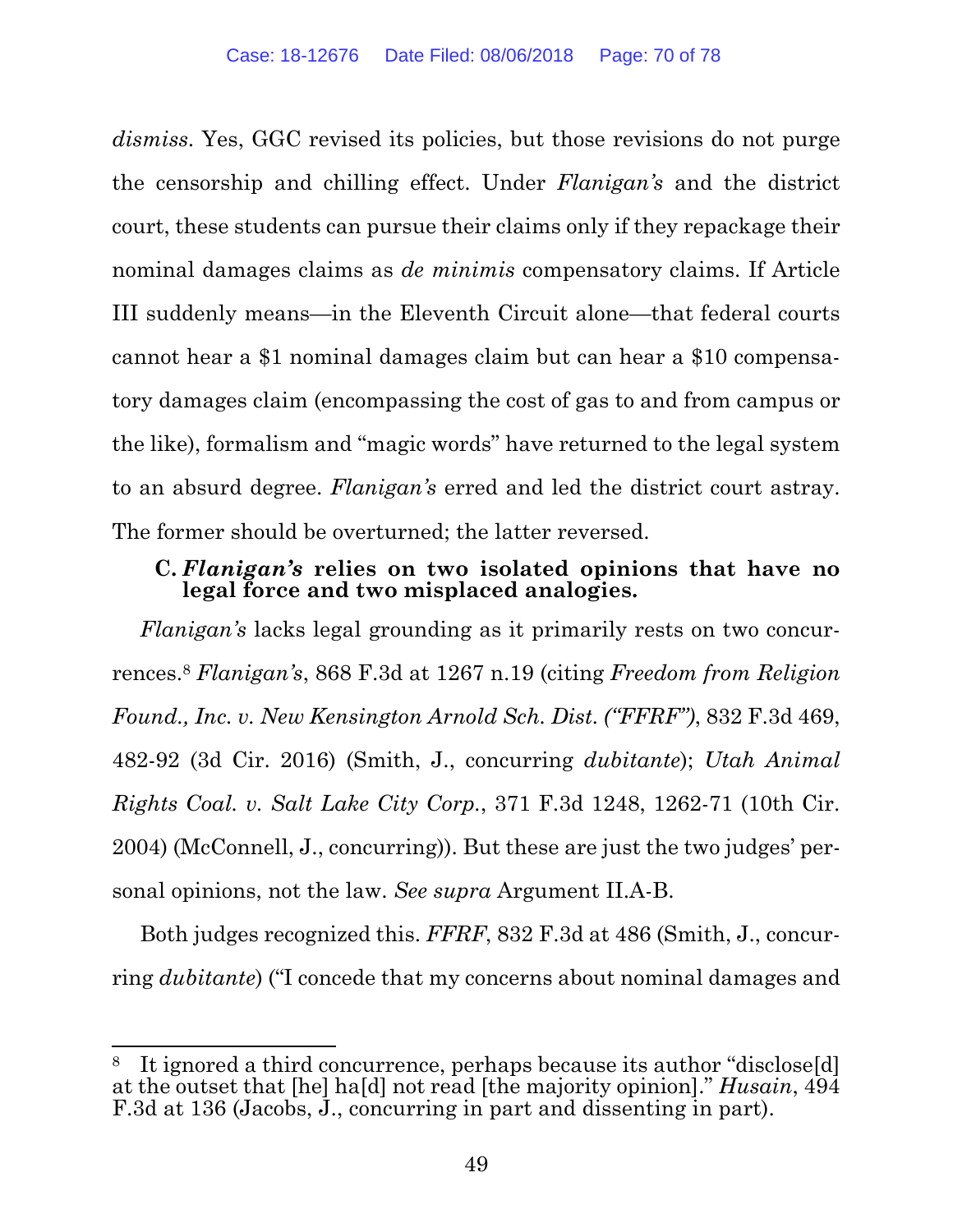justiciability do not appear to be shared by the majority of appellate courts to address the mootness subset of justiciability."). Judge McConnell *ruled* that unaccompanied nominal damages claims are *not* moot, *Utah Animal Rights*, 371 F.3d at 1257-58, and then separately concurred to set forth his personal views. Subsequent decisions correctly distinguish between his thoughts on what the law should be (*i.e.*, his concurrence) and what the law actually is (*i.e.*, his majority opinion). *See, e.g.*, *O'Connor*, 416 F.3d at 1222 (citing *Utah Animal Rights*, 371 F.3d at 1257- 58) ("Unlike the claims for injunctive and declaratory relief, this [nominal damages] claim is not mooted by the removal of the statue….").

*Flanigan's* then resorted to two analogies. Referencing standing, it invoked the phrase "psychic satisfaction," which has *nothing* to do with damages of any kind. *Flanigan's*, 868 F.3d at 1268 (quoting *Steel Co v. Citizens for a Better Env't*, 523 U.S. 83, 107 (1998)). That phrase addresses whether forcing a defendant to pay civil penalties to the government confers standing, and the Court noted that the plaintiff there "seeks not remediation of its own injury … but vindication of the rule of law." *Steel Co.*, 523 U.S. at 106-07. Hence, this phrase has no bearing on nominal damages, which plaintiffs seek as relief for their own past injuries.

Referencing declaratory relief, *Flanigan's* concluded that neither it nor nominal damages has a practical effect sufficient for Article III jurisdiction. *Flanigan's*, 868 F.3d 1268-70. But the Supreme Court rejected this analogy, reversing decisions that minimized the practical effect of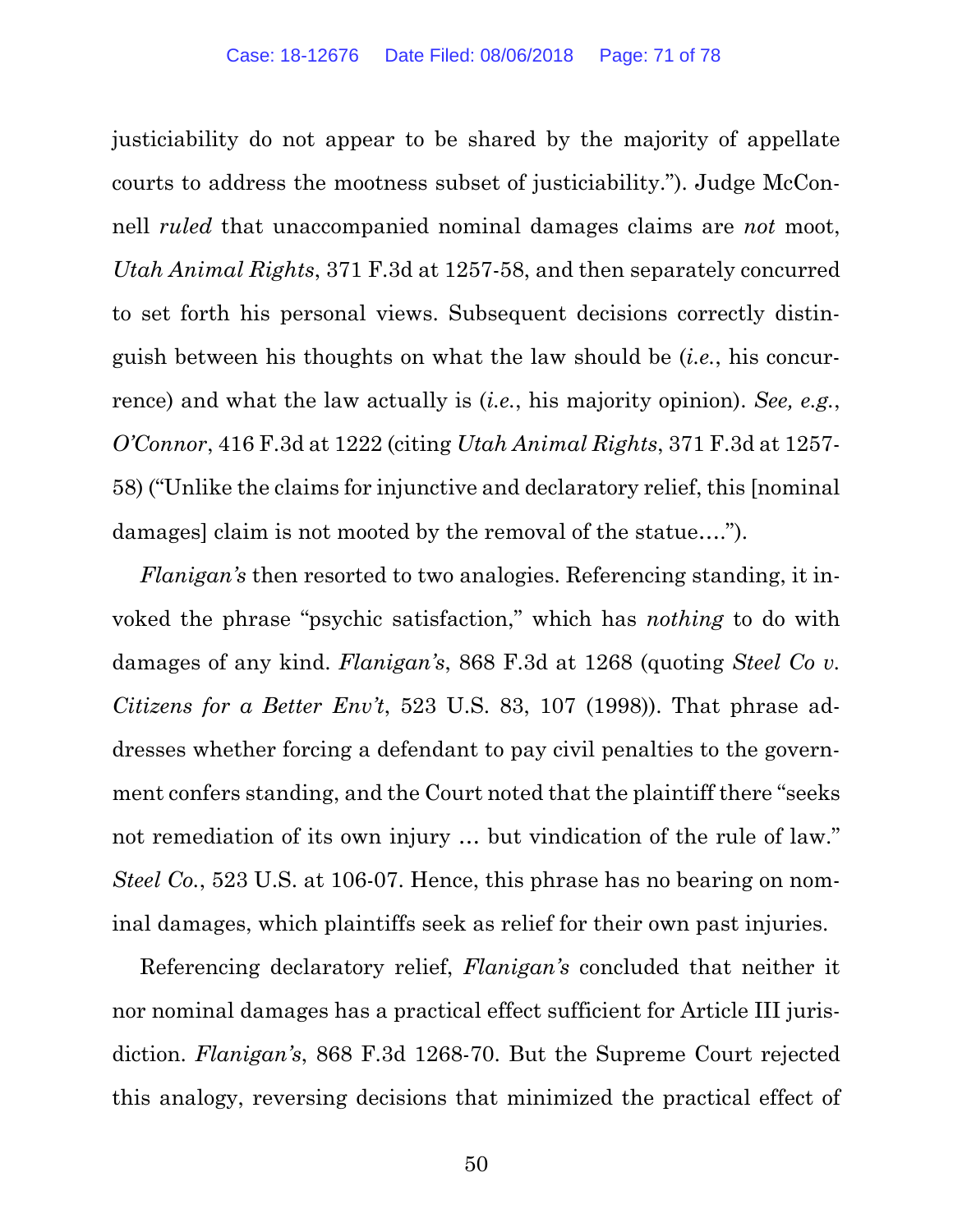this relief and declaring that a nominal damages award confers prevailing party status. *Farrar*, 506 U.S. at 112. That is, this "actual relief on the merits … materially alter[s] the legal relationship … by modifying the defendant's behavior." *Id*. at 111-12. This is true for "damages in any amount, whether compensatory or nominal." *Id.* at 113. Analogies are needless given the Court's clear ruling.

All told, a decision that contradicts everything the Supreme Court has said about nominal damages, stands athwart almost every other circuit, and relies on two concurrences and two misconceived analogies should be overturned. The district court that relied on it exclusively and effectively immunized violations of students' rights from review should be reversed.

## **III. The district court erred in rejecting Plaintiffs' request for leave to amend the complaint.**

Under FED. R. CIV. P. 15(a)(2), district courts "should freely give leave [to amend a complaint] when justice so requires." This instruction limits discretion to deny these requests. *Sieger v. Phillipp*, 2018 WL 2357518, \*2 (11th Cir. May 24, 2018) (noting "discretion to deny leave is not unfettered"). It is a function of "[o]ne of the most important objectives of the federal rules"—"that lawsuits should be determine on their merits," not on pleading technicalities. 5 WRIGHT & MILLER, FED. PRAC. & PROC. CIV. § 1286. The district court abused its discretion by denying Plaintiffs' request—not for futility, etc., *Sieger*, 2018 WL 2357518, at \*2—but because it appeared in a brief rather than a separate motion. A.A.724 n.11.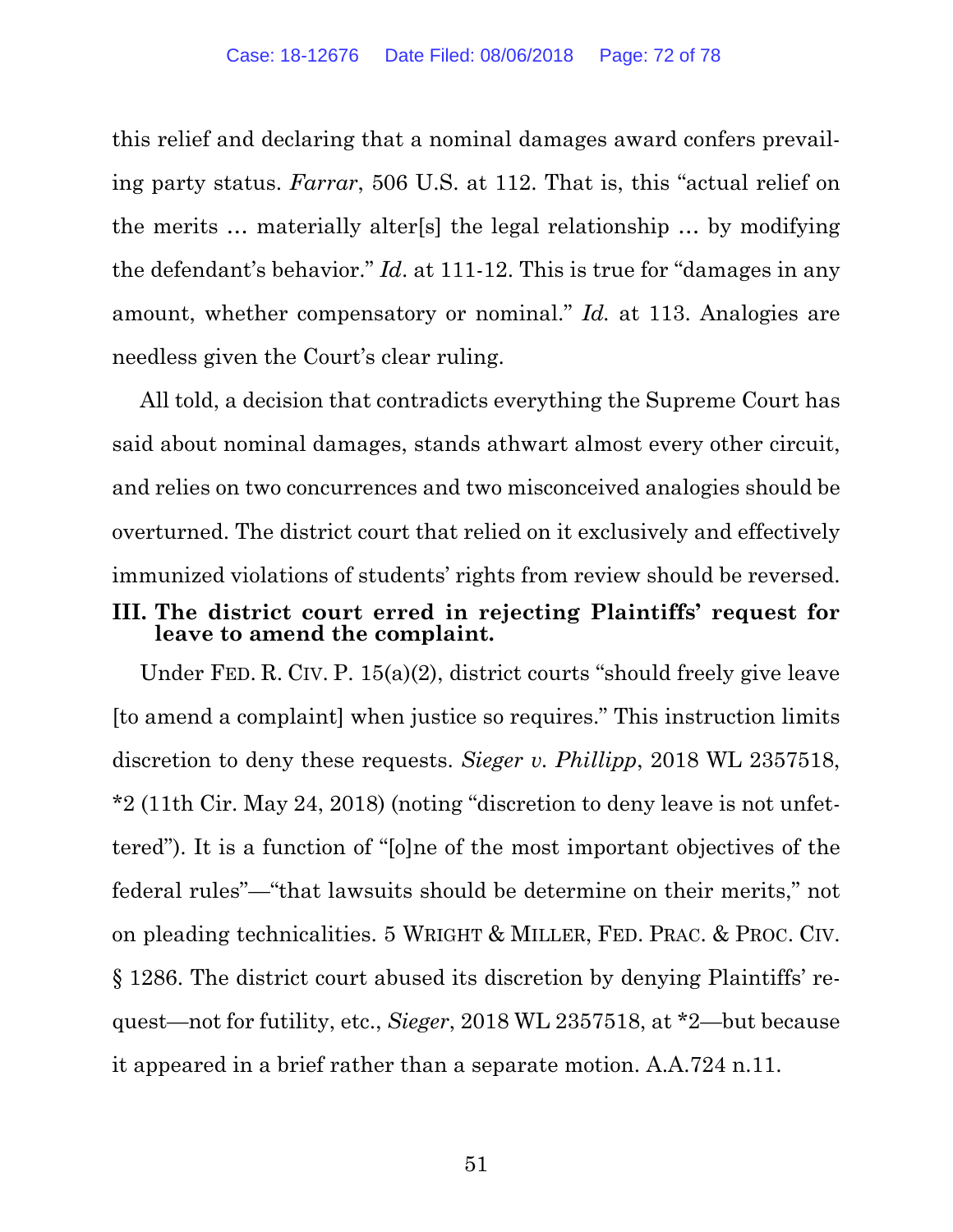The district court relied on three cases, none of which control. In two, plaintiffs failed to "set forth the substance of the proposed amendment." *Burgess v. Religious Tech. Ctr., Inc.*, 600 F. App'x 657, 665 (11th Cir. 2015); *Rosenberg v. Gould*, 554 F.3d 962, 967 (11th Cir. 2009). Here, Plaintiffs clearly explained that they would amend the complaint to "clarify[] the type of damages sought." A.A.695-96. This simple, non-prejudicial amendment (*i.e.*, adding "compensatory and" to the prayer for relief and a paragraph describing Plaintiffs' financial injuries) would have rendered *Flanigan's* irrelevant, allowing the case to turn on the merits, not mootness. The third decision only addresses whether a court "*sua sponte* must allow a plaintiff leave an opportunity to amend" before dismissing without prejudice. *Quinlan*, 329 F. App'x at 249 (boldface added). It carries no weight here, where Plaintiffs requested leave. A.A.695-96 n.2.

The district court overlooked a far more applicable ruling, where plaintiff "included within its response to [a] motion [to dismiss] a request for leave to file an amended complaint," *Ferrell Law, P.A. v. Crescent Miami Ctr., LLC*, 313 F. App'x 182, 185 (11th Cir. 2008), and described its proposed amendments. *Id.* at 186 n.2. After the district court dismissed, this Court ruled that it "erred in depriving Plaintiff an opportunity to amend when Plaintiff plainly … requested [it]." *Id.* at 186.

Similarly, Plaintiffs did not sit "idly by" waiting for a ruling. *Id.* Once Defendants raised *Flanigan's*-based arguments, Plaintiffs sought leave to clarify the types of damages at issue. A.A.695-96 n.2. They did not file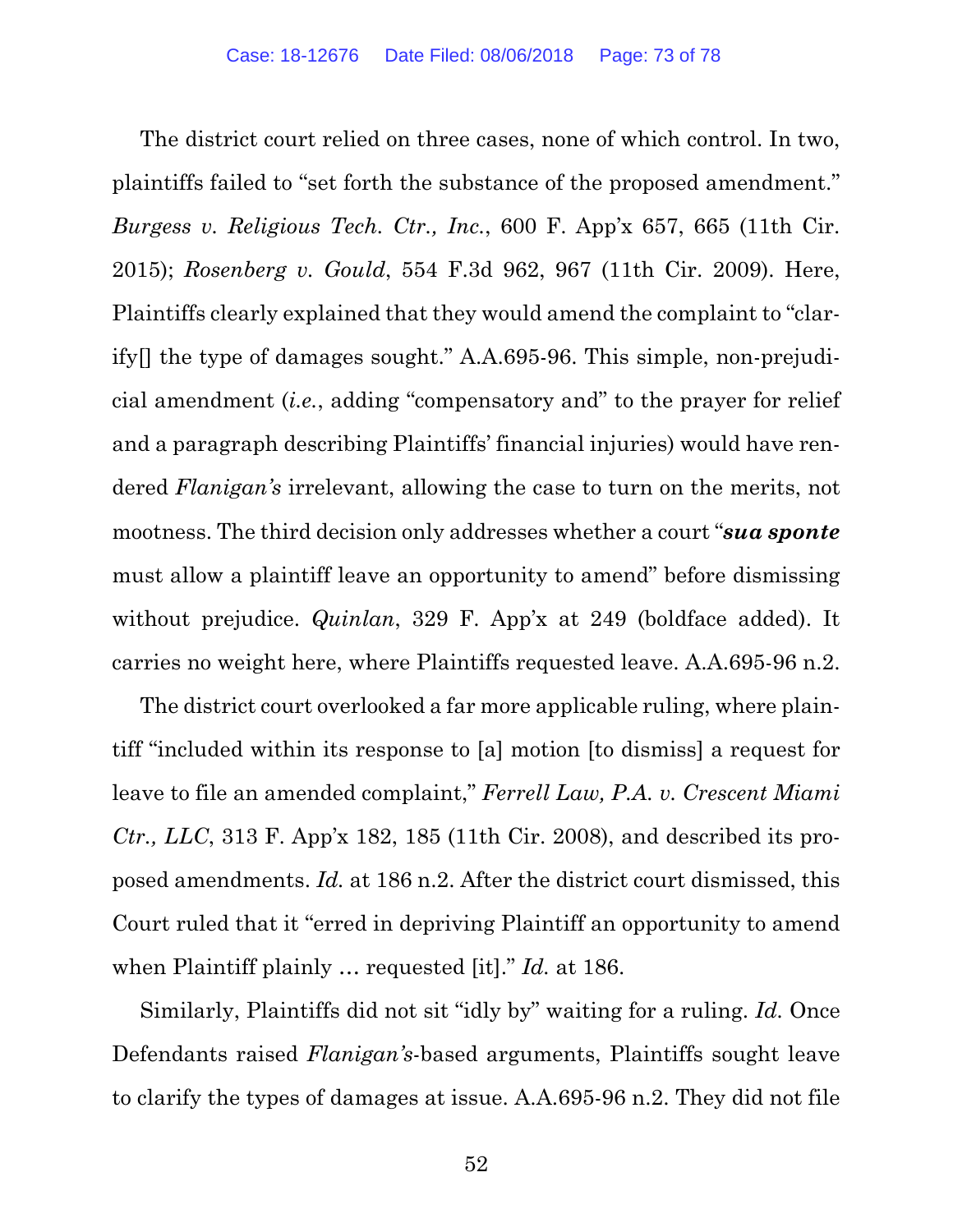a separate motion, as this would have mooted two extensively-briefed, long-pending motions to clarify that something they already included in the complaint (*i.e.*, compensatory damages claims) was in fact included. A.A.696; *accord* A.A.691-94; *supra* Argument I.A. After the district court entered judgment immediately, they could no longer amend because FED. R. CIV. P. 15(a)(2) "governs amendment of pleadings *before* judgment is entered; it has no application *after* judgment is entered." *Jacobs v. Tempur-Pedic Int'l, Inc.*, 626 F.3d 1327, 1344 (11th Cir. 2010).

Plaintiffs were as proactive as possible, seeking leave and describing the simple amendments that would have clarified that *Flanigan's* did not moot their claims. But the district court, abusing its discretion, rejected this request, insisting that Plaintiffs instead file a new lawsuit. This is not what FED. R. CIV. P. 15(a)(2) requires, and so the district court erred. Its decision on this point should be reversed. *Ferrell*, 313 F. App'x at 186.

## **CONCLUSION**

Two students were unconstitutionally censored in their "marketplace of ideas" where free speech should be celebrated, not quarantined. The district court wrongly rejected their compensatory damages claims, wrongly ignored language in *Flanigan's* preserving their nominal damages claims, and wrongly refused to let them clarify the relief they sought. Then it applied a decision that contradicts the Supreme Court, lacks any support from other circuits, and lacks any real legal grounding.

Accordingly, Plaintiffs respectfully request that this Court reverse the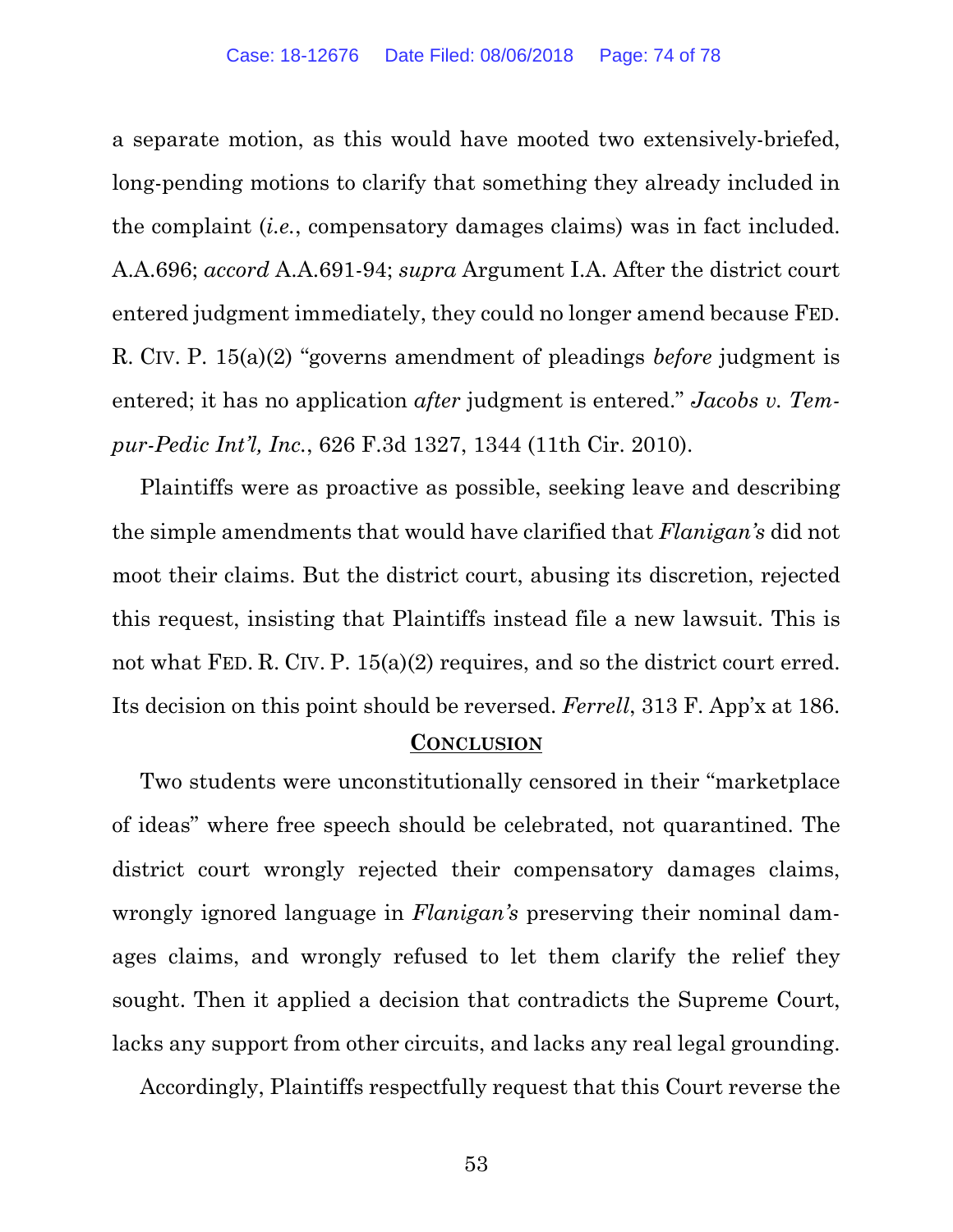district court and remand with instructions that:

- 1. Plaintiffs seek compensatory damages or must be allowed to amend the complaint;
- 2. Plaintiffs' nominal damages claims remain live; and/or
- 3. Flanigan's is overturned.

Respectfully submitted this the 6th day of August, 2018.

DAVID A. CORTMAN **TRAVIS C. BARHAM ALLIANCE DEFENDING FREEDOM** 1000 Hurricane Shoals Road N.E.. Ste. D-1100 Lawrenceville, Georgia 30043 Telephone: (770) 339–0774 Facsimile: (770) 339-6744 dcortman@ADFlegal.org tbarham@ADFlegal.org

KRISTEN K. WAGGONER TYSON C. LANGHOFER **ALLIANCE DEFENDING FREEDOM** 440 1st Street, NW, Ste. 600 Washington, D.C. 20001 Telephone: (202) 393-8690 Facsimile: (202) 347-3622 tlanghofer@ADFlegal.org

**Attorneys for Appellants**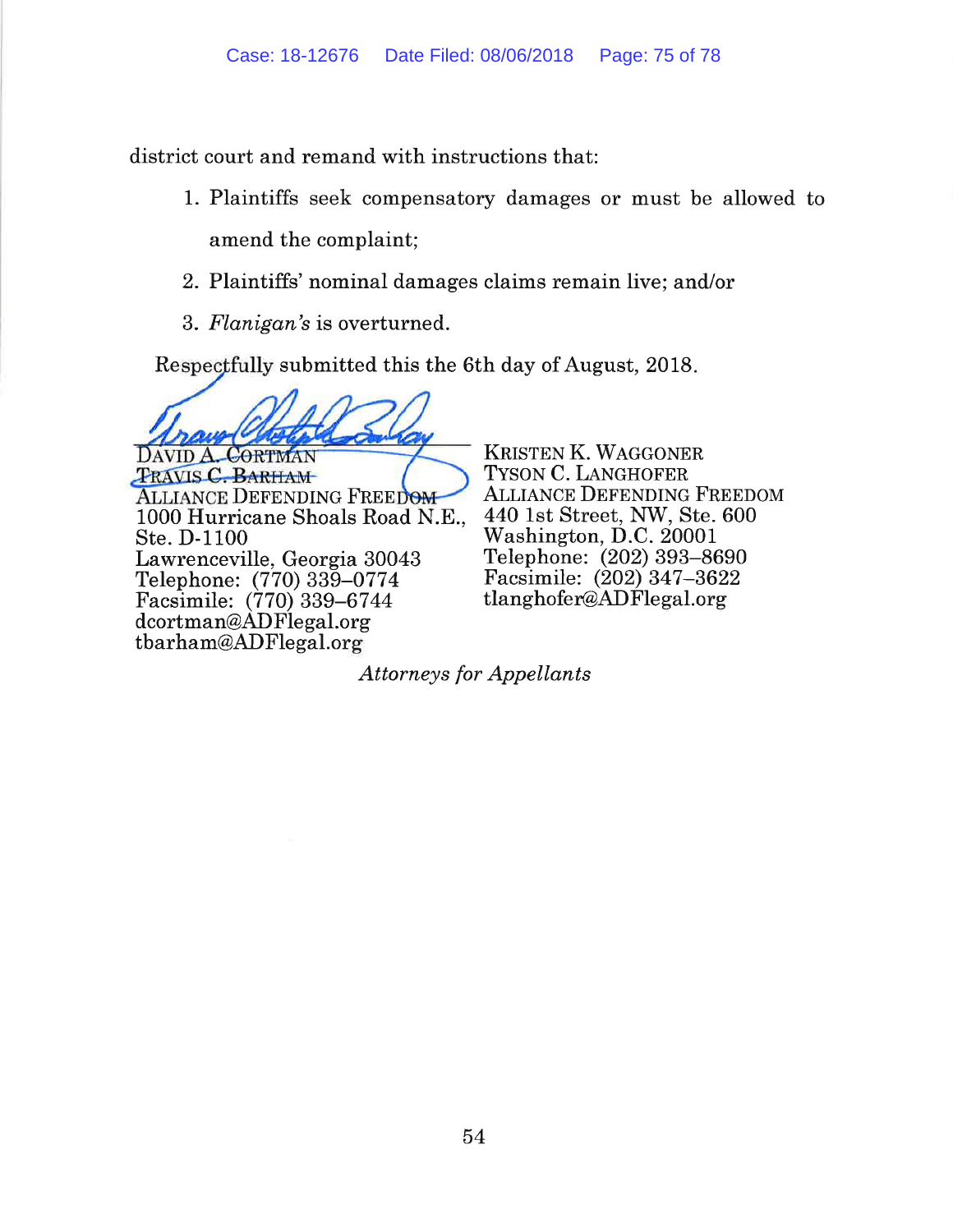## RULE  $32(g)(1)$  CERTIFICATE OF COMPLIANCE

1. This document complies with the type-volume limit of FED. R. APP. P.  $32(a)(7)(B)$  because, excluding the parts of the document exempted by FED. R. APP. P. 32(f) and 11th Cir. R. 32-4, this document contains 12,866 words according to the word count function of Microsoft Word 2013.

2. This document complies with the typeface requirements of FED. R. APP. P.  $32(a)(5)$  and the type-style requirements of FED. R. APP. P.  $32(a)(6)$ because this document has been prepared in a proportionally spaced typeface using Microsoft Word 2013 in fourteen point Century Schoolbook font.

Respectfully submitted this the 6th day of August, 2018.

**ALLIANCE DEFENDING FREEDOM** 1000 Hurricane Shoals Road N.E. Ste. D-1100 Lawrenceville, Georgia 30043 Telephone: (770) 339-0774 Facsimile: (770) 339-6744 tbarham@ADFlegal.org

**Attorney for Appellants** 

Date: 6 August 2018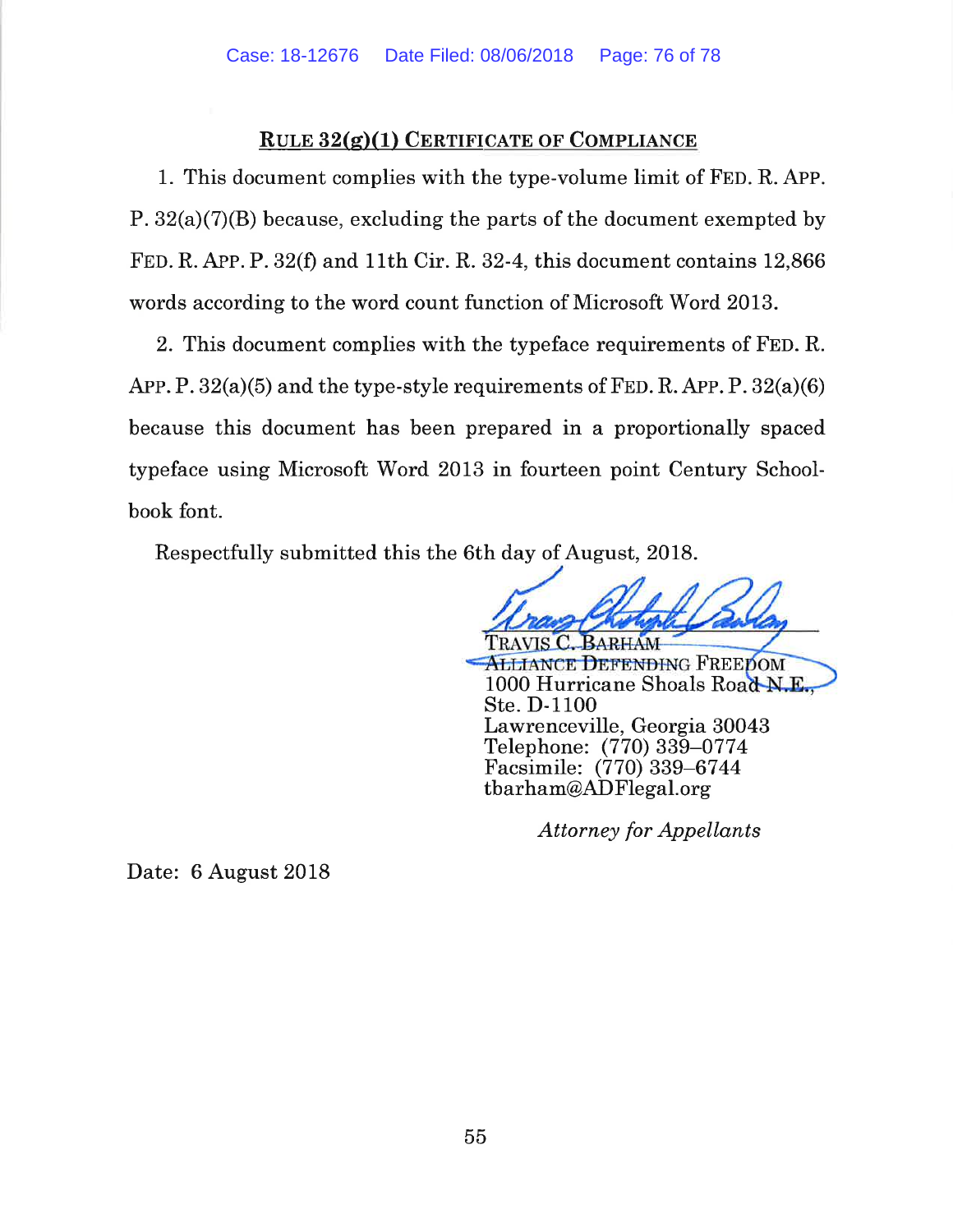## **CERTIFICATE OF SERVICE**

Pursuant to FED. R. APP. P. 31 and 11th Cir. R. 31-3, I hereby certify that on August 6, 2018, one originally signed edition and six copies of the foregoing brief were sent via United Parcel Service Second Day Air, postage prepaid, to the Clerk of Court of the United States Court of Appeals for the Eleventh Circuit, and a digital copy of the brief was filed electronically with the Court using the its electronic filing system, which automatically sends an electronic notification to the following attorneys of record:

> CHRISTOPHER CARR Attorney General KATHLEEN M. PACIOUS Deputy Attorney General ROGER CHALMERS Senior Assistant Attorney General ELLEN CUSIMANO Assistant Attorney General 40 Capitol Square, Southwest Atlanta, Georgia 30334-1300 Telephone: (404) 463–8850 Facsimile: (404) 651–5304 rchalmers@law.ga.gov ecusimano@law.ga.gov

*Attorneys for Defendants* 

Also, one paper copy of the brief was mailed to the above-listed counsel of record via United Parcel Service Second Day Air, postage prepaid.